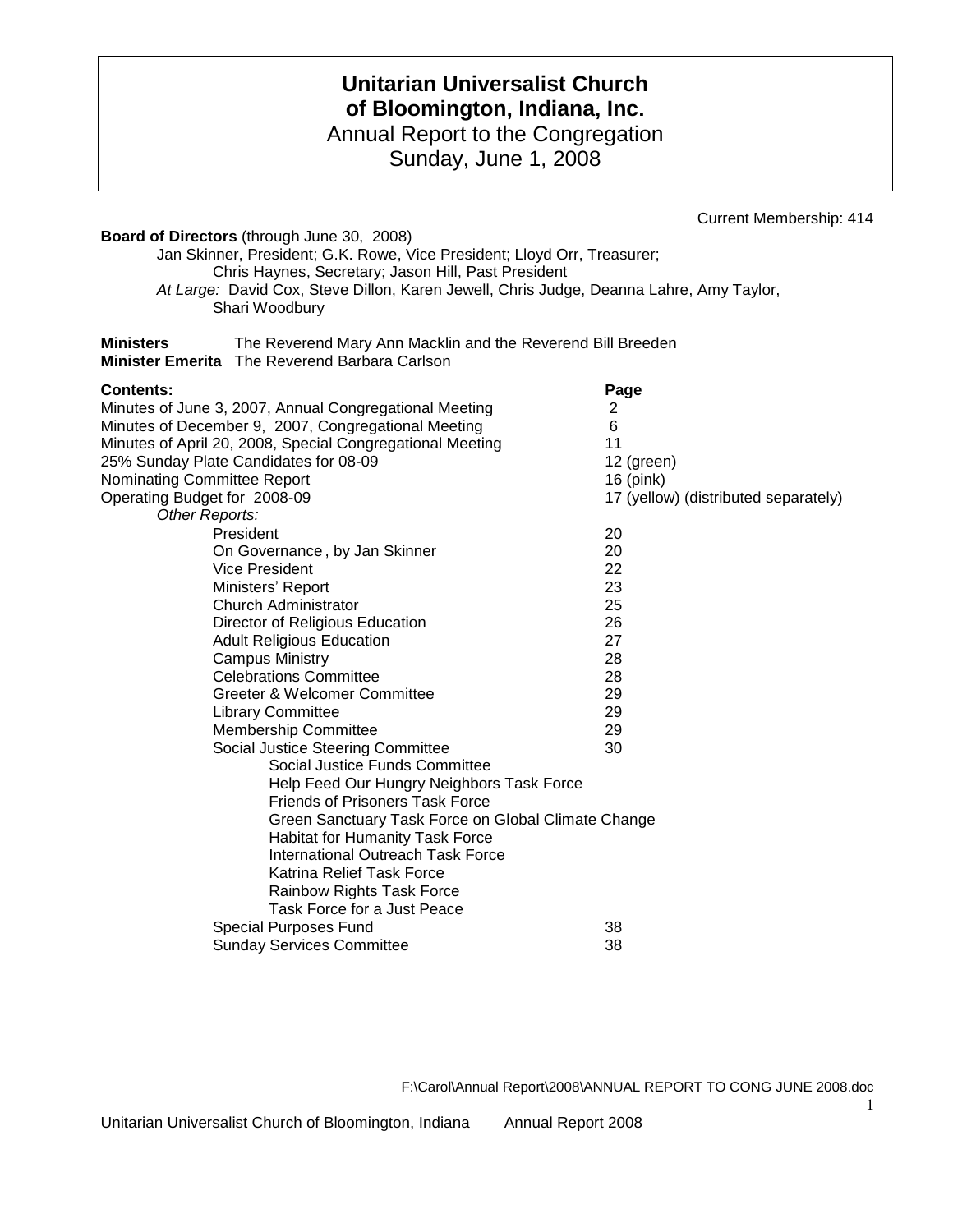# **Congregational Meeting Minutes June 3, 2007**

**12:30 pm in the Meeting Room**

Contents: Welcome, chalice lighting Introduce Parliamentarian Establish a quorum VOTE: Approval of April 22, 2007 Special Congregational Minutes VOTE: Approval of motion for Board to approve minutes of June 3, 2007 Congregational Meeting Committee Reports: Shaping our Future Together Committee Sabbatical Committee Governance Committee VOTE: 25% Plate recipient for FY 2007-2008 VOTE: Continue Green Sanctuary Accreditation Process VOTE: Slate of Candidates (brought by nominating committee) VOTE: Approve FY 2007-2008 Operating Budget VOTE: Suggested reorganization of Social Justice Grant Funding Awards Thank You to Retiring Board Members Ministers' Remarks Adjourn to Picnic

\*\*\*\*\*\*\*\*\*\*\*\*\*\*\*\*\*\*\*\*\*\*\*\*\*\*\*\*\*\*\*\*\*\*\*\*\*\*\*\*\*\*\*\*\*\*\*\*\*\*\*\*\*\*\*\*\*\*\*\*\*\*\*\*\*\*\*\*\*\*\*\*

Welcome, Chalice Lighting

Jason Hill, the president of the Board, called the meeting to order at 4:10 pm. Jason Hill invited Rev. Bill Breeden and Rev. Mary Ann Macklin to the pulpit for the chalice lighting. The ministers invited Chris Clothier, our out-going Board past-president, to light the chalice.

Introduce Parliamentarian

Jason Hill introduced Guy Loftman as parliamentarian.

Establish a quorum

Dorothy Sowell, with the assistance of Jan Skinner, Bobbi Lahre, and Chris Clothier, established the quorum. 117 members signed in for the meeting. 40 members were needed for a quorum.

VOTE: Approval of April 22, 2007 Special Congregational Minutes MOTION: Steve Dillon moved that we approve the minutes as submitted. 2<sup>nd</sup>: Jack King VOTE: passed unanimously

VOTE: Approval of motion for Board to approve minutes of June 3, 2007 Congregational Meeting MOTION: Lloyd Orr moved that the Board be allowed to approve the minutes from this meeting. 2<sup>nd</sup>: Steve Dillon

VOTE: passed unanimously

Committee Reports: Shaping our Future Together Committee (SOFT)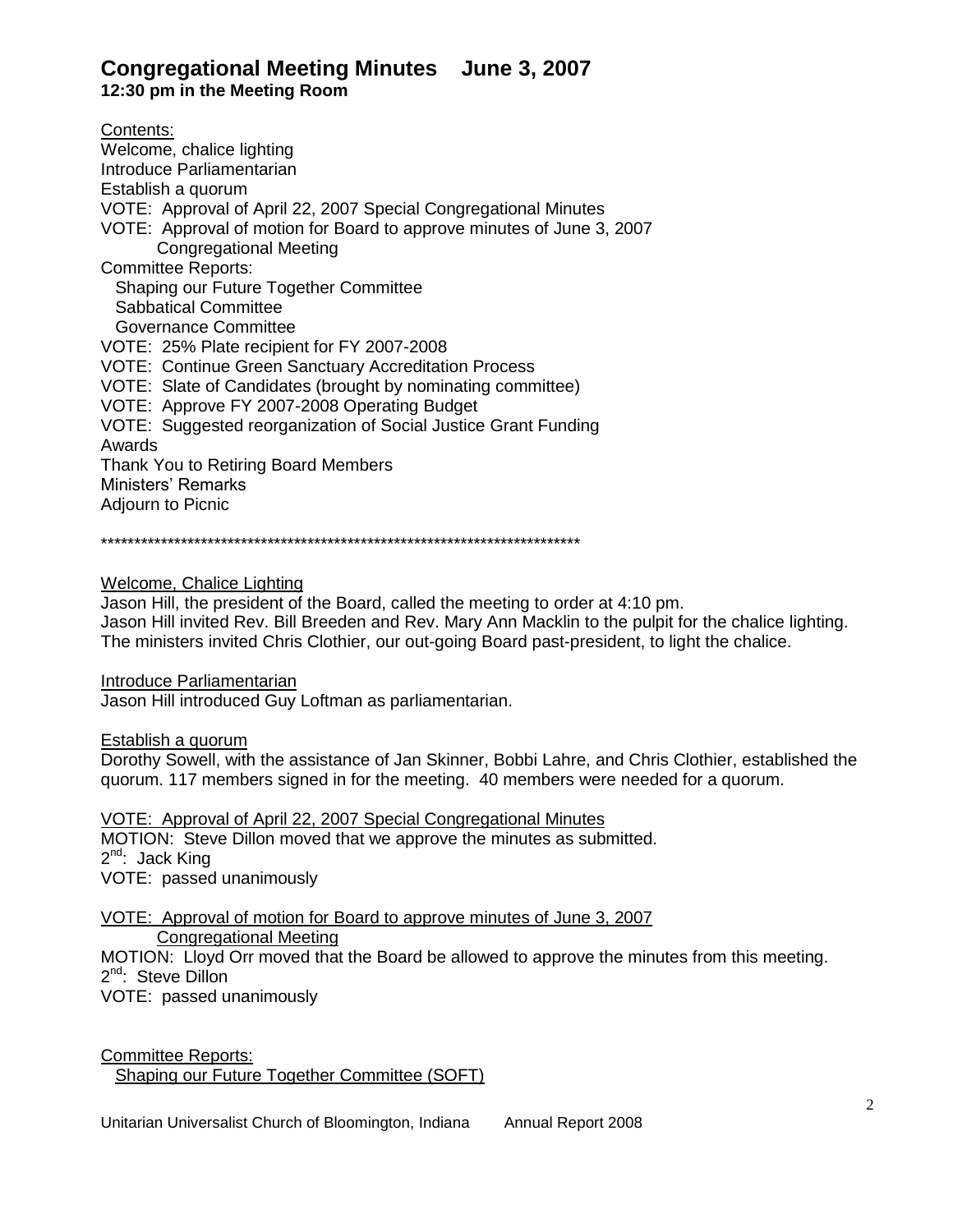Melinda Swenson reported that this committee has no chair and is working as a committee of the whole. The SOFT Committee is using the process of Appreciative Inquiry to identify provocative proposals which the congregation may choose as long-range goals.

### Sabbatical Committee

 Andrew Appel reported that our church did not receive the Lilly Grant which would have supplemented our finances during Rev. Macklin's sabbatical, August 1<sup>st</sup> through mid-December. Andrew Appel explained that the Sabbatical Committee was not relying on the Lilly Grant. Rev. Barbara Child will provide pulpit service as well as Adult Religious Education service. The proposed annual budget has an increase in time and wages for the Campus Ministry Coordinator while Rev. Macklin is gone. The annual budget also reflects an increase in the replenishment rate of sabbatical funds in preparation for Rev. Breeden's sabbatical opportunity in 2009.

### Governance Committee

 Jan Skinner reported that the Governance Committee is looking at our current governance structure and at models of governance for large churches. The Governance Committee will bring a recommendation to the congregation at next year's Congregational Meeting.

#### VOTE: 25% Plate recipient for FY 2007-2008

Three groups were on the ballot: Bloomington Area Birth Services, Martha's House, and Sycamore Land Trust Environmental Education Program.

Jan Skinner, Bobbi Lahre, Chris Clothier, and Karen Jewel distributed ballots.

Rev. Breeden, Rev. Macklin, and Chris Clothier counted the ballots.

The first vote was not a clear majority, so there was a second vote between Martha's House and Sycamore Land Trust Environmental Education Program.

**Martha's House** was voted the 25% Plate recipient for FY 2007-2008. Iris Kiesling thanked everyone for their support of Martha's House.

#### VOTE: Continue Green Sanctuary Accreditation Process

Marcia Veldman presented a historical summary of the Green Sanctuary Task Force's work.

MOTION: Marcia Veldman presented this motion on behalf of the Green Sanctuary Task Force: We, as members of the Congregation of the Unitarian Universalist Church of Bloomington, Indiana, having completed our Green Sanctuary Action Plan, authorize the Green Sanctuary Committee in coordination with the Church Administration to submit an application to the Unitarian Universalist Ministry for Earth requesting that they accredit our church as a Green Sanctuary,

1. Understand that the action-plan we have completed is a beginning of the Church's work to integrate environmental awareness, sustainable practices, and environmental justice in our church community, our personal lives, and our wider communities, and

2. Plan to continue the work that needs to be done, until Earth herself is once again a healthy Sanctuary for all.

2<sup>nd</sup>: Iris Kiesling

VOTE: passed unanimously

Jan Skinner and Patricia Coleman will accept the church's accreditation at the Unitarian Universalist General Assembly.

### VOTE: Slate of Candidates (brought by nominating committee)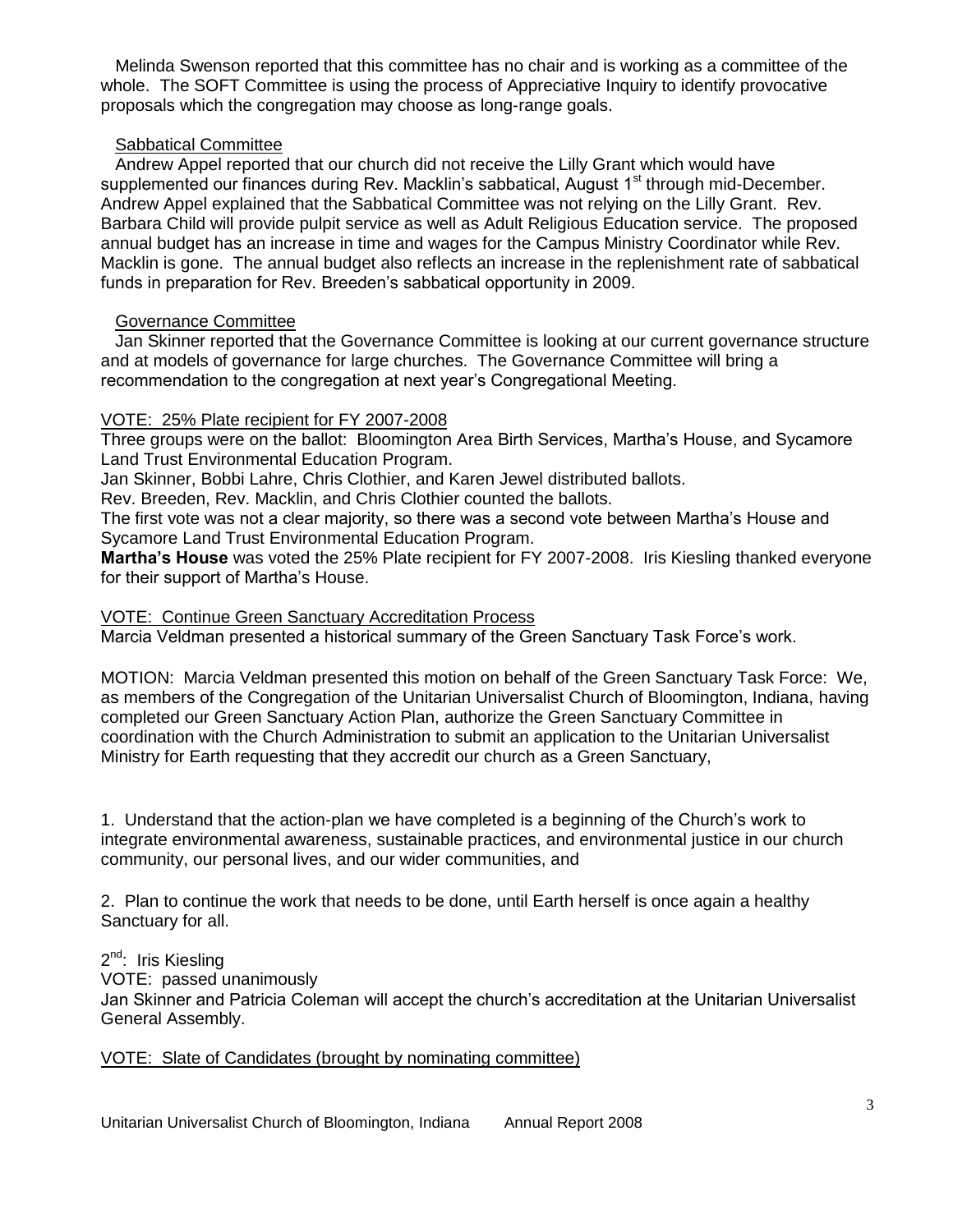MOTION: Since the slate of candidates was not published in the Prologue 10 days before the Congregational Meeting, John Crosby moved that we suspend the rules of normal operation in bylaw 5.8 for the purposes of this meeting.

2<sup>nd</sup>: Ruellen Fessenbecker

Guy Loftman, parliamentarian, noted that if no one objects then we don't have to suspend the bylaws. Candidates were posted 5 days before the meeting. John Crosby objected so we continued with the vote.

VOTE: passed unanimously

Jason Hill read the list of nominees. Iris Kiesling requested that the nominees stand. Guy Loftman, parliamentarian, noted that we needed to ask for nominations from the floor. There were no nominations from the floor.

MOTION: Guy Loftman moved that we accept the slate by acclamation.

2<sup>nd</sup>: Jack King

VOTE: passed with 1 abstention, Shari Woodbury

GK Rowe had been omitted as Vice President on the slate of nominees. MOTION: Harlan Lewis moved that we approve the slate of nominees as completed with GK Rowe as Vice President.

2<sup>nd</sup>: Elizabeth Lion

VOTE: passed unanimously

# VOTE: Approve FY 2007-2008 Operating Budget

Lloyd Orr presented the proposed budget.

MOTION: Harlan Lewis moved that we approve the budget as presented.

2<sup>nd</sup>: Bob DeVoe

Jan Skinner called the question since there was no discussion.

VOTE: passed unanimously

Lee Strickholm, as a member of the Finance Committee, introduced a motion from the floor. MOTION: Lee Strickholm moved that we approve that the following additions to the 2007-08 expenditure budget may be authorized by the Board to the extent that revenues become available to cover them by June 29, 2007 (the revenues will be added to the revenue budget)

| Aesthetics                                 | \$100   |
|--------------------------------------------|---------|
| Conference Support                         | \$500   |
| 1% added to salaried employee compensation | \$2,426 |
|                                            | \$3,026 |

2<sup>nd</sup>: Libby DeVoe

Lloyd Orr explained that the budget needed to be balanced because of our low reserves. Jason Hill asked about pro-rating for each fund if we didn't get the full amount. Phil Cooper and Libby DeVoe agreed with pro-rating.

Lee Strickholm and Libby DeVoe accepted pro-rating as a friendly amendment: to pro-rate expenditure budget according to revenue income

VOTE: passed unanimously

VOTE: Suggested reorganization of Social Justice Grant Funding

Jackie Hall, chair of the Social Justice Steering Committee (SJSC), presented a historical summary of the Social Justice Funds that had been established through the Capital Campaign. Deb Hutton, new voluntary chair of the Special Purposes Fund (SPF), spoke on behalf of the SPF Committee as coproposers of this reorganization.

There was much discussion which included:

--Large Grant Fund B requiring congregational vote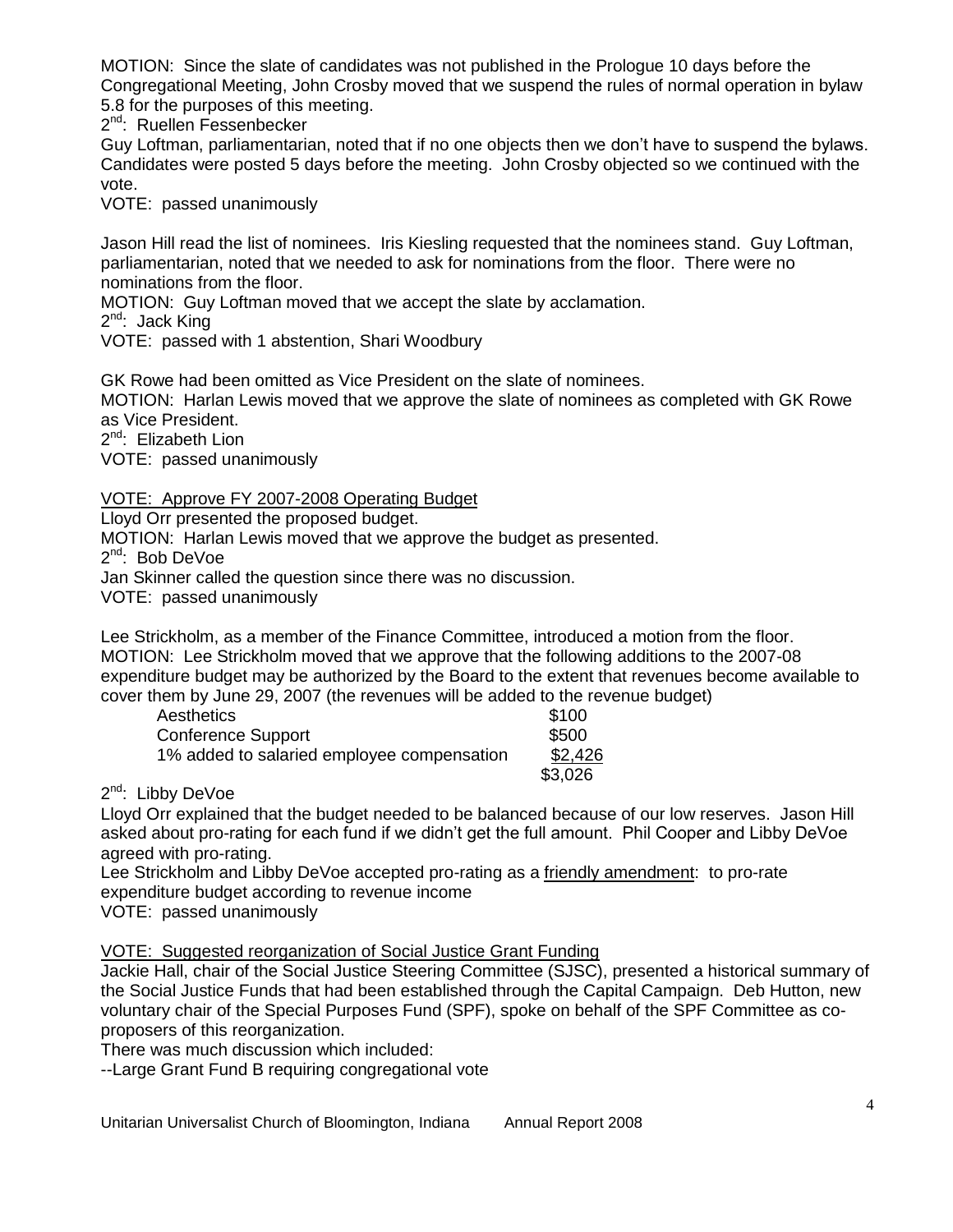--complications with two committees involved

--clarification … grant content to SJSC, then SJSC recommendation to SPF; proposal for Fund B to congregation, then back to SPF

--more money for social justice projects in the long run

--better management of money with this plan

--Leonard Lundin Memorial Fund stipulations

MOTION: Claire Robertson moved that we approve the suggested reorganization of Social Justice Grant Funding --

The members of the Social Justice Steering Committee and the Special Purposes Fund Committee (SPF) recommend the following changes in the funds currently under their authority:

1. Merge "Building Social Justice Fund C" (currently a T account) with SPF's "Lundin Social Justice Endowment," the resulting fund to be named "The Lundin Social Justice Endowment Fund."

2. Transfer "Building Social Justice Fund A" and "Building Social Justice Fund B" (currently T accounts) to SPF, where they will be renamed "Social Justice Small Grant Fund A" and "Social Justice Large Grant Fund B.‖

3. The income that has accrued to date in the existing SPF Lundin Endowment Income Fund will be transferred to the new Social Justice Large Grant Fund B.

4. Future income from the newly formed Lundin Social Justice Endowment Fund will be divided evenly between the new Social Justice Small Grant Fund A and Social Justice Large Grant Fund B.

2<sup>nd</sup>: Steve Dillon VOTE: passed unanimously

#### Awards

Rev. Breeden and Rev. Macklin presented Outstanding Service Awards to -- Steve Krahnke and Dan Lodge-Rigal as music directors for the Woody Guthrie Musical. Anne Haynes and Carol Parks as organizers for Chalice Circles.

### Thank You to Retiring Board Members

Jason Hill thanked retiring Board members Chris Clothier, Past President, Dorothy Sowell, Secretary, and Dick Hiatt, member-at-large.

#### Ministers' Remarks

Rev. Breeden and Rev. Macklin offered closing words. Rev. Macklin also reminded us that Stefan Jonasson, Large Church Consultant, would be here in February and that the Large Church Conference would be in Louisville, KY in March.

### Adjourn to Picnic

MOTION: Steve Dillon moved that the meeting be adjourned. 2<sup>nd</sup>: Guy Loftman VOTE: passed unanimously The meeting was adjourned at 5:15 pm. Everyone was invited to the congregational picnic provided by the Sabbatical Committee.

Respectfully submitted, Dorothy Sowell **Secretary**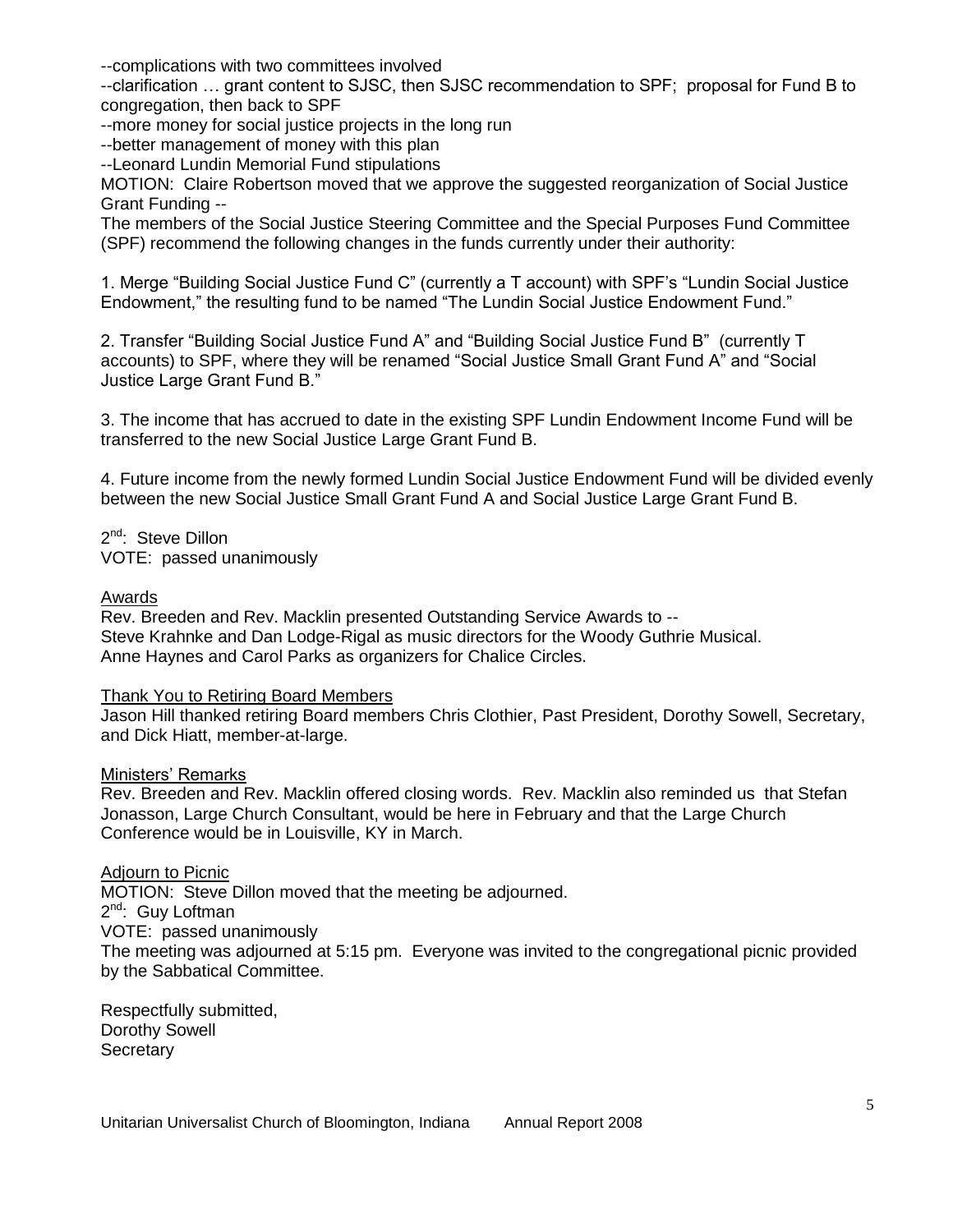# **Congregational Meeting Minutes December 9, 2007**

Approved as Submitted: Unitarian Universalist Church of Bloomington Congregational Meeting Minutes

Contents: [Welcome, Call to Order](http://us.f333.mail.yahoo.com/ym/ShowLetter?box=Board%20Minutes&MsgId=3558_0_1122_4230_30575_0_11890_103683_3329003089_oSObkYn4Ur5HQVvwmWzmsc02s8sBsv7HCn0Aep.Vqbe_1hzfUEc.E9F3nJ0aKBTJn0f7Cr919Zu.xmd1kD1WG6lZV8Hv7SiV3PBTRpsgwqNimRiwH7jeFgUSfkWd33NtZF9A0vhCeyvBLsGcKlDUyLD3rLGh_AplxVY-&num=&Search=&YY=49880&y5beta=yes&y5beta=yes&order=down&sort=date&pos=0&view=a&head=b&Idx=2#welcome-call-to-order) [Chalice Lighting and Opening Words](http://us.f333.mail.yahoo.com/ym/ShowLetter?box=Board%20Minutes&MsgId=3558_0_1122_4230_30575_0_11890_103683_3329003089_oSObkYn4Ur5HQVvwmWzmsc02s8sBsv7HCn0Aep.Vqbe_1hzfUEc.E9F3nJ0aKBTJn0f7Cr919Zu.xmd1kD1WG6lZV8Hv7SiV3PBTRpsgwqNimRiwH7jeFgUSfkWd33NtZF9A0vhCeyvBLsGcKlDUyLD3rLGh_AplxVY-&num=&Search=&YY=49880&y5beta=yes&y5beta=yes&order=down&sort=date&pos=0&view=a&head=b&Idx=2#chalice-lighting-and-opening-words) [Parliamentarian introduced](http://us.f333.mail.yahoo.com/ym/ShowLetter?box=Board%20Minutes&MsgId=3558_0_1122_4230_30575_0_11890_103683_3329003089_oSObkYn4Ur5HQVvwmWzmsc02s8sBsv7HCn0Aep.Vqbe_1hzfUEc.E9F3nJ0aKBTJn0f7Cr919Zu.xmd1kD1WG6lZV8Hv7SiV3PBTRpsgwqNimRiwH7jeFgUSfkWd33NtZF9A0vhCeyvBLsGcKlDUyLD3rLGh_AplxVY-&num=&Search=&YY=49880&y5beta=yes&y5beta=yes&order=down&sort=date&pos=0&view=a&head=b&Idx=2#parliamentarian-introduced) [Quorum report](http://us.f333.mail.yahoo.com/ym/ShowLetter?box=Board%20Minutes&MsgId=3558_0_1122_4230_30575_0_11890_103683_3329003089_oSObkYn4Ur5HQVvwmWzmsc02s8sBsv7HCn0Aep.Vqbe_1hzfUEc.E9F3nJ0aKBTJn0f7Cr919Zu.xmd1kD1WG6lZV8Hv7SiV3PBTRpsgwqNimRiwH7jeFgUSfkWd33NtZF9A0vhCeyvBLsGcKlDUyLD3rLGh_AplxVY-&num=&Search=&YY=49880&y5beta=yes&y5beta=yes&order=down&sort=date&pos=0&view=a&head=b&Idx=2#quorum-report) [MOTION: future approval of minutes](http://us.f333.mail.yahoo.com/ym/ShowLetter?box=Board%20Minutes&MsgId=3558_0_1122_4230_30575_0_11890_103683_3329003089_oSObkYn4Ur5HQVvwmWzmsc02s8sBsv7HCn0Aep.Vqbe_1hzfUEc.E9F3nJ0aKBTJn0f7Cr919Zu.xmd1kD1WG6lZV8Hv7SiV3PBTRpsgwqNimRiwH7jeFgUSfkWd33NtZF9A0vhCeyvBLsGcKlDUyLD3rLGh_AplxVY-&num=&Search=&YY=49880&y5beta=yes&y5beta=yes&order=down&sort=date&pos=0&view=a&head=b&Idx=2#motion-future-approval-of-minutes) [Treasurer's Summary](http://us.f333.mail.yahoo.com/ym/ShowLetter?box=Board%20Minutes&MsgId=3558_0_1122_4230_30575_0_11890_103683_3329003089_oSObkYn4Ur5HQVvwmWzmsc02s8sBsv7HCn0Aep.Vqbe_1hzfUEc.E9F3nJ0aKBTJn0f7Cr919Zu.xmd1kD1WG6lZV8Hv7SiV3PBTRpsgwqNimRiwH7jeFgUSfkWd33NtZF9A0vhCeyvBLsGcKlDUyLD3rLGh_AplxVY-&num=&Search=&YY=49880&y5beta=yes&y5beta=yes&order=down&sort=date&pos=0&view=a&head=b&Idx=2#treasurer-s-summary) [Reports](http://us.f333.mail.yahoo.com/ym/ShowLetter?box=Board%20Minutes&MsgId=3558_0_1122_4230_30575_0_11890_103683_3329003089_oSObkYn4Ur5HQVvwmWzmsc02s8sBsv7HCn0Aep.Vqbe_1hzfUEc.E9F3nJ0aKBTJn0f7Cr919Zu.xmd1kD1WG6lZV8Hv7SiV3PBTRpsgwqNimRiwH7jeFgUSfkWd33NtZF9A0vhCeyvBLsGcKlDUyLD3rLGh_AplxVY-&num=&Search=&YY=49880&y5beta=yes&y5beta=yes&order=down&sort=date&pos=0&view=a&head=b&Idx=2#reports) [Sharing Our Future Together](http://us.f333.mail.yahoo.com/ym/ShowLetter?box=Board%20Minutes&MsgId=3558_0_1122_4230_30575_0_11890_103683_3329003089_oSObkYn4Ur5HQVvwmWzmsc02s8sBsv7HCn0Aep.Vqbe_1hzfUEc.E9F3nJ0aKBTJn0f7Cr919Zu.xmd1kD1WG6lZV8Hv7SiV3PBTRpsgwqNimRiwH7jeFgUSfkWd33NtZF9A0vhCeyvBLsGcKlDUyLD3rLGh_AplxVY-&num=&Search=&YY=49880&y5beta=yes&y5beta=yes&order=down&sort=date&pos=0&view=a&head=b&Idx=2#sharing-our-future-together) [Courtyard Committee -](http://us.f333.mail.yahoo.com/ym/ShowLetter?box=Board%20Minutes&MsgId=3558_0_1122_4230_30575_0_11890_103683_3329003089_oSObkYn4Ur5HQVvwmWzmsc02s8sBsv7HCn0Aep.Vqbe_1hzfUEc.E9F3nJ0aKBTJn0f7Cr919Zu.xmd1kD1WG6lZV8Hv7SiV3PBTRpsgwqNimRiwH7jeFgUSfkWd33NtZF9A0vhCeyvBLsGcKlDUyLD3rLGh_AplxVY-&num=&Search=&YY=49880&y5beta=yes&y5beta=yes&order=down&sort=date&pos=0&view=a&head=b&Idx=2#courtyard-committee) **[Governance](http://us.f333.mail.yahoo.com/ym/ShowLetter?box=Board%20Minutes&MsgId=3558_0_1122_4230_30575_0_11890_103683_3329003089_oSObkYn4Ur5HQVvwmWzmsc02s8sBsv7HCn0Aep.Vqbe_1hzfUEc.E9F3nJ0aKBTJn0f7Cr919Zu.xmd1kD1WG6lZV8Hv7SiV3PBTRpsgwqNimRiwH7jeFgUSfkWd33NtZF9A0vhCeyvBLsGcKlDUyLD3rLGh_AplxVY-&num=&Search=&YY=49880&y5beta=yes&y5beta=yes&order=down&sort=date&pos=0&view=a&head=b&Idx=2#governance)** [Social Justice Grant for Habitat](http://us.f333.mail.yahoo.com/ym/ShowLetter?box=Board%20Minutes&MsgId=3558_0_1122_4230_30575_0_11890_103683_3329003089_oSObkYn4Ur5HQVvwmWzmsc02s8sBsv7HCn0Aep.Vqbe_1hzfUEc.E9F3nJ0aKBTJn0f7Cr919Zu.xmd1kD1WG6lZV8Hv7SiV3PBTRpsgwqNimRiwH7jeFgUSfkWd33NtZF9A0vhCeyvBLsGcKlDUyLD3rLGh_AplxVY-&num=&Search=&YY=49880&y5beta=yes&y5beta=yes&order=down&sort=date&pos=0&view=a&head=b&Idx=2#social-justice-grant-for-habitat) [Habitat Interfaith Build update on project and how receiving the grant impacts the project -](http://us.f333.mail.yahoo.com/ym/ShowLetter?box=Board%20Minutes&MsgId=3558_0_1122_4230_30575_0_11890_103683_3329003089_oSObkYn4Ur5HQVvwmWzmsc02s8sBsv7HCn0Aep.Vqbe_1hzfUEc.E9F3nJ0aKBTJn0f7Cr919Zu.xmd1kD1WG6lZV8Hv7SiV3PBTRpsgwqNimRiwH7jeFgUSfkWd33NtZF9A0vhCeyvBLsGcKlDUyLD3rLGh_AplxVY-&num=&Search=&YY=49880&y5beta=yes&y5beta=yes&order=down&sort=date&pos=0&view=a&head=b&Idx=2#habitat-interfaith-build-update-on-project-and-how-receiving-the-grant-impacts-the-project-future-plans) future [plans](http://us.f333.mail.yahoo.com/ym/ShowLetter?box=Board%20Minutes&MsgId=3558_0_1122_4230_30575_0_11890_103683_3329003089_oSObkYn4Ur5HQVvwmWzmsc02s8sBsv7HCn0Aep.Vqbe_1hzfUEc.E9F3nJ0aKBTJn0f7Cr919Zu.xmd1kD1WG6lZV8Hv7SiV3PBTRpsgwqNimRiwH7jeFgUSfkWd33NtZF9A0vhCeyvBLsGcKlDUyLD3rLGh_AplxVY-&num=&Search=&YY=49880&y5beta=yes&y5beta=yes&order=down&sort=date&pos=0&view=a&head=b&Idx=2#habitat-interfaith-build-update-on-project-and-how-receiving-the-grant-impacts-the-project-future-plans) [SJ Funds short report about the SJ Funds and how Grants work](http://us.f333.mail.yahoo.com/ym/ShowLetter?box=Board%20Minutes&MsgId=3558_0_1122_4230_30575_0_11890_103683_3329003089_oSObkYn4Ur5HQVvwmWzmsc02s8sBsv7HCn0Aep.Vqbe_1hzfUEc.E9F3nJ0aKBTJn0f7Cr919Zu.xmd1kD1WG6lZV8Hv7SiV3PBTRpsgwqNimRiwH7jeFgUSfkWd33NtZF9A0vhCeyvBLsGcKlDUyLD3rLGh_AplxVY-&num=&Search=&YY=49880&y5beta=yes&y5beta=yes&order=down&sort=date&pos=0&view=a&head=b&Idx=2#sj-funds-short-report-about-the-sj-funds-and-how-grants-work) MOTION [to congregation about the \\$4,000 grant being awarded to the Habitat Task Force](http://us.f333.mail.yahoo.com/ym/ShowLetter?box=Board%20Minutes&MsgId=3558_0_1122_4230_30575_0_11890_103683_3329003089_oSObkYn4Ur5HQVvwmWzmsc02s8sBsv7HCn0Aep.Vqbe_1hzfUEc.E9F3nJ0aKBTJn0f7Cr919Zu.xmd1kD1WG6lZV8Hv7SiV3PBTRpsgwqNimRiwH7jeFgUSfkWd33NtZF9A0vhCeyvBLsGcKlDUyLD3rLGh_AplxVY-&num=&Search=&YY=49880&y5beta=yes&y5beta=yes&order=down&sort=date&pos=0&view=a&head=b&Idx=2#motion-to-congregation-about-the-4-000-grant-being-awarded-to-the-habitat-task-force) [Sabbatical Committee](http://us.f333.mail.yahoo.com/ym/ShowLetter?box=Board%20Minutes&MsgId=3558_0_1122_4230_30575_0_11890_103683_3329003089_oSObkYn4Ur5HQVvwmWzmsc02s8sBsv7HCn0Aep.Vqbe_1hzfUEc.E9F3nJ0aKBTJn0f7Cr919Zu.xmd1kD1WG6lZV8Hv7SiV3PBTRpsgwqNimRiwH7jeFgUSfkWd33NtZF9A0vhCeyvBLsGcKlDUyLD3rLGh_AplxVY-&num=&Search=&YY=49880&y5beta=yes&y5beta=yes&order=down&sort=date&pos=0&view=a&head=b&Idx=2#sabbatical-committee) MOTION [to approve the process of Sabbatical for Rev. Bill Breeden](http://us.f333.mail.yahoo.com/ym/ShowLetter?box=Board%20Minutes&MsgId=3558_0_1122_4230_30575_0_11890_103683_3329003089_oSObkYn4Ur5HQVvwmWzmsc02s8sBsv7HCn0Aep.Vqbe_1hzfUEc.E9F3nJ0aKBTJn0f7Cr919Zu.xmd1kD1WG6lZV8Hv7SiV3PBTRpsgwqNimRiwH7jeFgUSfkWd33NtZF9A0vhCeyvBLsGcKlDUyLD3rLGh_AplxVY-&num=&Search=&YY=49880&y5beta=yes&y5beta=yes&order=down&sort=date&pos=0&view=a&head=b&Idx=2#motion-to-approve-the-process-of-sabbatical-for-rev-bill-breeden) [Delegates to Heartland District meeting and UUA](http://us.f333.mail.yahoo.com/ym/ShowLetter?box=Board%20Minutes&MsgId=3558_0_1122_4230_30575_0_11890_103683_3329003089_oSObkYn4Ur5HQVvwmWzmsc02s8sBsv7HCn0Aep.Vqbe_1hzfUEc.E9F3nJ0aKBTJn0f7Cr919Zu.xmd1kD1WG6lZV8Hv7SiV3PBTRpsgwqNimRiwH7jeFgUSfkWd33NtZF9A0vhCeyvBLsGcKlDUyLD3rLGh_AplxVY-&num=&Search=&YY=49880&y5beta=yes&y5beta=yes&order=down&sort=date&pos=0&view=a&head=b&Idx=2#delegates-to-heartland-district-meeting-and-uua) [Personal Communications](http://us.f333.mail.yahoo.com/ym/ShowLetter?box=Board%20Minutes&MsgId=3558_0_1122_4230_30575_0_11890_103683_3329003089_oSObkYn4Ur5HQVvwmWzmsc02s8sBsv7HCn0Aep.Vqbe_1hzfUEc.E9F3nJ0aKBTJn0f7Cr919Zu.xmd1kD1WG6lZV8Hv7SiV3PBTRpsgwqNimRiwH7jeFgUSfkWd33NtZF9A0vhCeyvBLsGcKlDUyLD3rLGh_AplxVY-&num=&Search=&YY=49880&y5beta=yes&y5beta=yes&order=down&sort=date&pos=0&view=a&head=b&Idx=2#personal-communications) [Meeting adjourned at 5:15 PM](http://us.f333.mail.yahoo.com/ym/ShowLetter?box=Board%20Minutes&MsgId=3558_0_1122_4230_30575_0_11890_103683_3329003089_oSObkYn4Ur5HQVvwmWzmsc02s8sBsv7HCn0Aep.Vqbe_1hzfUEc.E9F3nJ0aKBTJn0f7Cr919Zu.xmd1kD1WG6lZV8Hv7SiV3PBTRpsgwqNimRiwH7jeFgUSfkWd33NtZF9A0vhCeyvBLsGcKlDUyLD3rLGh_AplxVY-&num=&Search=&YY=49880&y5beta=yes&y5beta=yes&order=down&sort=date&pos=0&view=a&head=b&Idx=2#meeting-adjourned-at-5-15-pm) [Upcoming dates of interest](http://us.f333.mail.yahoo.com/ym/ShowLetter?box=Board%20Minutes&MsgId=3558_0_1122_4230_30575_0_11890_103683_3329003089_oSObkYn4Ur5HQVvwmWzmsc02s8sBsv7HCn0Aep.Vqbe_1hzfUEc.E9F3nJ0aKBTJn0f7Cr919Zu.xmd1kD1WG6lZV8Hv7SiV3PBTRpsgwqNimRiwH7jeFgUSfkWd33NtZF9A0vhCeyvBLsGcKlDUyLD3rLGh_AplxVY-&num=&Search=&YY=49880&y5beta=yes&y5beta=yes&order=down&sort=date&pos=0&view=a&head=b&Idx=2#upcoming-dates-of-interest)

[Welcome, Call to Order](http://us.f333.mail.yahoo.com/ym/ShowLetter?box=Board%20Minutes&MsgId=3558_0_1122_4230_30575_0_11890_103683_3329003089_oSObkYn4Ur5HQVvwmWzmsc02s8sBsv7HCn0Aep.Vqbe_1hzfUEc.E9F3nJ0aKBTJn0f7Cr919Zu.xmd1kD1WG6lZV8Hv7SiV3PBTRpsgwqNimRiwH7jeFgUSfkWd33NtZF9A0vhCeyvBLsGcKlDUyLD3rLGh_AplxVY-&num=&Search=&YY=49880&y5beta=yes&y5beta=yes&order=down&sort=date&pos=0&view=a&head=b&Idx=2#id1) The meeting was called to order at 4:08 PM by President Jan Skinner

[Chalice Lighting and Opening Words](http://us.f333.mail.yahoo.com/ym/ShowLetter?box=Board%20Minutes&MsgId=3558_0_1122_4230_30575_0_11890_103683_3329003089_oSObkYn4Ur5HQVvwmWzmsc02s8sBsv7HCn0Aep.Vqbe_1hzfUEc.E9F3nJ0aKBTJn0f7Cr919Zu.xmd1kD1WG6lZV8Hv7SiV3PBTRpsgwqNimRiwH7jeFgUSfkWd33NtZF9A0vhCeyvBLsGcKlDUyLD3rLGh_AplxVY-&num=&Search=&YY=49880&y5beta=yes&y5beta=yes&order=down&sort=date&pos=0&view=a&head=b&Idx=2#id2) Chalice lighting by Walt Owens. Opening Words by Rev. Bill Breeden.

# [Parliamentarian introduced](http://us.f333.mail.yahoo.com/ym/ShowLetter?box=Board%20Minutes&MsgId=3558_0_1122_4230_30575_0_11890_103683_3329003089_oSObkYn4Ur5HQVvwmWzmsc02s8sBsv7HCn0Aep.Vqbe_1hzfUEc.E9F3nJ0aKBTJn0f7Cr919Zu.xmd1kD1WG6lZV8Hv7SiV3PBTRpsgwqNimRiwH7jeFgUSfkWd33NtZF9A0vhCeyvBLsGcKlDUyLD3rLGh_AplxVY-&num=&Search=&YY=49880&y5beta=yes&y5beta=yes&order=down&sort=date&pos=0&view=a&head=b&Idx=2#id3)

Guy Loftman was introduced as Parliamentarian by Jan Skinner

### [Quorum report](http://us.f333.mail.yahoo.com/ym/ShowLetter?box=Board%20Minutes&MsgId=3558_0_1122_4230_30575_0_11890_103683_3329003089_oSObkYn4Ur5HQVvwmWzmsc02s8sBsv7HCn0Aep.Vqbe_1hzfUEc.E9F3nJ0aKBTJn0f7Cr919Zu.xmd1kD1WG6lZV8Hv7SiV3PBTRpsgwqNimRiwH7jeFgUSfkWd33NtZF9A0vhCeyvBLsGcKlDUyLD3rLGh_AplxVY-&num=&Search=&YY=49880&y5beta=yes&y5beta=yes&order=down&sort=date&pos=0&view=a&head=b&Idx=2#id4)

The secretary, Chris Haynes, reported 65 members were in attendance, satisfying the quorum requirement of at least 41 members.

### [MOTION: future approval of minutes](http://us.f333.mail.yahoo.com/ym/ShowLetter?box=Board%20Minutes&MsgId=3558_0_1122_4230_30575_0_11890_103683_3329003089_oSObkYn4Ur5HQVvwmWzmsc02s8sBsv7HCn0Aep.Vqbe_1hzfUEc.E9F3nJ0aKBTJn0f7Cr919Zu.xmd1kD1WG6lZV8Hv7SiV3PBTRpsgwqNimRiwH7jeFgUSfkWd33NtZF9A0vhCeyvBLsGcKlDUyLD3rLGh_AplxVY-&num=&Search=&YY=49880&y5beta=yes&y5beta=yes&order=down&sort=date&pos=0&view=a&head=b&Idx=2#id5)

Allow the Board of Directors to approve minutes from this meeting at a future board meeting. Moved by Chris Haynes, Secretary, second by Jack King VOTE: approved unanimously

#### [Treasurer's Summary](http://us.f333.mail.yahoo.com/ym/ShowLetter?box=Board%20Minutes&MsgId=3558_0_1122_4230_30575_0_11890_103683_3329003089_oSObkYn4Ur5HQVvwmWzmsc02s8sBsv7HCn0Aep.Vqbe_1hzfUEc.E9F3nJ0aKBTJn0f7Cr919Zu.xmd1kD1WG6lZV8Hv7SiV3PBTRpsgwqNimRiwH7jeFgUSfkWd33NtZF9A0vhCeyvBLsGcKlDUyLD3rLGh_AplxVY-&num=&Search=&YY=49880&y5beta=yes&y5beta=yes&order=down&sort=date&pos=0&view=a&head=b&Idx=2#id6)

- 1. Revenues and expenditures are on track for fiscal 07-08. Revenues are slightly above a prorata expectation and expenditures are about \$16,000 below pro-rata expectations.
- 2. There is a substantial surplus from the fiscal 06-07 budget. This provides for a much needed increase in reserves from about \$3,700 to more than \$23,000.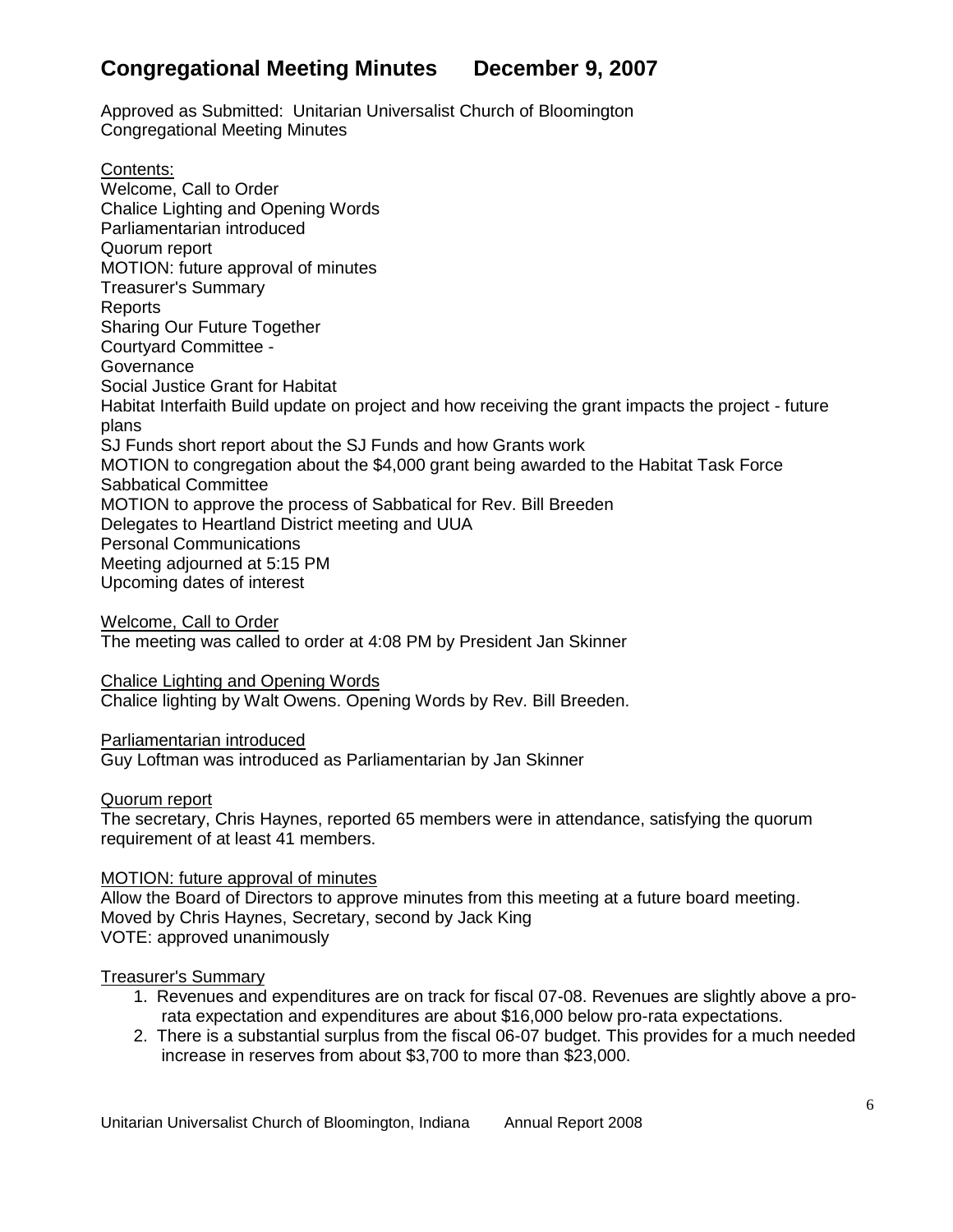3. Perhaps there should be an increase in promotion of the Sunday plate collection. This would provide better support for both the social justice cause selected by the congregation, and the budget. The social justice 25% from Sunday Plate has not "paid for itself" as we had hoped.

A "non-pledge" memo on checks assures the contribution will not go towards one's pledge. -- Lloyd Orr

# **[Reports](http://us.f333.mail.yahoo.com/ym/ShowLetter?box=Board%20Minutes&MsgId=3558_0_1122_4230_30575_0_11890_103683_3329003089_oSObkYn4Ur5HQVvwmWzmsc02s8sBsv7HCn0Aep.Vqbe_1hzfUEc.E9F3nJ0aKBTJn0f7Cr919Zu.xmd1kD1WG6lZV8Hv7SiV3PBTRpsgwqNimRiwH7jeFgUSfkWd33NtZF9A0vhCeyvBLsGcKlDUyLD3rLGh_AplxVY-&num=&Search=&YY=49880&y5beta=yes&y5beta=yes&order=down&sort=date&pos=0&view=a&head=b&Idx=2#id7)**

### [Sharing Our Future](http://us.f333.mail.yahoo.com/ym/ShowLetter?box=Board%20Minutes&MsgId=3558_0_1122_4230_30575_0_11890_103683_3329003089_oSObkYn4Ur5HQVvwmWzmsc02s8sBsv7HCn0Aep.Vqbe_1hzfUEc.E9F3nJ0aKBTJn0f7Cr919Zu.xmd1kD1WG6lZV8Hv7SiV3PBTRpsgwqNimRiwH7jeFgUSfkWd33NtZF9A0vhCeyvBLsGcKlDUyLD3rLGh_AplxVY-&num=&Search=&YY=49880&y5beta=yes&y5beta=yes&order=down&sort=date&pos=0&view=a&head=b&Idx=2#id8) Together

Thomas Nelson-Laird summarized the work of the Sharing Our Future Together (SOFT) taskforce. Their approach is "appreciative inquiry", emphasizing appreciation rather than criticism. This generates and documents warm feelings about the church, and suggests directions for action. See attached report.

### [Courtyard Committee -](http://us.f333.mail.yahoo.com/ym/ShowLetter?box=Board%20Minutes&MsgId=3558_0_1122_4230_30575_0_11890_103683_3329003089_oSObkYn4Ur5HQVvwmWzmsc02s8sBsv7HCn0Aep.Vqbe_1hzfUEc.E9F3nJ0aKBTJn0f7Cr919Zu.xmd1kD1WG6lZV8Hv7SiV3PBTRpsgwqNimRiwH7jeFgUSfkWd33NtZF9A0vhCeyvBLsGcKlDUyLD3rLGh_AplxVY-&num=&Search=&YY=49880&y5beta=yes&y5beta=yes&order=down&sort=date&pos=0&view=a&head=b&Idx=2#id9)

Cindy Port summarized work of the Courtyard Design Committee. A three dimensional model on display in foyer after the meeting.

As suggested by Ed Robertson it was agreed that an interim report before June would be provided. There are too many unknowns to offer a cost estimate at this time.

Feedback encouraged from all, including the anesthetics committee. See attached report.

### **[Governance](http://us.f333.mail.yahoo.com/ym/ShowLetter?box=Board%20Minutes&MsgId=3558_0_1122_4230_30575_0_11890_103683_3329003089_oSObkYn4Ur5HQVvwmWzmsc02s8sBsv7HCn0Aep.Vqbe_1hzfUEc.E9F3nJ0aKBTJn0f7Cr919Zu.xmd1kD1WG6lZV8Hv7SiV3PBTRpsgwqNimRiwH7jeFgUSfkWd33NtZF9A0vhCeyvBLsGcKlDUyLD3rLGh_AplxVY-&num=&Search=&YY=49880&y5beta=yes&y5beta=yes&order=down&sort=date&pos=0&view=a&head=b&Idx=2#id10)**

Jan Skinner reported on work of the Governance Task Force. Carol reports membership today is 407. One goal is to enable the board to deal with big issues, rather than detail.

The board and other interested parties will meet with the UUA large church consultant, Stefan Jonasson, on February 1-3, at the church.

A special congregational meeting may be held in April to approve a change in board size, in time for the nominating committee to make recommendations.

Rev. Bill Breeden reports that in discussion with Rev. Mary Ann Macklin they believe the envisioned changes will help them a great deal.

See attached report.

[Social Justice Grant for Habitat](http://us.f333.mail.yahoo.com/ym/ShowLetter?box=Board%20Minutes&MsgId=3558_0_1122_4230_30575_0_11890_103683_3329003089_oSObkYn4Ur5HQVvwmWzmsc02s8sBsv7HCn0Aep.Vqbe_1hzfUEc.E9F3nJ0aKBTJn0f7Cr919Zu.xmd1kD1WG6lZV8Hv7SiV3PBTRpsgwqNimRiwH7jeFgUSfkWd33NtZF9A0vhCeyvBLsGcKlDUyLD3rLGh_AplxVY-&num=&Search=&YY=49880&y5beta=yes&y5beta=yes&order=down&sort=date&pos=0&view=a&head=b&Idx=2#id11)

[Habitat Interfaith Build update on project and how receiving the grant impacts the project](http://us.f333.mail.yahoo.com/ym/ShowLetter?box=Board%20Minutes&MsgId=3558_0_1122_4230_30575_0_11890_103683_3329003089_oSObkYn4Ur5HQVvwmWzmsc02s8sBsv7HCn0Aep.Vqbe_1hzfUEc.E9F3nJ0aKBTJn0f7Cr919Zu.xmd1kD1WG6lZV8Hv7SiV3PBTRpsgwqNimRiwH7jeFgUSfkWd33NtZF9A0vhCeyvBLsGcKlDUyLD3rLGh_AplxVY-&num=&Search=&YY=49880&y5beta=yes&y5beta=yes&order=down&sort=date&pos=0&view=a&head=b&Idx=2#id12) - future [plans](http://us.f333.mail.yahoo.com/ym/ShowLetter?box=Board%20Minutes&MsgId=3558_0_1122_4230_30575_0_11890_103683_3329003089_oSObkYn4Ur5HQVvwmWzmsc02s8sBsv7HCn0Aep.Vqbe_1hzfUEc.E9F3nJ0aKBTJn0f7Cr919Zu.xmd1kD1WG6lZV8Hv7SiV3PBTRpsgwqNimRiwH7jeFgUSfkWd33NtZF9A0vhCeyvBLsGcKlDUyLD3rLGh_AplxVY-&num=&Search=&YY=49880&y5beta=yes&y5beta=yes&order=down&sort=date&pos=0&view=a&head=b&Idx=2#id12)

Barb Berggoetz and Connie Nelson-Laird reported about \$9,200 has been raised. Eight other churches are involved, with a combined commitment of over \$20,000. We are in a financial leadership role and may be able to begin a build in the fall (rather than later).

### [SJ Funds short report about the SJ Funds and how Grants work](http://us.f333.mail.yahoo.com/ym/ShowLetter?box=Board%20Minutes&MsgId=3558_0_1122_4230_30575_0_11890_103683_3329003089_oSObkYn4Ur5HQVvwmWzmsc02s8sBsv7HCn0Aep.Vqbe_1hzfUEc.E9F3nJ0aKBTJn0f7Cr919Zu.xmd1kD1WG6lZV8Hv7SiV3PBTRpsgwqNimRiwH7jeFgUSfkWd33NtZF9A0vhCeyvBLsGcKlDUyLD3rLGh_AplxVY-&num=&Search=&YY=49880&y5beta=yes&y5beta=yes&order=down&sort=date&pos=0&view=a&head=b&Idx=2#id13)

John Woodcock and Stefanie Estell reported on the Social Justice Funds committee granting process. Recommendations are passed on to the Special Purposes Fund. There was a unanimous vote in support of the Habitat Task force proposal. There is a huge need for low income housing, and a great show of support for Habitat work by those attending the congregational meeting.

[Motion to congregation about the \\$4,000 grant being awarded to the Habitat Task Force](http://us.f333.mail.yahoo.com/ym/ShowLetter?box=Board%20Minutes&MsgId=3558_0_1122_4230_30575_0_11890_103683_3329003089_oSObkYn4Ur5HQVvwmWzmsc02s8sBsv7HCn0Aep.Vqbe_1hzfUEc.E9F3nJ0aKBTJn0f7Cr919Zu.xmd1kD1WG6lZV8Hv7SiV3PBTRpsgwqNimRiwH7jeFgUSfkWd33NtZF9A0vhCeyvBLsGcKlDUyLD3rLGh_AplxVY-&num=&Search=&YY=49880&y5beta=yes&y5beta=yes&order=down&sort=date&pos=0&view=a&head=b&Idx=2#id14) Moved that the Special Purposes Fund grant \$4,000 to the Habitat Task Force in support of the proposed build.

There was discussion of sensitivity to environmental impact in Habitat For Humanity builds. Moved by Deb Hutton, second by David Cox

Vote: passed, with 1 nay and 2 abstentions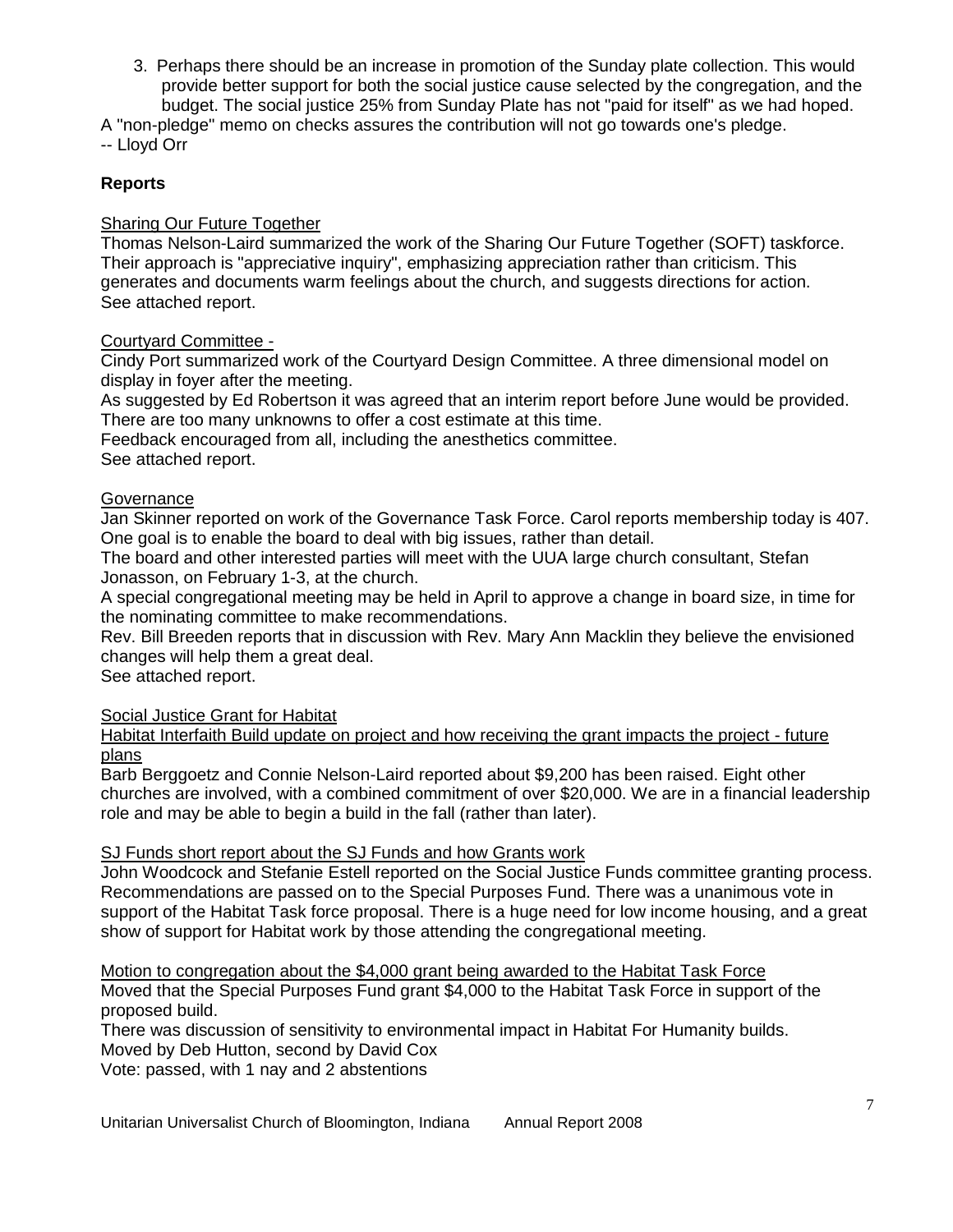# [Sabbatical Committee](http://us.f333.mail.yahoo.com/ym/ShowLetter?box=Board%20Minutes&MsgId=3558_0_1122_4230_30575_0_11890_103683_3329003089_oSObkYn4Ur5HQVvwmWzmsc02s8sBsv7HCn0Aep.Vqbe_1hzfUEc.E9F3nJ0aKBTJn0f7Cr919Zu.xmd1kD1WG6lZV8Hv7SiV3PBTRpsgwqNimRiwH7jeFgUSfkWd33NtZF9A0vhCeyvBLsGcKlDUyLD3rLGh_AplxVY-&num=&Search=&YY=49880&y5beta=yes&y5beta=yes&order=down&sort=date&pos=0&view=a&head=b&Idx=2#id15)

planning for Rev. Bill Breeden's sabbatical

Jason Hill reported for the Sabbatical Committee on planning for Rev. Bill Breeden's upcoming sabbatical. A Lilly Grant application will be made.

# MOTION [to approve the process of Sabbatical for Rev. Bill Breeden](http://us.f333.mail.yahoo.com/ym/ShowLetter?box=Board%20Minutes&MsgId=3558_0_1122_4230_30575_0_11890_103683_3329003089_oSObkYn4Ur5HQVvwmWzmsc02s8sBsv7HCn0Aep.Vqbe_1hzfUEc.E9F3nJ0aKBTJn0f7Cr919Zu.xmd1kD1WG6lZV8Hv7SiV3PBTRpsgwqNimRiwH7jeFgUSfkWd33NtZF9A0vhCeyvBLsGcKlDUyLD3rLGh_AplxVY-&num=&Search=&YY=49880&y5beta=yes&y5beta=yes&order=down&sort=date&pos=0&view=a&head=b&Idx=2#id16)

The congregation re-affirms support for the Lilly Grant proposal for funds to support the upcoming sabbatical of Rev. Bill Breeden.

Moved by Jason Hill, second by Karen Jewell

VOTE: approved unanimously

# [Delegates to Heartland District meeting and UUA](http://us.f333.mail.yahoo.com/ym/ShowLetter?box=Board%20Minutes&MsgId=3558_0_1122_4230_30575_0_11890_103683_3329003089_oSObkYn4Ur5HQVvwmWzmsc02s8sBsv7HCn0Aep.Vqbe_1hzfUEc.E9F3nJ0aKBTJn0f7Cr919Zu.xmd1kD1WG6lZV8Hv7SiV3PBTRpsgwqNimRiwH7jeFgUSfkWd33NtZF9A0vhCeyvBLsGcKlDUyLD3rLGh_AplxVY-&num=&Search=&YY=49880&y5beta=yes&y5beta=yes&order=down&sort=date&pos=0&view=a&head=b&Idx=2#id17)

Iris Kiesling announced the upcoming April 4th and 5th Heartland District meeting and General Assembly (GA) in Ft. Lauderdale, June 26th-30th.

Eight delegates, plus ministers, are eligible to attend the District meeting. Those interested in being a delegate should contact Iris know as soon as possible. The district office wants to know delegate names by mid-January so they can be kept informed of plans.

A panel discussion in a forum on January 6th will make choice of social justice issues to be supported by our congregation at General Assembly.

The congregation will support delegates as funds permit.

### [Personal Communications](http://us.f333.mail.yahoo.com/ym/ShowLetter?box=Board%20Minutes&MsgId=3558_0_1122_4230_30575_0_11890_103683_3329003089_oSObkYn4Ur5HQVvwmWzmsc02s8sBsv7HCn0Aep.Vqbe_1hzfUEc.E9F3nJ0aKBTJn0f7Cr919Zu.xmd1kD1WG6lZV8Hv7SiV3PBTRpsgwqNimRiwH7jeFgUSfkWd33NtZF9A0vhCeyvBLsGcKlDUyLD3rLGh_AplxVY-&num=&Search=&YY=49880&y5beta=yes&y5beta=yes&order=down&sort=date&pos=0&view=a&head=b&Idx=2#id18)

Ray Rust observed that the wayside pulpit was not legible from the street. Rev. Breeden indicated that there were city code limitations (but larger type may be possible).

### [Meeting adjourned at 5:15 PM](http://us.f333.mail.yahoo.com/ym/ShowLetter?box=Board%20Minutes&MsgId=3558_0_1122_4230_30575_0_11890_103683_3329003089_oSObkYn4Ur5HQVvwmWzmsc02s8sBsv7HCn0Aep.Vqbe_1hzfUEc.E9F3nJ0aKBTJn0f7Cr919Zu.xmd1kD1WG6lZV8Hv7SiV3PBTRpsgwqNimRiwH7jeFgUSfkWd33NtZF9A0vhCeyvBLsGcKlDUyLD3rLGh_AplxVY-&num=&Search=&YY=49880&y5beta=yes&y5beta=yes&order=down&sort=date&pos=0&view=a&head=b&Idx=2#id19)

### [Upcoming dates of interest](http://us.f333.mail.yahoo.com/ym/ShowLetter?box=Board%20Minutes&MsgId=3558_0_1122_4230_30575_0_11890_103683_3329003089_oSObkYn4Ur5HQVvwmWzmsc02s8sBsv7HCn0Aep.Vqbe_1hzfUEc.E9F3nJ0aKBTJn0f7Cr919Zu.xmd1kD1WG6lZV8Hv7SiV3PBTRpsgwqNimRiwH7jeFgUSfkWd33NtZF9A0vhCeyvBLsGcKlDUyLD3rLGh_AplxVY-&num=&Search=&YY=49880&y5beta=yes&y5beta=yes&order=down&sort=date&pos=0&view=a&head=b&Idx=2#id20)

December 16, 2007: Rev. Mary Ann Macklin returns from sabbatical Feb. 1-3, 2008: Large Church Consultant, Rev. Stefan Jonasson, at UUCB March 2, 2008: Talent Auction - Public invited. Consider what you will be donating Mar. 13-16, 2008: Large Church Conference, Louisville, KY

# **Governance Task Force Report to the Congregation – December 9, 2007**

# **Exploring Policy Governance**

As a church grows, its governance structure must adapt in order to promote the mission of the congregation. Since Fall 2006, our Governance Task Force has met to investigate the possibility of our church using policy governance as a management structure to achieve the following goals:

- Clear lines of accountability
- Simple, efficient management structure
- Improved communication

Policy governance is used by many larger churches. Our membership has hovered around 400 since late 2006; the Unitarian Universalist Association considers a church with more than 400 members to be a "large congregation." The increased activity level of a larger membership means that our Board has been spending more time on administrative procedures and requests that could more easily be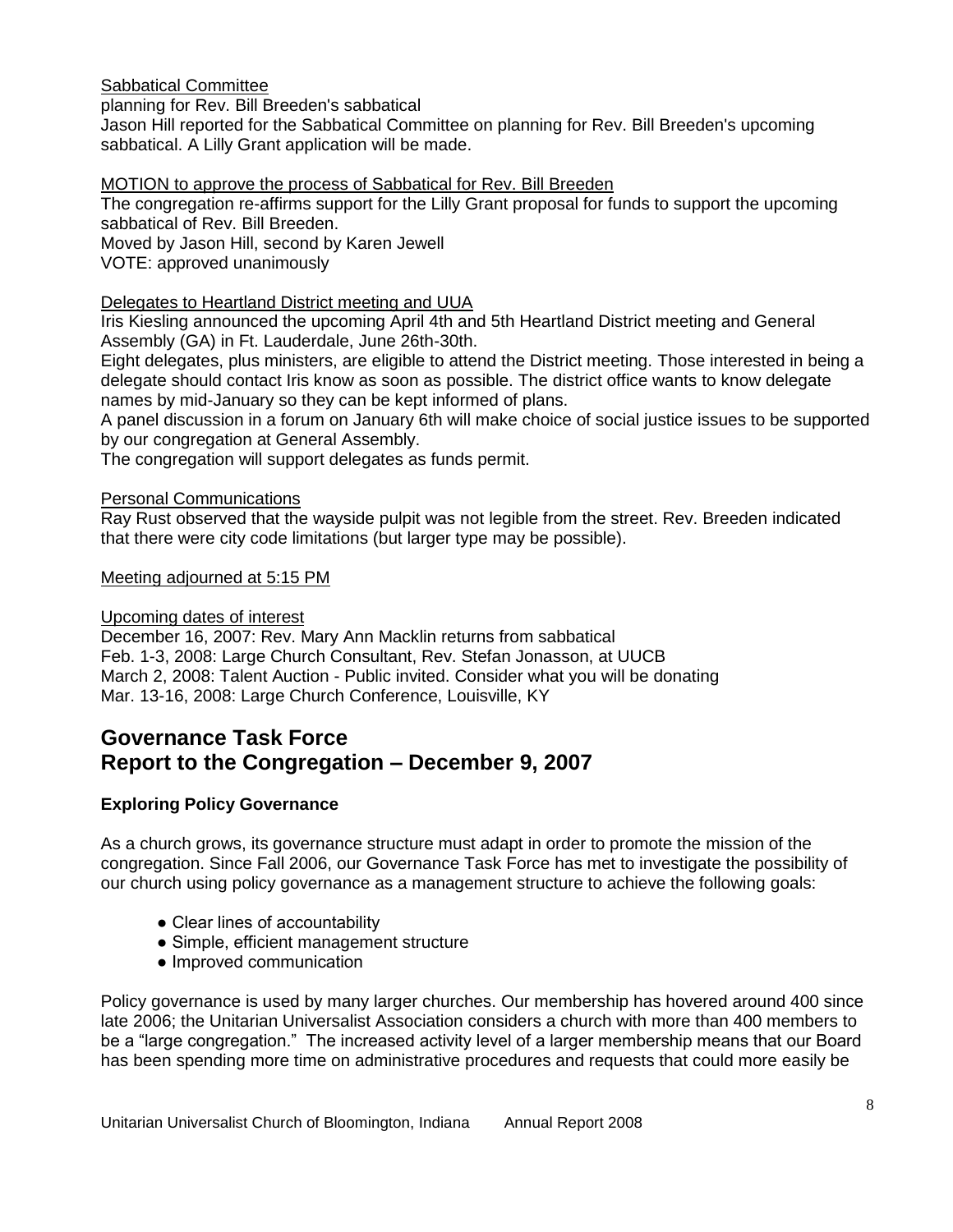handled by authorized staff. The way we currently manage our church business is that of a smaller congregation. It is time to plan sensibly for our future.

The Governance Task Force's goal is to create a preliminary structure of what we think will work for our church by February 2008, so that we have a place to start our conversation with large church consultant Rev. Stefan Jonasson when he visits our congregation February 2-3. In the meantime, we will invite input from **focus groups**, committees and conversations with congregation members. We anticipate a completed plan to present to the congregation at a special meeting in the spring of 2008.

#### **Results of Our Discussions**

Policy Governance is a system of organization that asks the Board of Directors to be a policy making, visioning and planning entity. The Management Team, staff and program council implement policies and plans as set by the Board.

Major planned outcomes for our work:

1. The Board of Directors will function under policy governance. The board will set policy and do both short and long-term planning for the church. Another task of the board will be programs of the church and monitoring of the Management Team.

2. The Management Team will consist of co-ministers and church administrator who will implement policy guidelines set by the Board relating to the management of the church.

3. A Program Council will operate within policy guidelines and procedures set by the Board to create church programming and facilitate communication and collaboration among the committees and task forces of the church. Members of the Program Council will be chosen from the lay leadership.

Please contact Jan Skinner at pres@uubloomington.org with comments or questions.

--Jan Skinner, John Crosby, Diane Gregory, Chris Judge, Lloyd Orr, Rev. Mary Ann Macklin, Rev. Bill Breeden, Church Administrator Carol Marks

# **Courtyard Design Committee December 3, 2007**

#### **Background**

A Playground Taskforce began in October 2004 at an Religious Education (RE) Committee retreat to respond to an interest in improving the playground for the children.

The Taskforce immediately realized that no plan had ever been made that coordinated the multiple uses of the courtyard, which represents the congregation's major useable outdoor space both on Sundays and during the week.

The Playground Taskforce became the Courtyard Taskforce which set about identifying major stakeholders with a specific interest in the space to elicit their needs and ideas. This group included members of following: the RE Committee and parents of young children, the Building Oversight Committee, CUUPs, young adults and members without children. The task force also talked to the grounds committee, the memorial garden stewards, and anyone else they could think of. At that time the Building Oversight Committee let us know that the windows in the west façade of Fellowship Hall need to be replaced and they asked us to incorporate replacement of those windows into our design.

Through these discussions and weekly meetings, the Courtyard Task Force arrived at the following Guiding Design Criteria and Principles: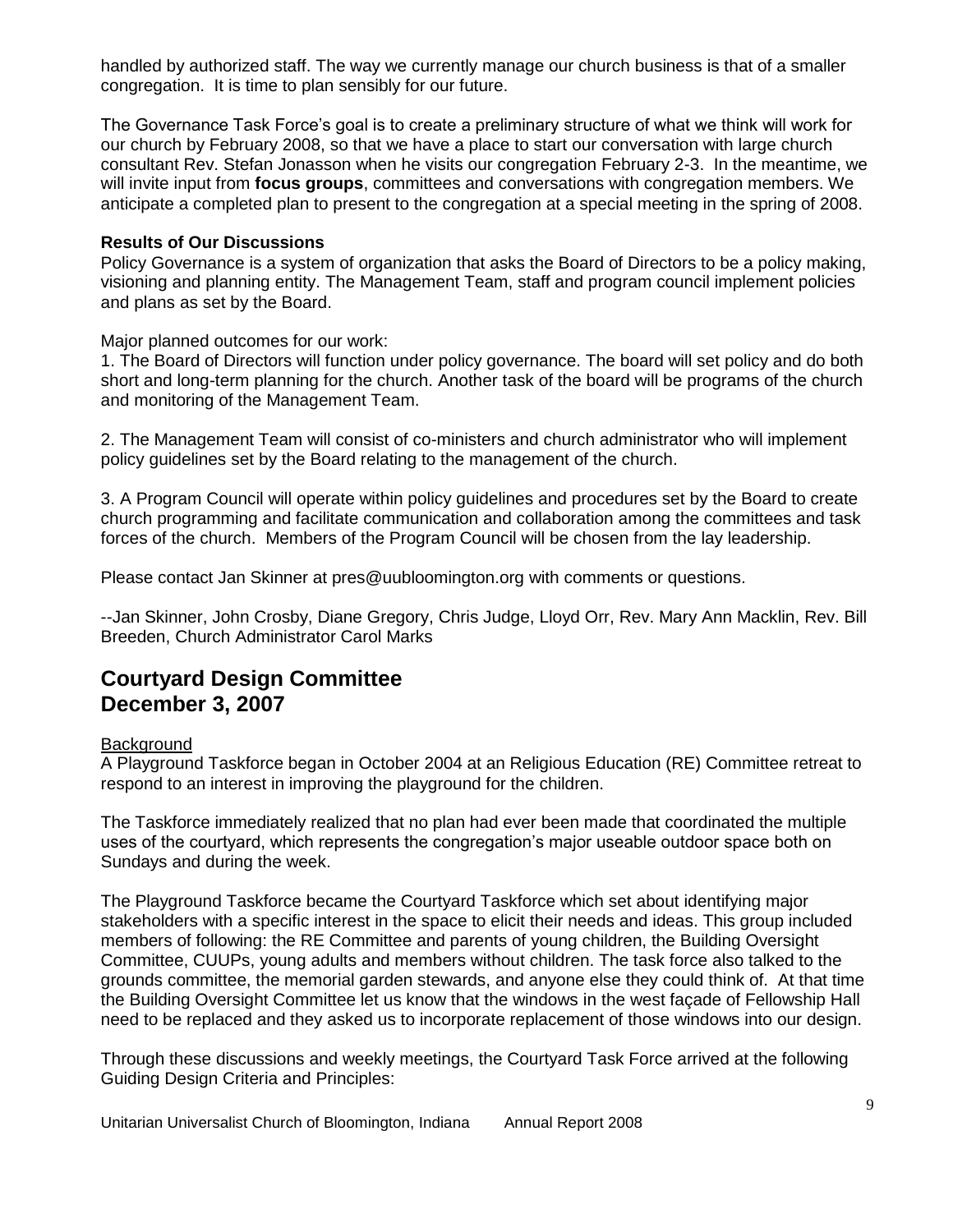- Bring all generations together in community
- Provide a strong sense of arrival and entry
- Design a flexible and multipurpose space
- Create a fun and safe place for kids to play
- Ensure accessibility for all
- Create an inviting green space  $\bullet$
- Improve energy efficiency of building
- Result should be easy to maintain  $\bullet$

This task force also came up with several possible plans and ideas for the space. However, this initial group was very large and it was decided that in order to complete a drawn design proposal, a smaller group was needed. In the Fall of 2005, a smaller Courtyard Design Committee began to meet to come up with a design proposal that would incorporate the larger group's ideas and adhere to the design criteria and principles stated above.

In April 2006 the Board of Directors gave us approval to seek Congregational input in developing a vision and a plan for the space in order to meet the Church's needs.

#### Current Status

 The Courtyard Design Committee came up with a preliminary design that we have shared with the ‗stakeholder' committees listed below; in addition we have held several open question and comment sessions. The design has been well received and has been endorsed in principle by the committees and groups to which it was presented. From these presentations, we also received many helpful questions and comments. We are now at the point where an architect is needed in order to respond to these questions, further develop schematics and drawings, and create a cost estimate. We are pleased that Steve Miller, the architect who worked with us on our last two building projects, is interested in working with us again. Two weeks ago, the courtyard committee met with Mr. Miller and several architects, builders and contractors from our congregation to discuss the project. Finally, the Special Purposes Fund Committee recently granted the Courtyard Committee a small lump sum to pay Mr. Miller for preliminary design work on the project.

 We anticipate that we will come back to the Congregational meeting in June with an architect's drawing and a firmer cost estimate. The congregation will have a chance to vote on starting a capital campaign at that time. The Courtyard Design Committee continues to welcome questions and comments from the Congregation.

Committees and Groups consulted: RE Committee Building and Grounds Building Oversight Committee Green Sanctuary Task Force Women's Alliance Board of Directors Church Staff Memorial Garden folks Choir General Congregation

Courtyard Design Committee Members: Cindy Port, Chair , Deborah Hutton, Cynthia Port, Tom Gregory, Matthew Quilter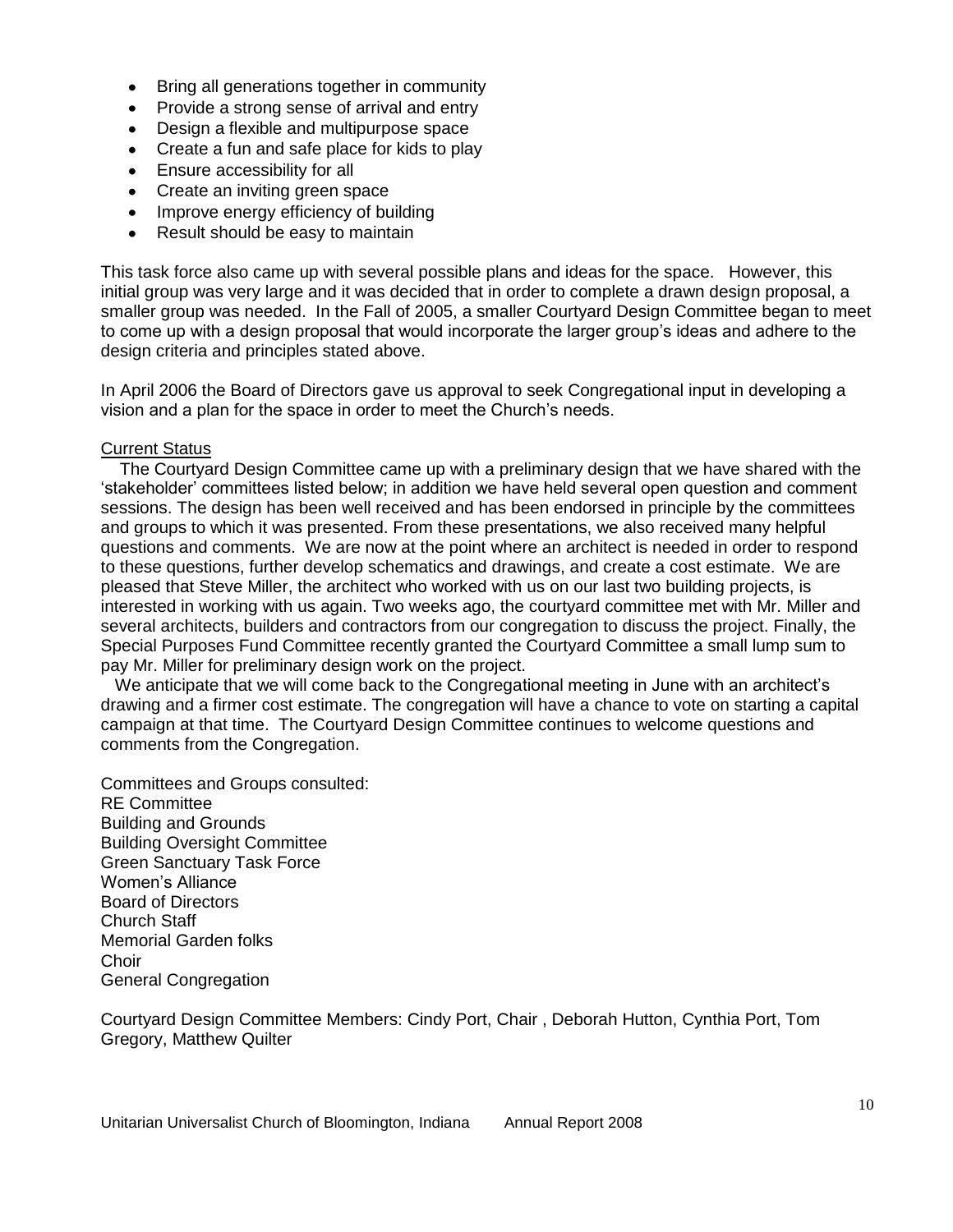# **Special Congregational Meeting Minutes <b>April 20, 2008**

Contents:

MOTION [to allow the Board of Directors to approve minutes from this meeting at a future board](http://us.f333.mail.yahoo.com/ym/ShowLetter?MsgId=1123_4113165_1064_4692_19694_0_13416_61869_2976351260&Idx=7&YY=94607&y5beta=yes&y5beta=yes&inc=25&order=down&sort=date&pos=0&view=a&head=b&box=Inbox#motion-to-allow-the-board-of-directors-to-approve-minutes-from-this-meeting-at-a-future-board-meeting)  [meeting.](http://us.f333.mail.yahoo.com/ym/ShowLetter?MsgId=1123_4113165_1064_4692_19694_0_13416_61869_2976351260&Idx=7&YY=94607&y5beta=yes&y5beta=yes&inc=25&order=down&sort=date&pos=0&view=a&head=b&box=Inbox#motion-to-allow-the-board-of-directors-to-approve-minutes-from-this-meeting-at-a-future-board-meeting)

MOTION [to approve \\$3,500 to custodial services for remainder of FY 07-08.](http://us.f333.mail.yahoo.com/ym/ShowLetter?MsgId=1123_4113165_1064_4692_19694_0_13416_61869_2976351260&Idx=7&YY=94607&y5beta=yes&y5beta=yes&inc=25&order=down&sort=date&pos=0&view=a&head=b&box=Inbox#motion-to-approve-3-500-to-custodial-services-for-remainder-of-fy-07-08) [Quorum report](http://us.f333.mail.yahoo.com/ym/ShowLetter?MsgId=1123_4113165_1064_4692_19694_0_13416_61869_2976351260&Idx=7&YY=94607&y5beta=yes&y5beta=yes&inc=25&order=down&sort=date&pos=0&view=a&head=b&box=Inbox#quorum-report)

MOTION [to approve policy governance model for UUCB including changes in bylaws previously](http://us.f333.mail.yahoo.com/ym/ShowLetter?MsgId=1123_4113165_1064_4692_19694_0_13416_61869_2976351260&Idx=7&YY=94607&y5beta=yes&y5beta=yes&inc=25&order=down&sort=date&pos=0&view=a&head=b&box=Inbox#motion-to-approve-policy-governance-model-for-uucb-including-changes-in-bylaws-previously-distributed)  [distributed.](http://us.f333.mail.yahoo.com/ym/ShowLetter?MsgId=1123_4113165_1064_4692_19694_0_13416_61869_2976351260&Idx=7&YY=94607&y5beta=yes&y5beta=yes&inc=25&order=down&sort=date&pos=0&view=a&head=b&box=Inbox#motion-to-approve-policy-governance-model-for-uucb-including-changes-in-bylaws-previously-distributed)

[MOTION: to adjourn](http://us.f333.mail.yahoo.com/ym/ShowLetter?MsgId=1123_4113165_1064_4692_19694_0_13416_61869_2976351260&Idx=7&YY=94607&y5beta=yes&y5beta=yes&inc=25&order=down&sort=date&pos=0&view=a&head=b&box=Inbox#motion-to-adjourn)

**Call to order** by Jan Skinner, President, at 5:34 PM **Chalice Lighting and Reading** by Rev. Mary Ann Macklin **Introduce Parliamentarian Guy Loftman and adopt agenda** -- Jan Skinner

# MOTION to allow [the Board of Directors to approve minutes from this meeting at a future board](http://us.f333.mail.yahoo.com/ym/ShowLetter?MsgId=1123_4113165_1064_4692_19694_0_13416_61869_2976351260&Idx=7&YY=94607&y5beta=yes&y5beta=yes&inc=25&order=down&sort=date&pos=0&view=a&head=b&box=Inbox#id1)  [meeting.](http://us.f333.mail.yahoo.com/ym/ShowLetter?MsgId=1123_4113165_1064_4692_19694_0_13416_61869_2976351260&Idx=7&YY=94607&y5beta=yes&y5beta=yes&inc=25&order=down&sort=date&pos=0&view=a&head=b&box=Inbox#id1)

Moved by Steve Dillon, second by Jack King VOTE: approved unanimously

# MOTION [to approve \\$3,500 to custodial services for remainder of FY 07-08.](http://us.f333.mail.yahoo.com/ym/ShowLetter?MsgId=1123_4113165_1064_4692_19694_0_13416_61869_2976351260&Idx=7&YY=94607&y5beta=yes&y5beta=yes&inc=25&order=down&sort=date&pos=0&view=a&head=b&box=Inbox#id2)

We are over budget for Custodial services because of increased church programming. We have been averaging \$1525 per month so far this year and we are budgeted for \$1243 per month. We currently only have funds (\$2722) to barely cover March and April. The total line is 14922.00.

We need the required congregational approval for \$3500. The Board cannot fix this since it is such a large amount, and the June congregational meeting is too late.

—Carol Marks

Moved by Steve Dillon, second by Andrea Murray VOTE: approved unanimously

[Quorum report](http://us.f333.mail.yahoo.com/ym/ShowLetter?MsgId=1123_4113165_1064_4692_19694_0_13416_61869_2976351260&Idx=7&YY=94607&y5beta=yes&y5beta=yes&inc=25&order=down&sort=date&pos=0&view=a&head=b&box=Inbox#id3)

There are 76 members in attendance, with 41 required for a quorum.

-- Chris Haynes, Secretary

#### MOTION [to approve policy governance model for UUCB including changes in bylaws previously](http://us.f333.mail.yahoo.com/ym/ShowLetter?MsgId=1123_4113165_1064_4692_19694_0_13416_61869_2976351260&Idx=7&YY=94607&y5beta=yes&y5beta=yes&inc=25&order=down&sort=date&pos=0&view=a&head=b&box=Inbox#id4)  [distributed.](http://us.f333.mail.yahoo.com/ym/ShowLetter?MsgId=1123_4113165_1064_4692_19694_0_13416_61869_2976351260&Idx=7&YY=94607&y5beta=yes&y5beta=yes&inc=25&order=down&sort=date&pos=0&view=a&head=b&box=Inbox#id4)

Moved by Steve Dillon, second by Connie Loftman

The previously distributed proposed bylaws changes are attached.

Jan Skinner, President, presented perspectives on the need for a governance policy model as our church grows into the large church size.

Concern was expressed about having a one-year term board position for youth who may be interested in board service.

Motion to amend: by Harlan Lewis, second by Jean Knowlton

Section 4.2 Amendment: Terms of Office. There shall be an additional board member with a one-year term which shall be available to a member between 18 and 30 years of age. If no member is available to serve, the term shall be held open until the following year.

Vote on amendment: defeated by voice vote.

The amendment motivation will be considered in future deliberation of bylaws changes.

VOTE on motion: approved, with one abstention by Harlan Lewis, and none opposed.

### [MOTION: to adjourn](http://us.f333.mail.yahoo.com/ym/ShowLetter?MsgId=1123_4113165_1064_4692_19694_0_13416_61869_2976351260&Idx=7&YY=94607&y5beta=yes&y5beta=yes&inc=25&order=down&sort=date&pos=0&view=a&head=b&box=Inbox#id5)

Moved by Steve Dillon, second by Ruellen Fessenbecker VOTE: approved unanimously. **The meeting adjourned at 6:33 PM**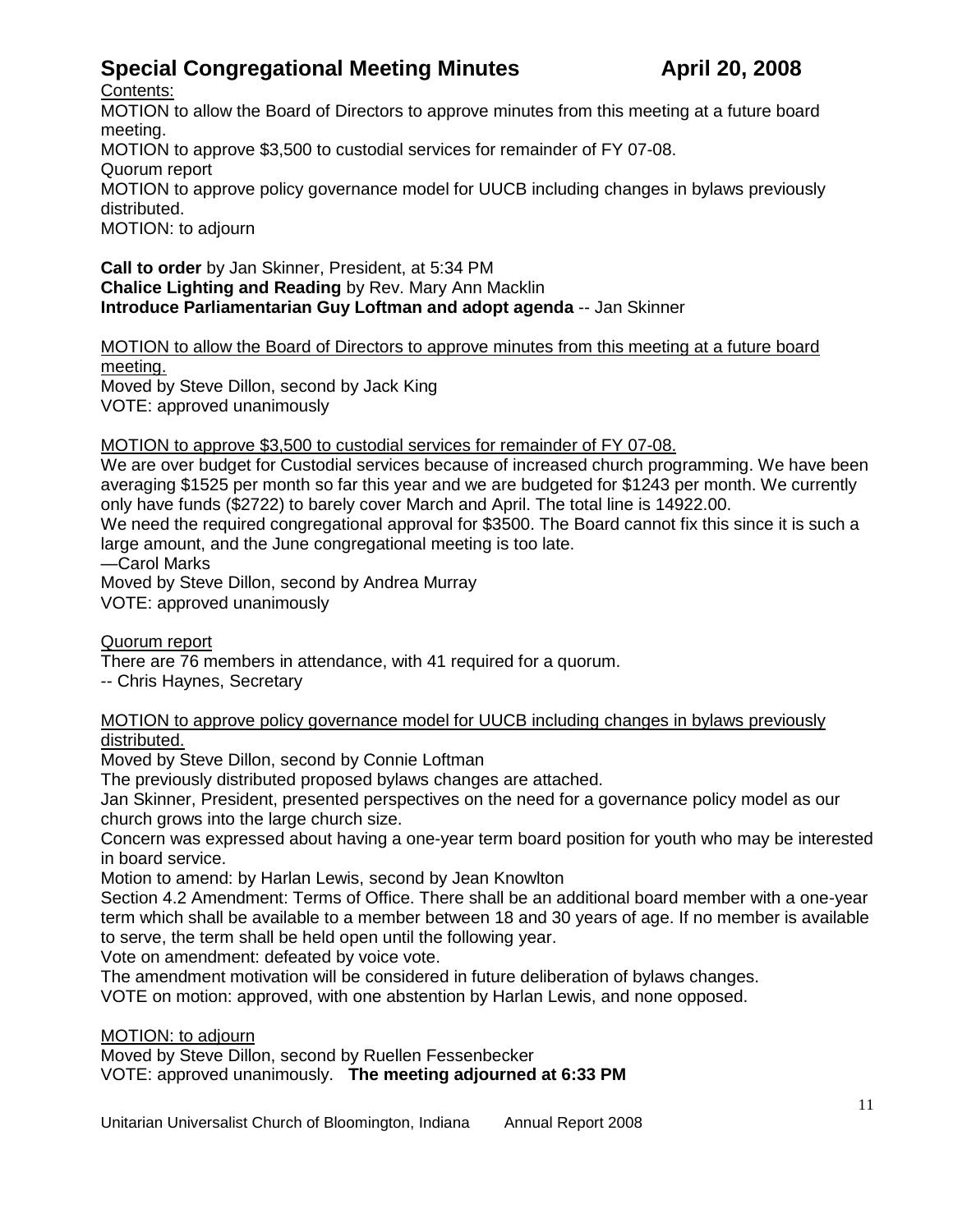25% letter from SJ Funds cmte here **And on ff 3 pp**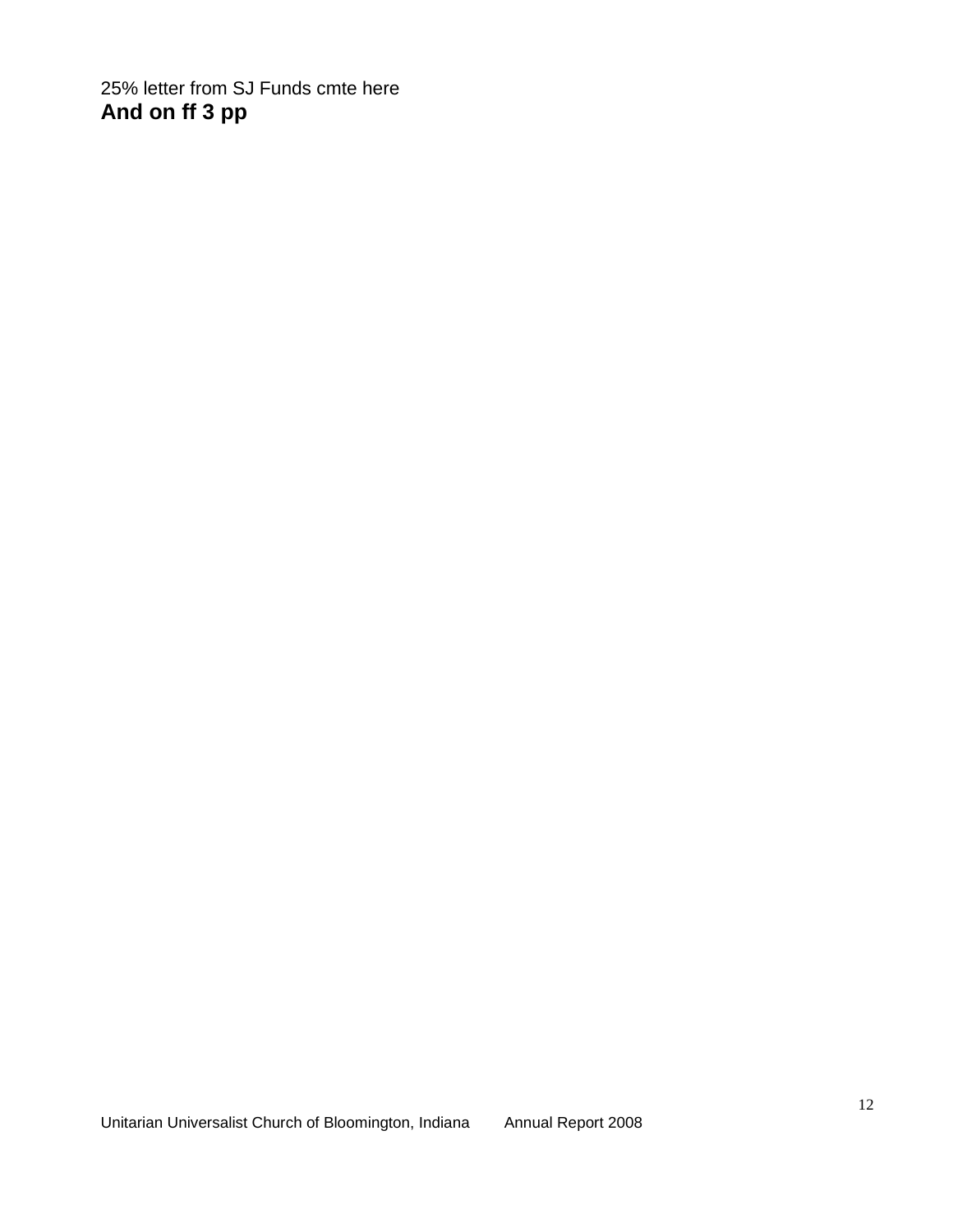# **p. 2 of sj funds ltr**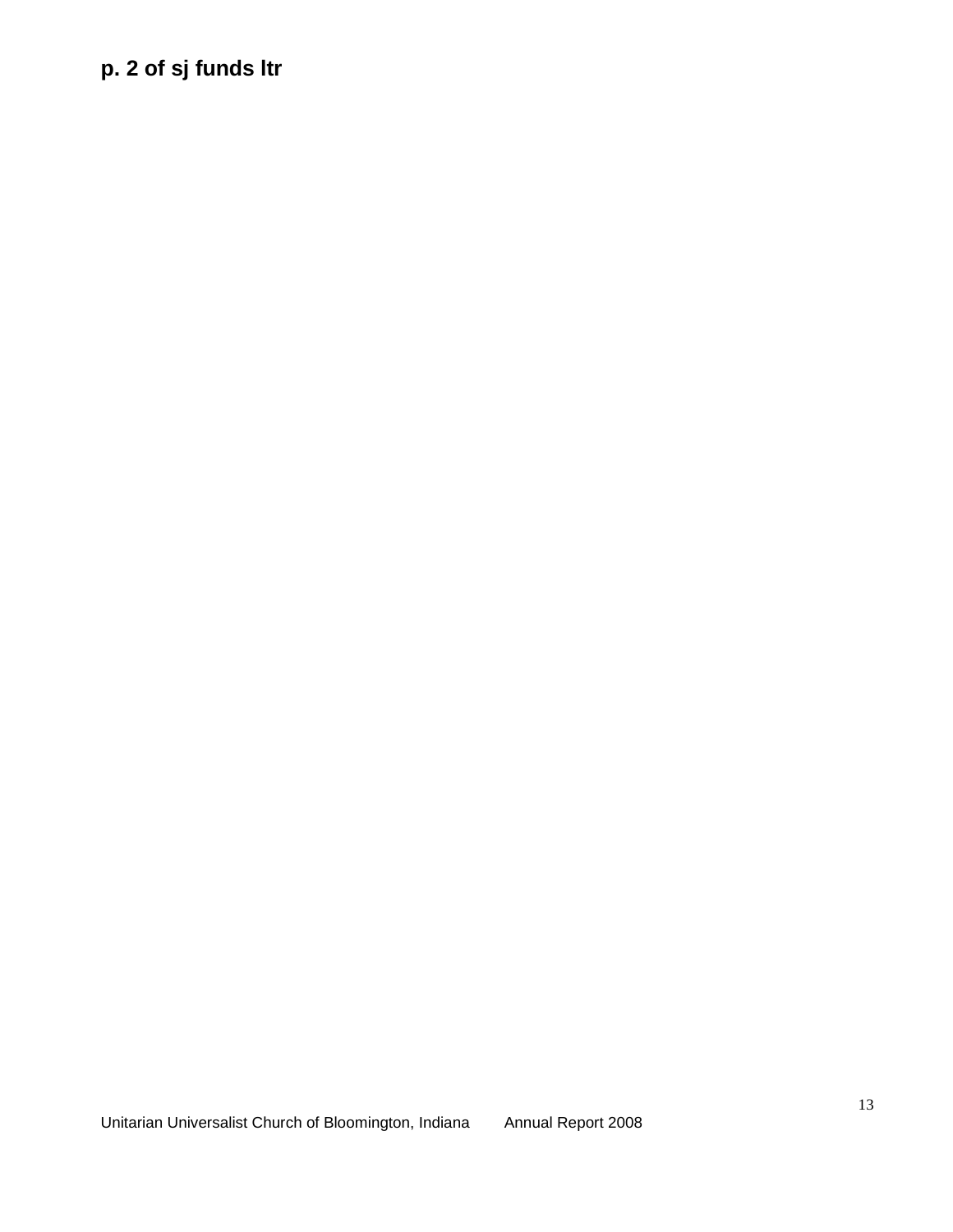p. 3 of SJ funds letter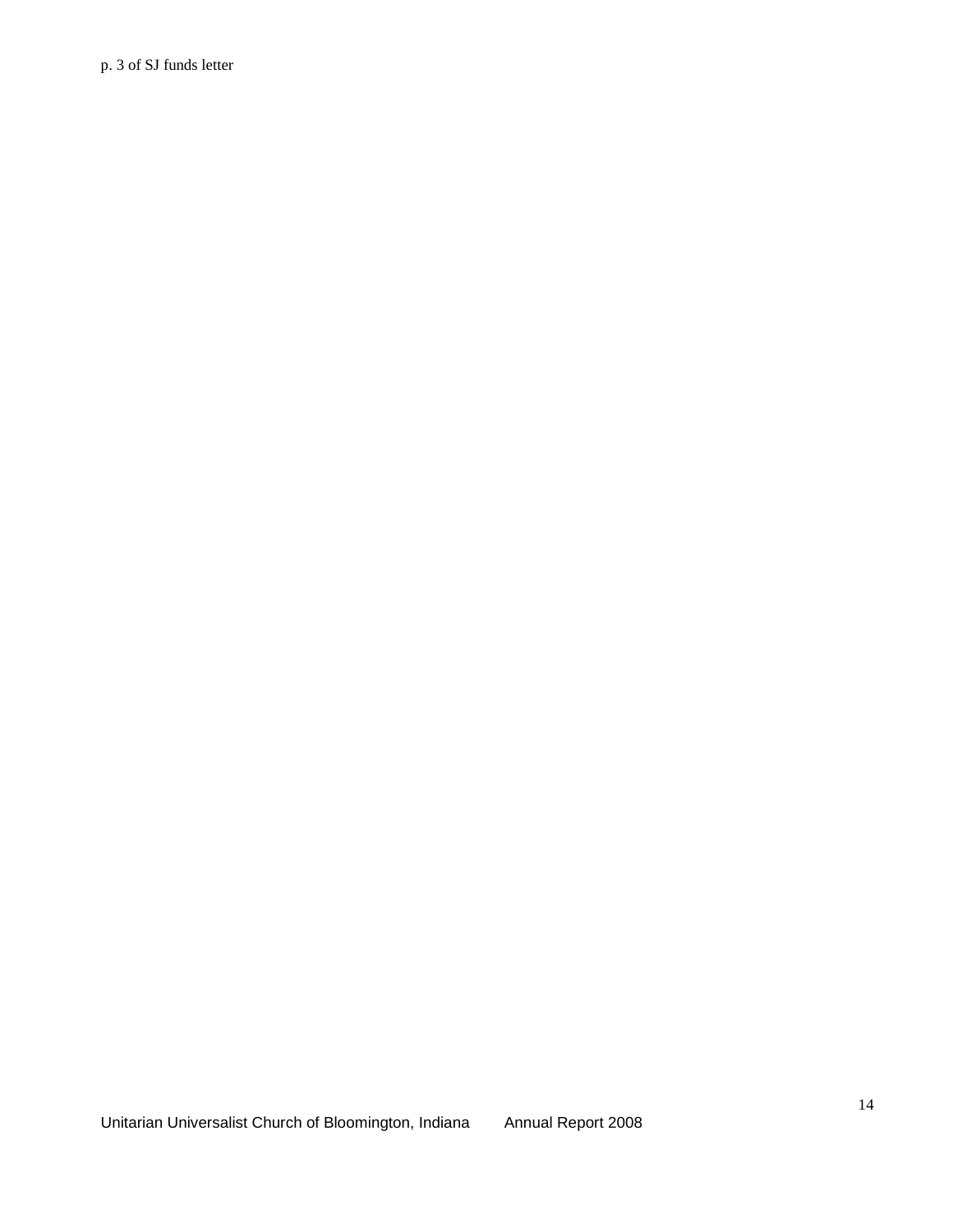page 4 of sj funds letter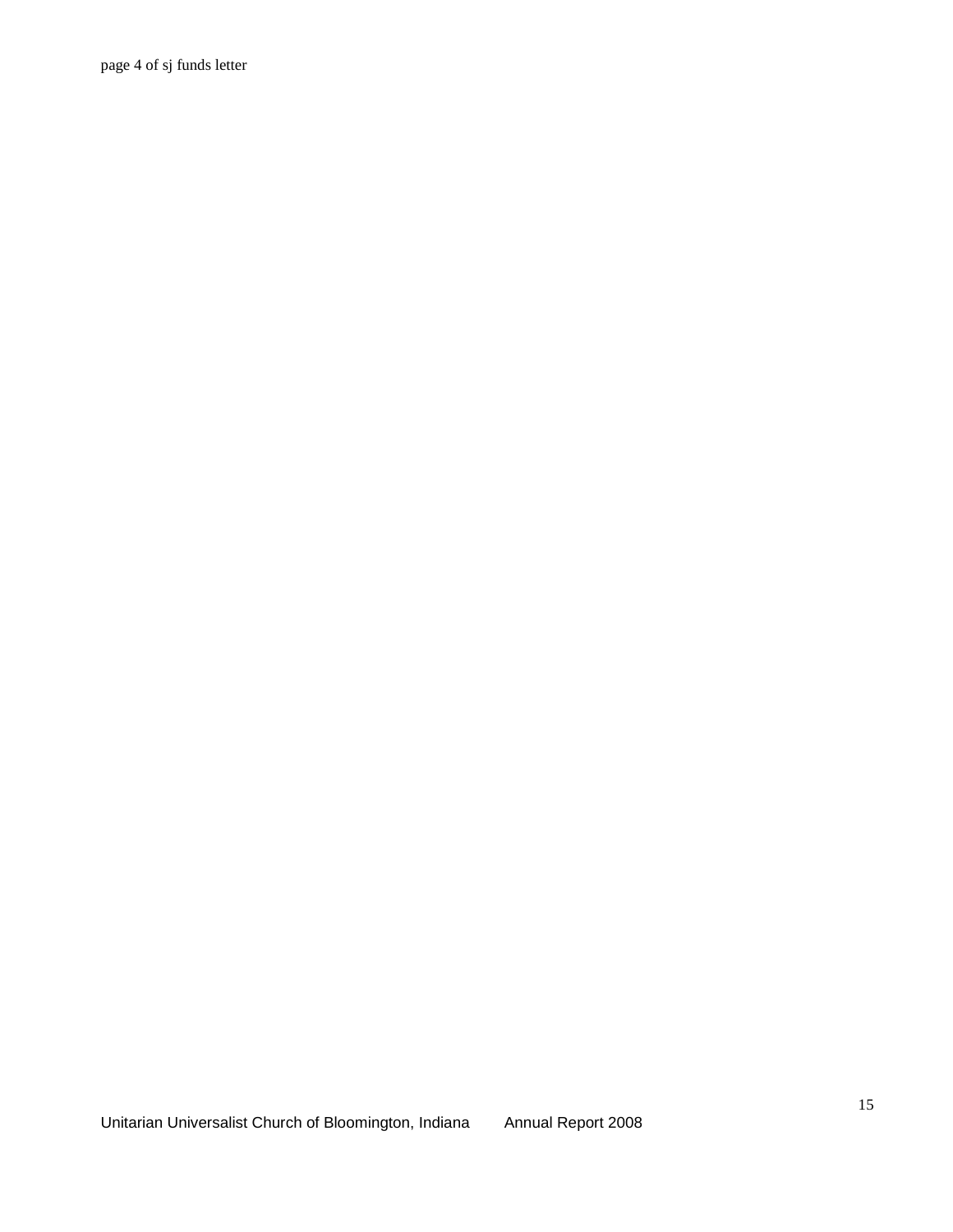# **Nominating Committee Report – May 2008**

# **Board of Directors 2008-09**

Slate of Nominations for UU Board, May 2008 election \* indicates new nominee

# **Board of Directors**

| <b>Position</b>       | <b>Nominee</b>      |
|-----------------------|---------------------|
| President             | G.K. Rowe           |
| <b>Vice President</b> | Andrea Murray*      |
| <b>Treasurer</b>      | John Lawson*        |
| Secretary             | <b>Chris Haynes</b> |
| At Large              | David Cox           |
|                       | Amy Taylor          |
|                       | Shari Woodbury      |

# **Nominating Committee (This committee also includes the Vice President)**

| <b>Nominee</b>         | Term       |
|------------------------|------------|
| Harold Ogren           | $06 - 09$  |
| <b>Harriet Pfister</b> | $107 - 10$ |
| Beckie Wagner*         | $08 - 11$  |
| Jan Skinner*           | $08 - 11$  |

# **Special Purposes Trust Fund (This committee also includes the President and Treasurer)**

| <b>Nominee</b>       | Term      |
|----------------------|-----------|
| Deb Hutton           | $06 - 09$ |
| <b>Susan Bookout</b> | $07 - 10$ |
| Tom Hollingsworth*   | $08 - 11$ |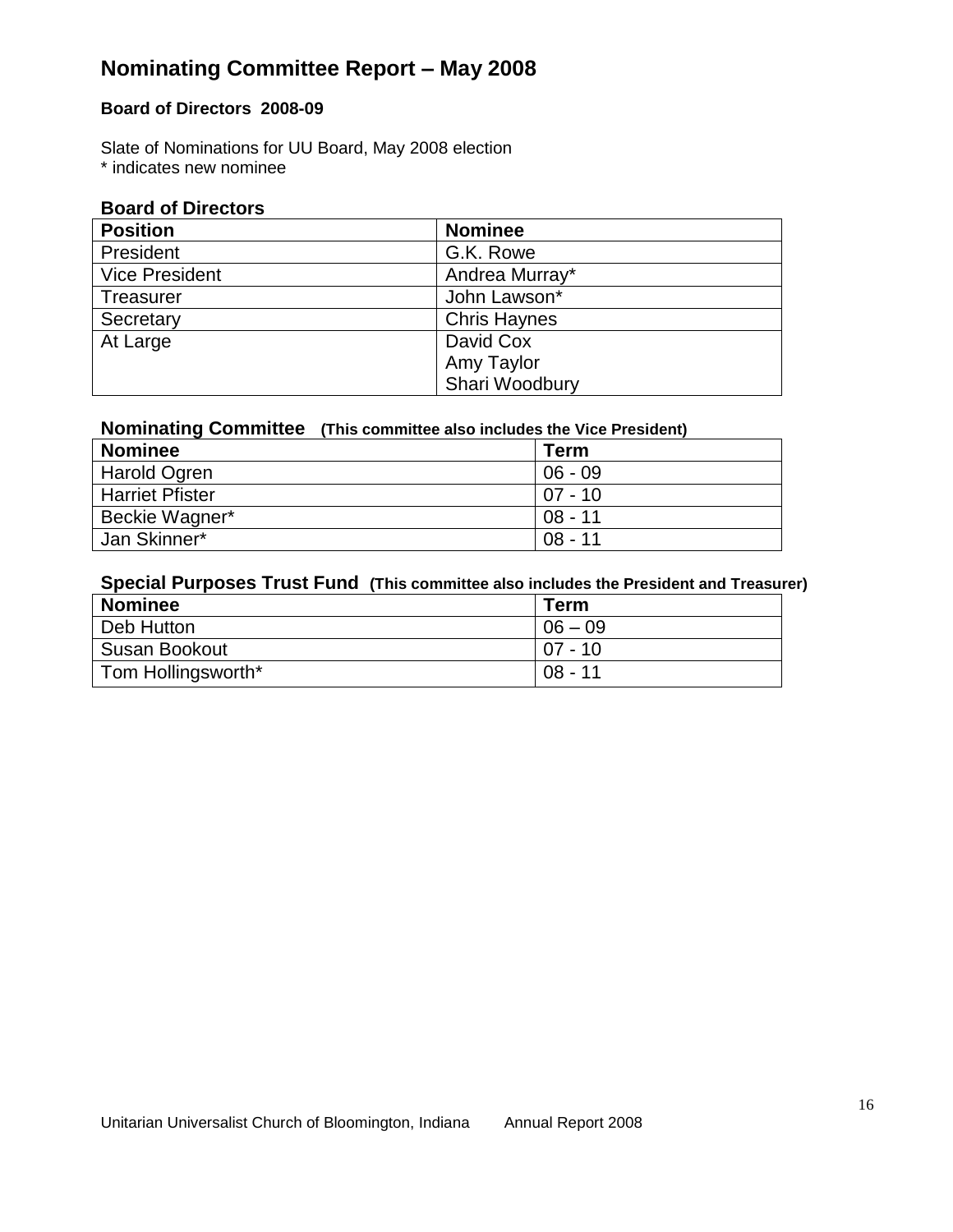operating budget page 1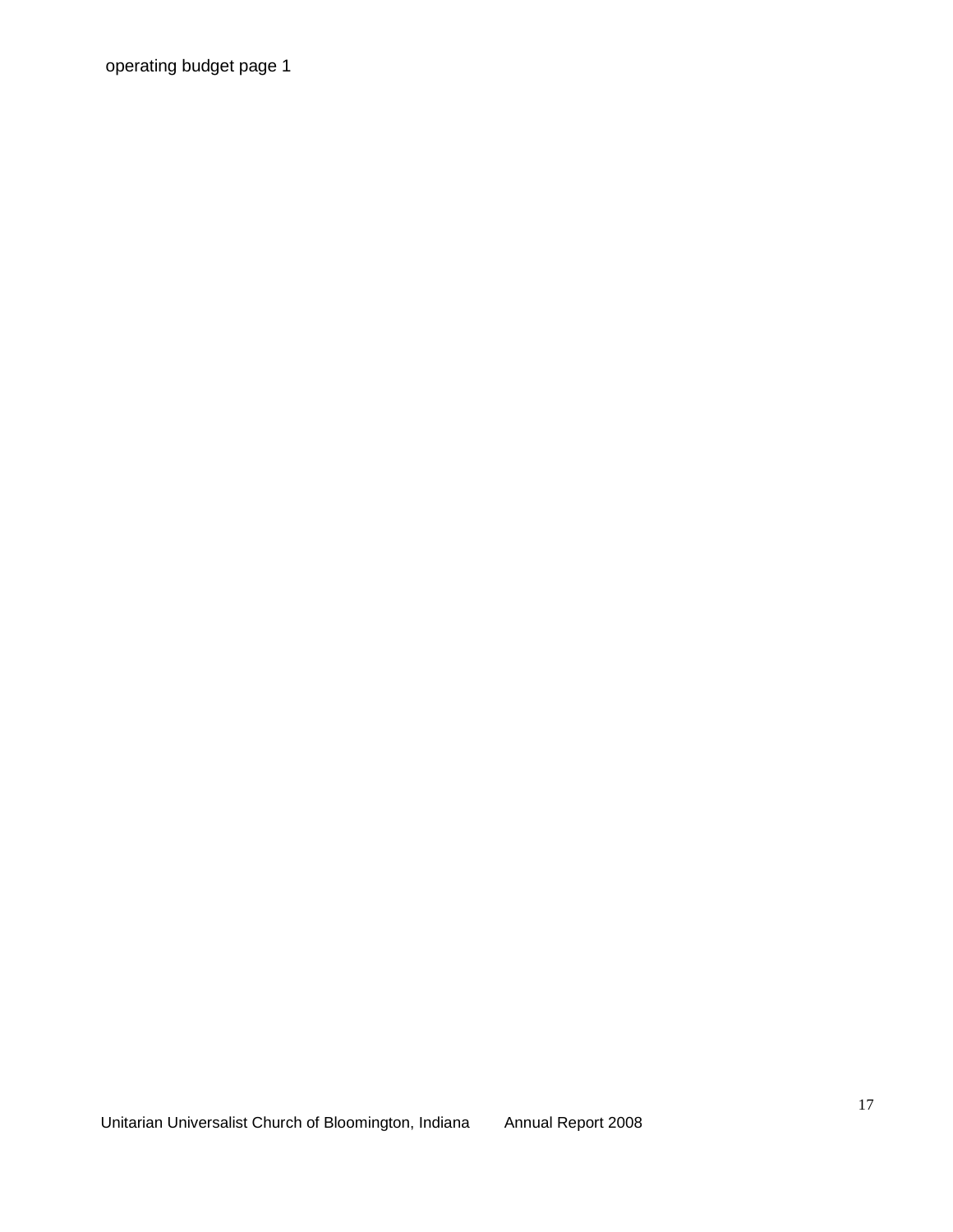oper budget p. 2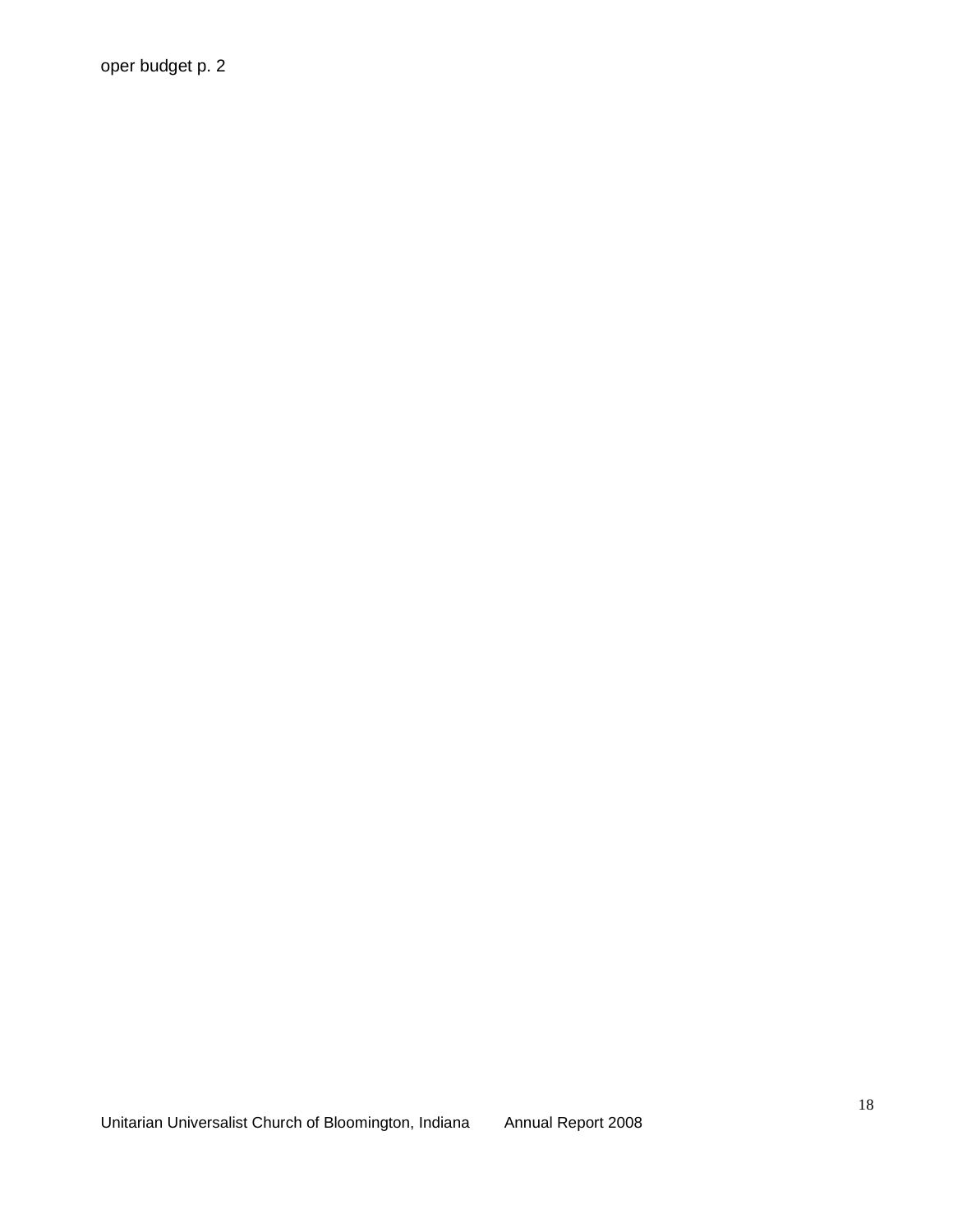**oper budget page 3**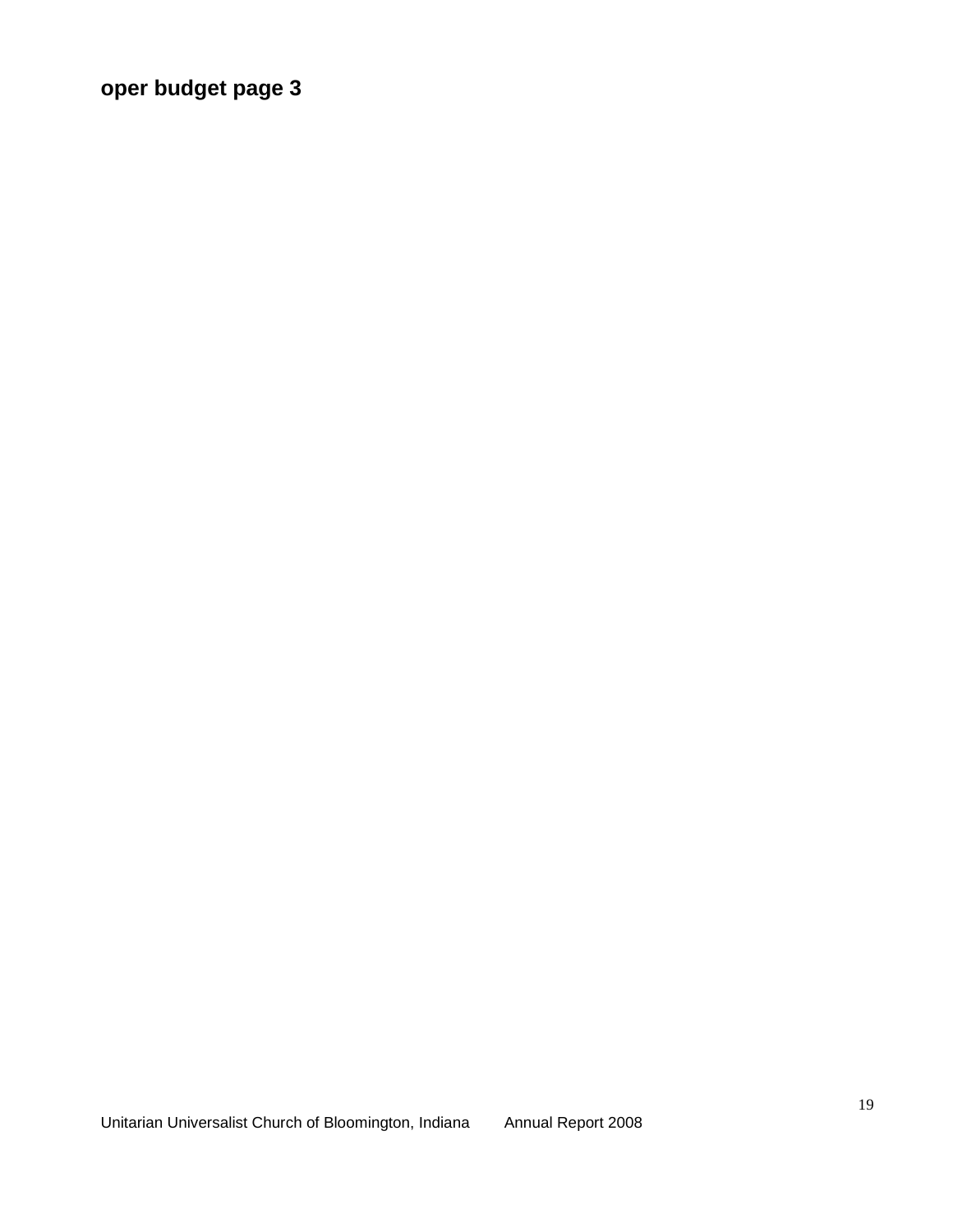# **President's Report 2007-2008**

What a successful year the UU Church of Bloomington has had. Congratulations to **all** members and friends who helped make this a great year.

I want to personally thank all the committees, task forces and the remarkable staff who worked so diligently this year. Please read the reports to learn how much has been accomplished.

Serving as president has been so rewarding. We did keep busy attending meetings and learning so much. In addition to three monthly meetings for the Board, the president serves on Finance and on Special Purposes. I chaired the Governance TF for two plus years. Thanks to your approval, the new policy governance will become effective on July 1, 2008. A seven person Board will do visioning and planning. The activities of the church will be lead by a Program Team, representing all the committees and the third component is the Management Team consisting of the two senior ministers and the church administrator. Thanks for your trust as we proceed.

A rewarding part of the president's responsibilities is the participation in the Exploring UU classes and being a witness to new members signing the membership book. How exciting to meet the new members and to watch their participation as the church grows.

It has truly been an honor to serve with excellent board members and hard-working staff. Thank you for allowing me to be your president for 2007-2008. My good wishes to the new board and GK Rowe as he assumes the presidency in July.

Respectfully Submitted, Jan Skinner Board President

# **On Governance by Jan Skinner Special Congregational Meeting – April 20, 2008**

Policy governance has been on the minds of the UU Church of Bloomington Board for several years. Former presidents Anne Haynes and Chris Clothier recognized the need. President Jason Hill appointed a Task Force in late 2006. The July 07 Board retreat reviewed where the UUCB was in terms of membership, goals, programming and governance. Then, we determined we were on target for all areas except governance. Our growth in membership and programs is beyond the "pastoral" and "program" level. At the Dec. 2007 congregational meeting, members received an initial report detailing some of the ideas of the TF. Members: Lloyd Orr, Chris Judge, Jan Skinner, and Rev. Mary Ann Macklin were joined by church administrator, Carol Marks, Rev. Bill Breeden, John Crosby, Diane Gregory and Chris Haynes. (PLEASE STAND)

Churches of different sizes need to be organized differently. By using average total Sunday attendance (including children and volunteer staff), as a measurement, four distinct size categories have been identified. The largest two are "program size church", from about 250-400, and "large size church", above 400

Program size churches (where we are now) typically have large (dozen or more) detail-oriented boards, with most individual board members having liaison responsibility with certain committees, and a council of committee chairs. The board works closely with the council, which is often led by the vicepresident.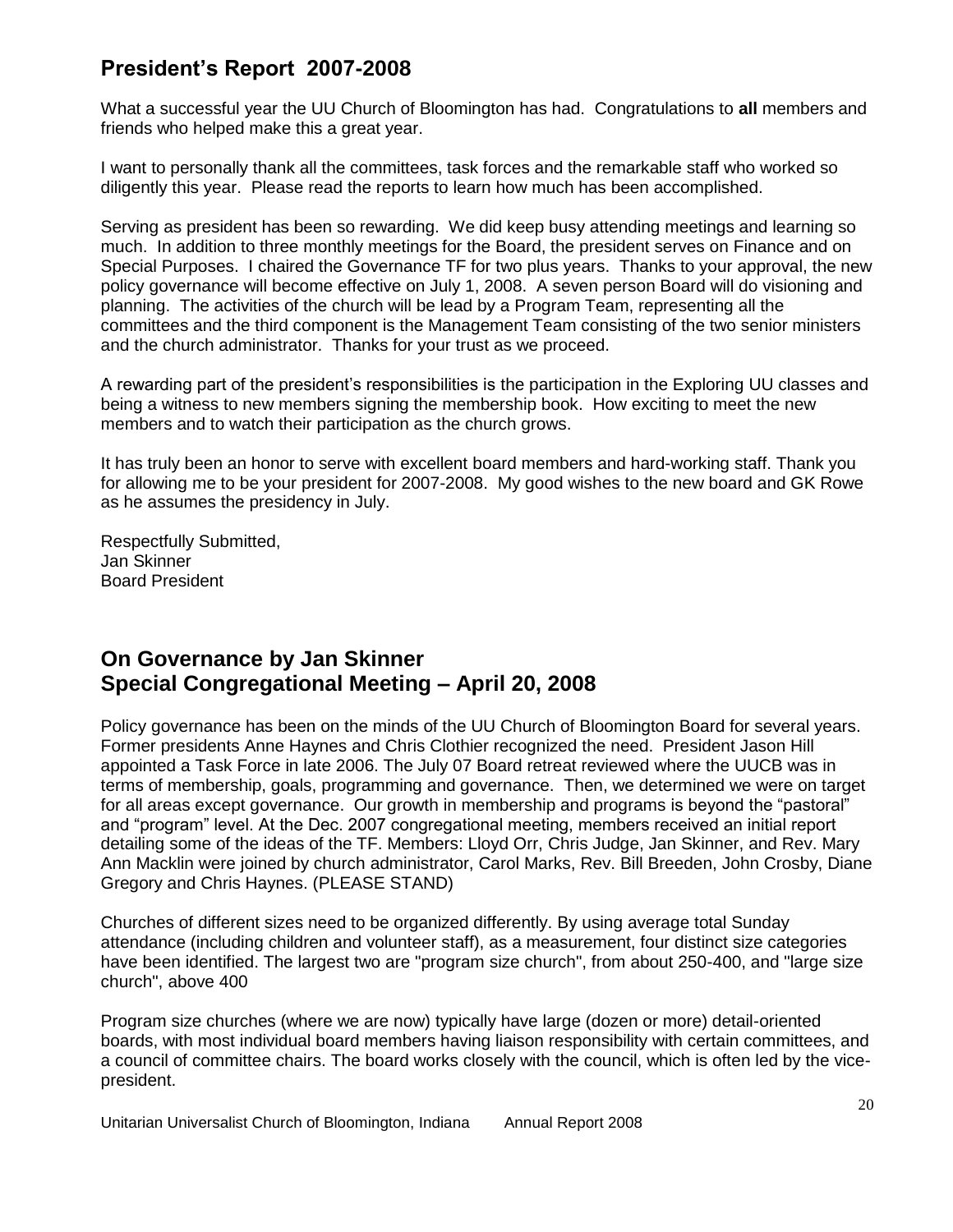We have been such a church in size and organization since approximately the time our co-ministry began. This organization works well until the upper

end of this size range is reached, at which point it becomes awkward. The

board then becomes overwhelmed with details, and does not have time to look at larger issues and formulate policy to guide an increasingly large paid and volunteer staff. Also, as the number of committees grows, the council becomes too large for effective coordination of church programming.

The research on church governance clearly indicates that growth into the large church size is greatly facilitated by adopting a "policy governance"

structure. This structure typically has a small board of about seven members, a Program Team, and a Management Team. The board monitors the "pulse" of the church, visions possibilities, and sets policies that guide church activities, rather than being concerned with coordination and management issues. Lead ministers take increasing responsibility for strategic planning and leadership of the paid and volunteer staff. The Program Team, lead by the Management Team, and with members representing groups of committees (and other church groups), is the primary means for coordinating church activities.

This proposal gives power as well as responsibility to the staff. Within executive limitations, the staff will have the power to make decisions on daily activities.

The proposed by-laws changes provide the structural change that will enable our transition to policy governance. Full realization of policy style governance, and other governance changes suitable for a large church, requires several years.

The TF has met for two years to review how other churches moved to policy governance and if that is the best for us at this time.

We invited Rev. Stefan Jonasson, UUA, for 3 days in February 08 to discuss large church governance with the Governance TF, church staff, past – presidents and the entire congregation. Stefan complimented us on our moving forward.

Nine persons attended the Large Church Conference in Louisville in Feb. Our church size of 405 was among the smallest yet our programs compared with churches of larger size—except in governance.

John Crosby took the lead on the few changes in the bylaws that would allow us to restructure. A copy was printed in the March 31 Prologue.

Diane Gregory led two informational sessions, March 23 and April 13 on the recommendations and proposed bylaws. Several of you participated and asked meaningful questions.

As the stewardship theme stated, "Now is the time". The TF, including staff, is of that same opinion. Now is the time to take the first step and approve the recommendation of the TF and bylaws and move forward to a policy governance model. Note that this is **not** the last step. We ask for your trust and understanding as we go slowly over the next few years to conclude this model.

At this time, we invite your questions and comments.

Carver's says "The intent of Policy Governance® is to give operational definition to "leadership" as it applies in the specific context of a governing board".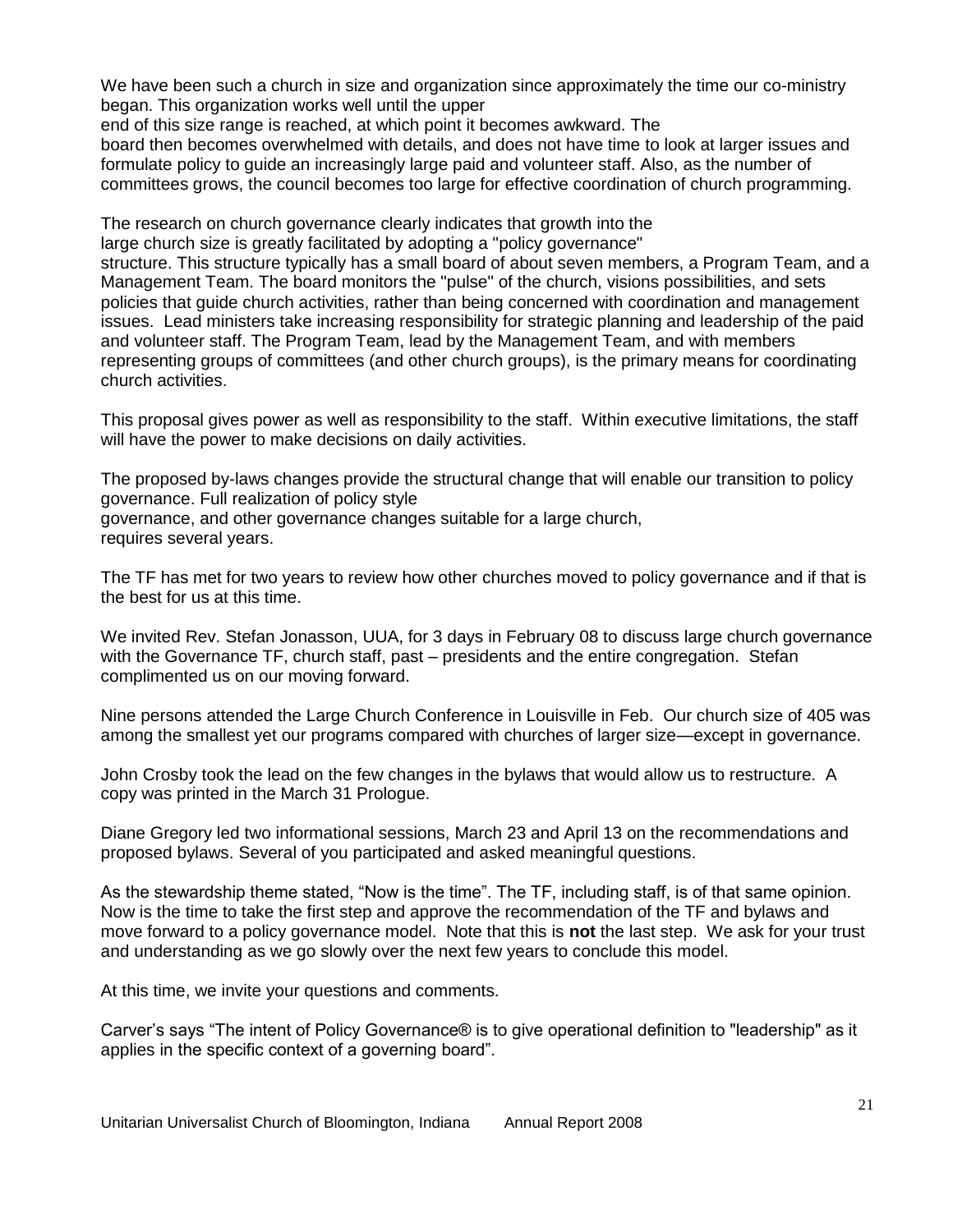# **Vice President's Report 2007-2008**

It goes without saying that we are all very busy and that this has been a very productive time for our church. On any given day or evening of the week one can walk into the church and find several active committees meeting and working to better serve our church and community. It is comforting to know that there are so many people working for a better tomorrow.

My journey through the past year as Vice President has been educational, enlightening, rewarding and active. Through this year I have attended regular monthly meetings as follows:

- Presidents Meetings
- Executive Board of Directors Meetings
- Board of Directors Meetings
- Nominating Meetings
- Finance Committee Meetings

In addition, I have participated in the following programs, workshops and meetings:

- Board Retreat
- Governance Task Force Meetings
- $\bullet$ Board Members Meeting with Rev. Jonasson
- Shaping Our Future Together
- Membership: Exploring UU Classes
- Membership Book signing
- Connections Sub-Council
- Elder Care Workshop
- Getting Involved Fair
- **Stewardship**
- Church Directory

The Board of Directors' mission this year revolved around three main themes: Governance, Membership Journey and Communication. As the Chair to the Council, I was responsible for coordinating two Council meetings as follows:

September 12, 2007 Council Meeting

*This meeting took place after the Board Retreat and provided an opportunity to share some of the experiences and outcomes from the Board with the Council. Administrator, Carol Marks and Rev. Breeden discussed church budgets, administration and tools for leading an effective meeting. Each person in attendance was asked to share "what brought us here" or what inspired them to be a leader in the church.* 

January 23, 2007 Council Meeting *The primary focus of this meeting is to review the process for submitting a budget for each committee, facilitated by Treasurer, Lloyd Orr. In addition, reports were given by Chairs and/or Co-Chair from Shaping Our Future Together, Stewardship and Connections.* 

I appreciate the opportunity to serve this church and have benefited greatly from the skills and talents available to me within this community through countless programs and individuals.

Respectfully, GK Rowe Vice President, Unitarian Universalist Church of Bloomington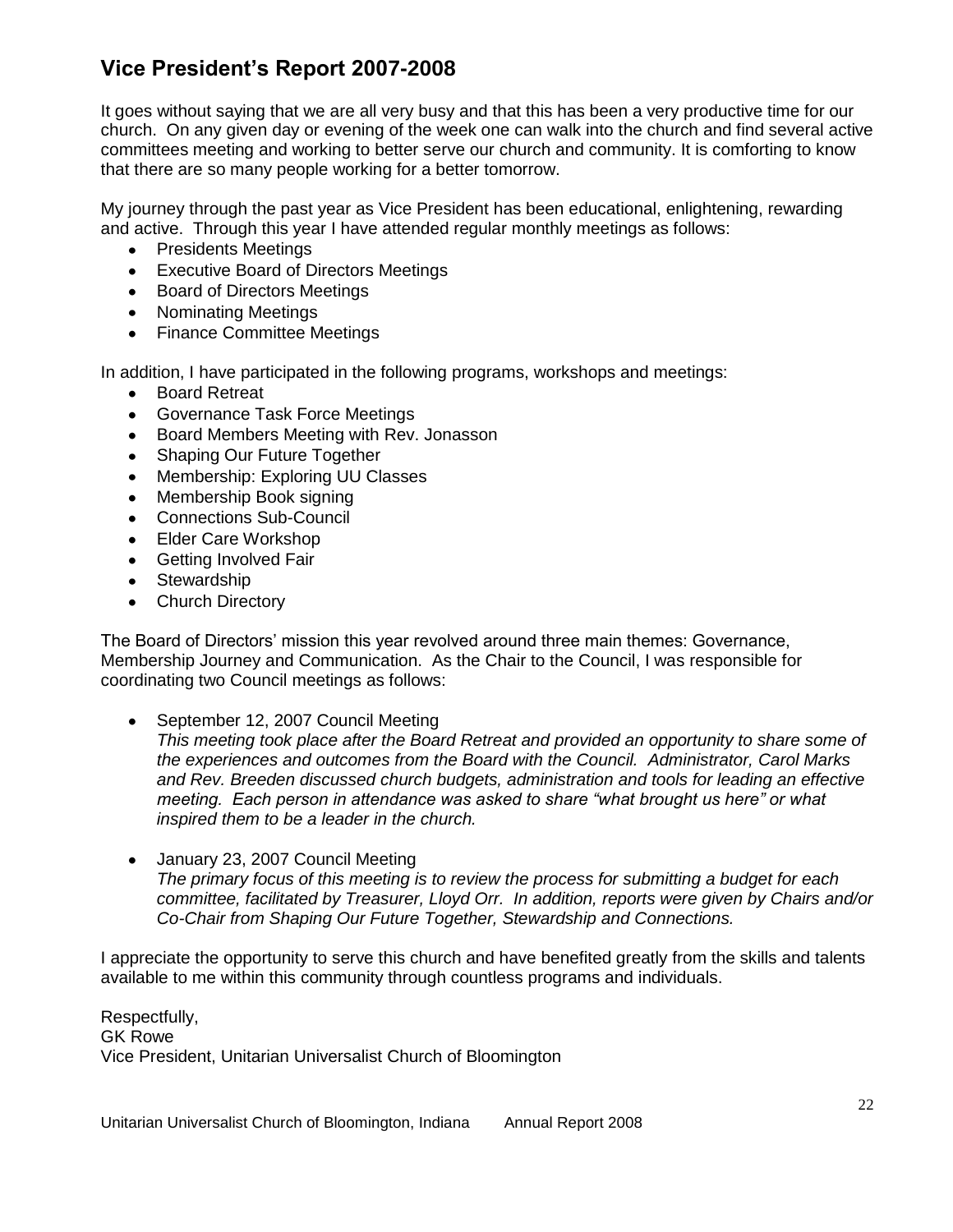# **Annual Report from the Ministers May 2008 Reverend Mary Ann Macklin and Reverend Bill Breeden**

―Seeking the Spirit, Building Our Community, Changing the World‖ These words summarize the mission of our Unitarian Universalist Church of Bloomington. We are honored to be a part of this community and value your trusted confidence in our ministerial leadership.

The 2007-08 church year was an affirmation of the wisdom of co-ministry. Reverend Macklin went on sabbatical leave from August to mid-December, and the church program did not miss a step. Due to the efforts of our lay leadership, the amazing efficiency of our staff and the gift of Reverend Barbara Child's presence in our community, we were able to celebrate the sabbatical rather than merely endure it.

Our Exploring UU Class continues to be a conduit to membership and is at capacity nearly every time it is offered. We appreciate the efforts of our Membership Committee and Connections Sub-Council for helping us and challenging us to create new ways for the congregational membership journey to deepen. The Chalice Circles provide a way for persons to get better acquainted and establish deeper connections with others in the congregation. We have been very pleased with those who have stepped up to be facilitators of these groups, and will continue the program in the coming year. *A very big thank you to all volunteers, from teachers and groundskeepers to greeters and organizers, you help us celebrate, communicate, educate and collaborate in order to seek the spirit, build our community and change the world.* Kudos, friends, kudos.

Our Religious Education (RE) department continues to grow steadily. We could not ask for more able leadership than that provided by our Director of Religious Education Cindy Port, and our Minister of Religious Education Reverend Emily Leite. Their competence, as well as the joyful way in which they meet their responsibilities, provides an atmosphere of safety and fun that makes religious education a meaningful experience for children and adults alike. The support staff, Adrienne Summerlot and Addie Hirschten, in RE cannot be praised enough. They are committed to the mission of this congregation, and they simply make things happen.

The music in this church continues to be a hallmark of our congregational community. Music Director Susan Swaney has grown our choir from eight to more than sixty members. The music selections for our worship services are deeply appreciated by our co-ministry; the music offered transforms the worship experience beyond words. And of course, our pianist Sally Todd offers a grace and talent for which we are continually grateful. We very much appreciate the extensive collaborative working relationship afforded by both Susan, Sally, the choir and all musicians as part of our ministry.

Church Administrator Carol Marks continues to provide excellent administrative leadership for this congregation with attention to detail, creative problem solving and a healthy sense of humor; her assistant Aimee Osmundsen has become fully acclimated to the position and has become an integral part of the day to day workings of the office.

Our child care providers also do excellent work and continue to provide safe competent care for our small children. Finally, we want to give thanks for Tom Yeiser and his excellence in managing the sound in our services. He makes us to be heard not in green pastures, but in the pews and we appreciate it. This congregation is to be commended for its commitment to provide fair compensation for all its employees.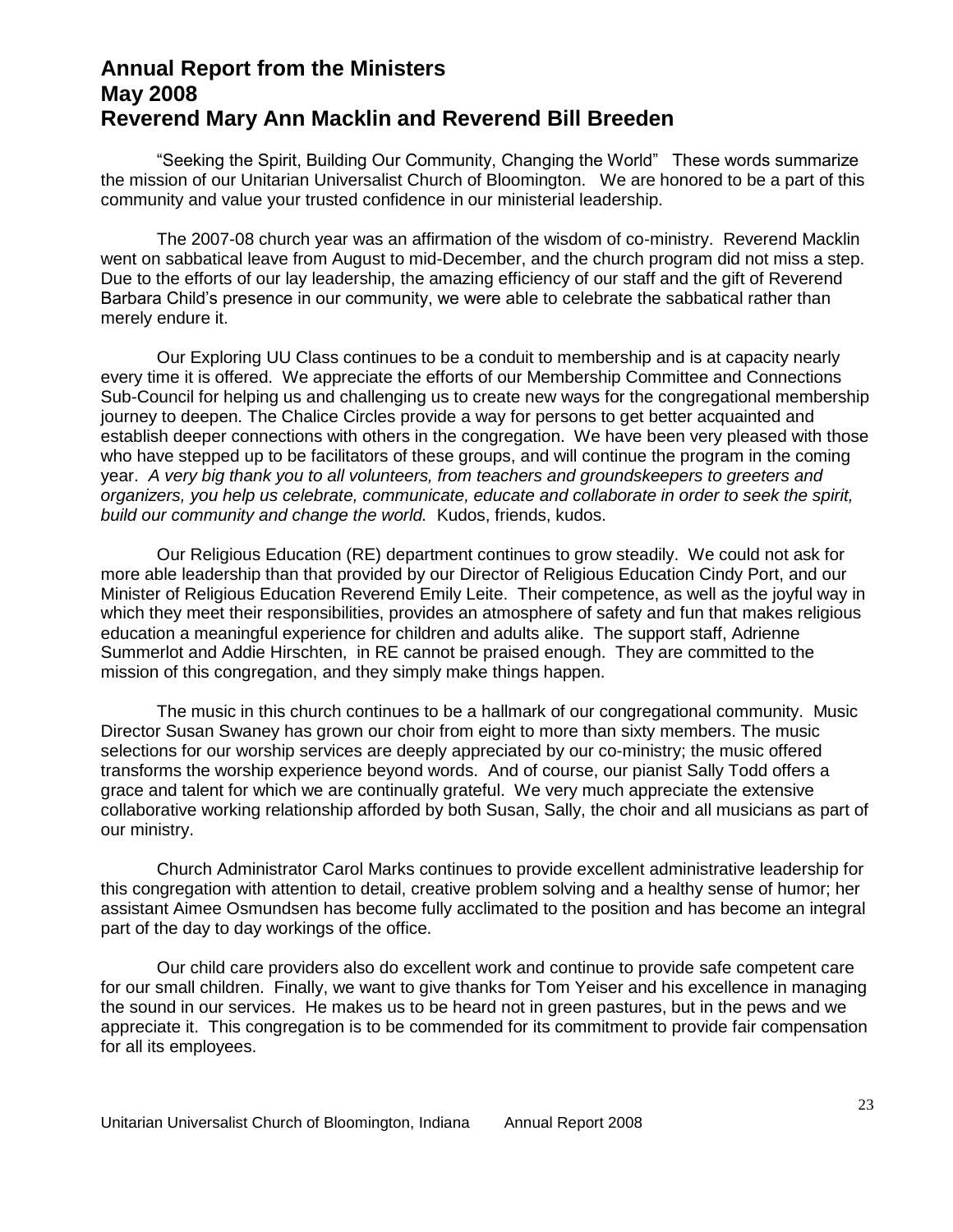As our Church membership has grown so has our budget. It comes with the territory of becoming a large church. We are not only growing in size but in ministry. We have members involved in social justice work throughout the community. Community Kitchen, Monroe County United Ministries, Middle Way House, the Monroe County Jail, Wabash Valley Correctional Facility, Terre Haute Federal Prison, Martha's House and many more places too numerous to mention are the recipients of this congregation's concern to make this world a better place. The UU Church has become one the leading voices in this community for social justice and for that we are very thankful. Our Social Justice leaders and volunteers are indeed helping to change the world.

The Women's Alliance continues to be a vibrant group that supports the ministry of this church in many ways, and the ministry team is very thankful for their unflagging enthusiasm. We also want to highlight the great year we had in campus ministry under the leadership of Campus Ministry Coordinator Susan Blake. From retreats to weekly worship opportunities on campus, our liberal religious voice continues to be offered throughout the generations.

Several lay leaders accompanied Reverend Macklin to the Large Church Conference at Louisville, KY, and returned with ideas about how to sustain our growth and our community at the same time. We will have representatives at the UU General Assembly in June. It may help us recognize our potential for ministry if we keep in mind that we are in the top 10% of churches in America in terms of membership and attendance on Sunday! Amazing isn't. We are more than we think we are!

A congregation that plays together stays together! And play we did at the second annual church retreat in Brown County. More than seventy adults and children celebrated the beauty of the earth and the life of our community together. We hope this event continues to grow. Again, thank you to the Green Sanctuary Task Force on Global Climate Change for sponsoring this earth celebrational all congregational intergenerational UU Retreat, and for the many ways they are helping us to seek the spirit, build community, and create a better world.

Lastly, thank you to our Board, its President, Jan Skinner, Treasurer Lloyd Orr, Secretary Chris Haynes, VP GK Rowe, members and all past members and leadership of our congregation. We are embarking on new adventures in governance and congregational organization. We've had visits from consultants such as Reverend Jonasson this past February and ongoing help from Reverend Child with our inspiring Appreciative Inquiry team and process, which has brought many voices to the future visioning of our congregational community. Many folks throughout the years have helped us reach this part of our journey. We look forward to everyone's insights, patience, sense of humor, challenge and goodwill as we enter our new year of congregational life on July 1<sup>st</sup> for the 2008-2009 year. Ours is not a perfect community. We sometimes stumble along the way, but that is part of the human venture, and we deeply appreciate all of you, with your imperfections and perfections, confusions and clarities, who laugh and cry with us along the way. Let us continue to seek the spirit, build community and change the world, and may that journey be one of reverence as we share the joys and sorrows of life together.

Warmly, Reverend Mary Ann Macklin Reverend Bill Breeden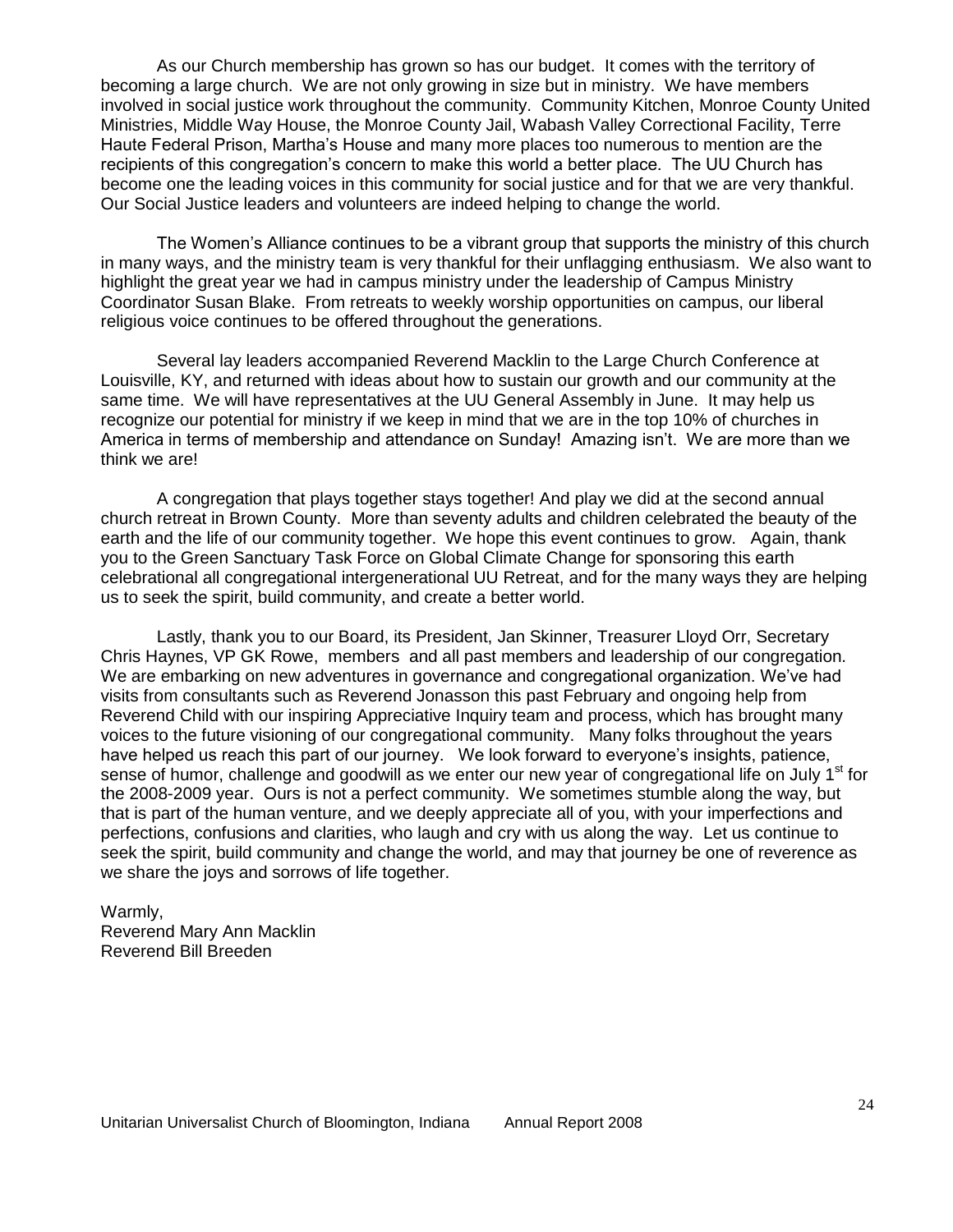# **Church Administrator's Annual Report 2007-08**

#### **Changes During the Past Year**

Added **professional web mastering** for the church website in November 2007. This has been very successful, even though it stretched the office budget a bit.

Purchased **new copier** for the office. (The old one lasted a miraculous 8 years.)

Dealt with **break-in and theft of church property** in January 2008. Repairs were taken care of in a fairly timely manner despite delays by the insurance company, and research continues on additional low-cost security measures.

Upgraded all computer software to **Office 2007** Suite.

#### **Church Administrator Continuing Education**

I attended the UUA's Large Church Conference in Louisville in March; helped plan and participated in two core staff retreats; am mentoring for the next two years a candidate for the Association of UU Administrators' (AUUA) Certification Program; will attend AUUA Professional Days preceding General Assembly in Fort Lauderdale this June.

#### **Goals for 2008-09:**

Upgrade equipment as needed Repair Wi-Fi connection for building Respond to needs of task forces and committees Monitor building maintenance and cleaning Work toward web-based database Protect church property by putting additional security measures in place Adapt and grow with new governance structure, as a member of the Management Team

#### **An Attitude of Gratitude:**

I am very thankful for the following wonderful people who make my job a pleasure:

Aimee Osmundsen, our awesome Office Assistant since 2006, who works with a cheerful heart and lightning speed.

The doughty Prologue folding and labeling crew, includ8ng but not limited to Marjorie Crosby, Karen Cassidy and her sister, Karla Kunoff, Jean Knowlton, Sylvia King. Thanks also to the Emergency Prologue Back-up Team: Jack King and Hugo Kunoff. There are doughnuts in their future.

I also appreciate the extra helpfulness of Martha Sattinger, Martha Nord, Dave Nord, and all the enthusiastic chairs and members of committees and task forces in our dynamic and growing congregation.

And I give thanks daily for getting to work with the best church staff and ministers in the business.

Respectfully submitted, Carol E. Marks Your Church Administrator since 1992.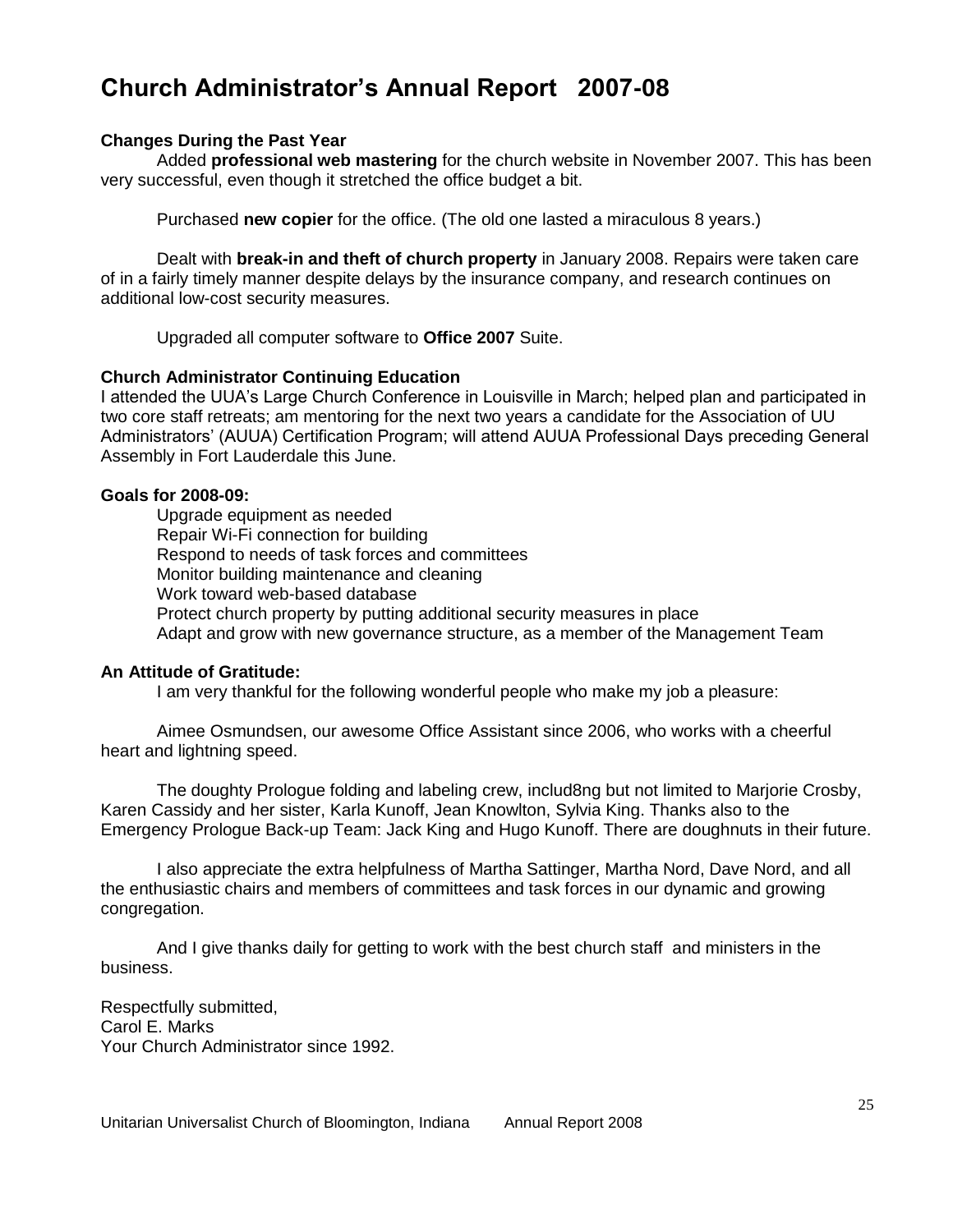# **Religious Education**

Annual Report May 2008

# **Curriculum**

Preschool- We are Many, We are One K-1<sup>st</sup> Picture Book World Religions, Web of Life 2nd-6<sup>th</sup> (9 am) Spirit of Adventure 2-3<sup>rd</sup> (11:15 am) UU Superheroes and Superheroes Bible People 4th-6<sup>th</sup> (11:15 am) Why do Bad Things Happen? Traditions with a Wink 7th-9<sup>th</sup> How Can I Know What to Believe? UU Action

# **January Intersession**

A major highlight this year was the success of the 5 week intersession based on the UU Family Values curriculum written by Rev. Emily Manvel Leite. Children signed up for classes based on interest and could choose between cooking, crafts, drama, outdoors and creative writing. Attendance and enthusiasm for this program was high and we will offer it again next year.

# **Social Justice Projects**

As always, a major theme in our Religious Education program is to work for social justice.

| <b>Total</b>                                           | \$4,719                           |
|--------------------------------------------------------|-----------------------------------|
| 2 <sup>nd</sup> -3 <sup>rd</sup> Grade food collection | \$25                              |
| <b>YUUMS Homeward Bound 5k</b>                         | \$190                             |
| Snack bags for children at Shalom Center               | \$200                             |
| <b>YUUMS Spring Bake Sale</b>                          | \$111                             |
| <b>MCUM Holiday Collection</b>                         | \$73                              |
| -105 gifts for local people in need                    | \$1600 (estimated value of gifts) |
| -Money collected for UUSC                              | \$1226                            |
| Procession of Giving                                   |                                   |
| 2 <sup>nd</sup> -6 <sup>th</sup> Popcorn Sale for MCUM | \$95                              |
| <b>Trick or Treat for UNICEF</b>                       | \$115                             |
| <b>YUUMS Bake Sale</b>                                 | \$250                             |
| Help for Iraqi Refugees Yard Sale                      | \$330                             |
| Summer Read to Feed Program                            | \$504                             |
| <b>Volunteer and Fundraising Projects</b>              |                                   |

# **Highlights**

- Our monthly Family Worship services continue to be well attended.
- Our Whole Lives (OWL) sexuality education program was offered to 1<sup>st</sup>, 2<sup>nd</sup> and 7-8<sup>th</sup> graders.
- YRUU (High School) has been active; they developed and led a Sunday morning worship service in March.
- Our nursery population has increased, childcare is full of toddlers and twos on Sunday mornings.

Respectfully submitted, Cindy Port, Director of Religious Education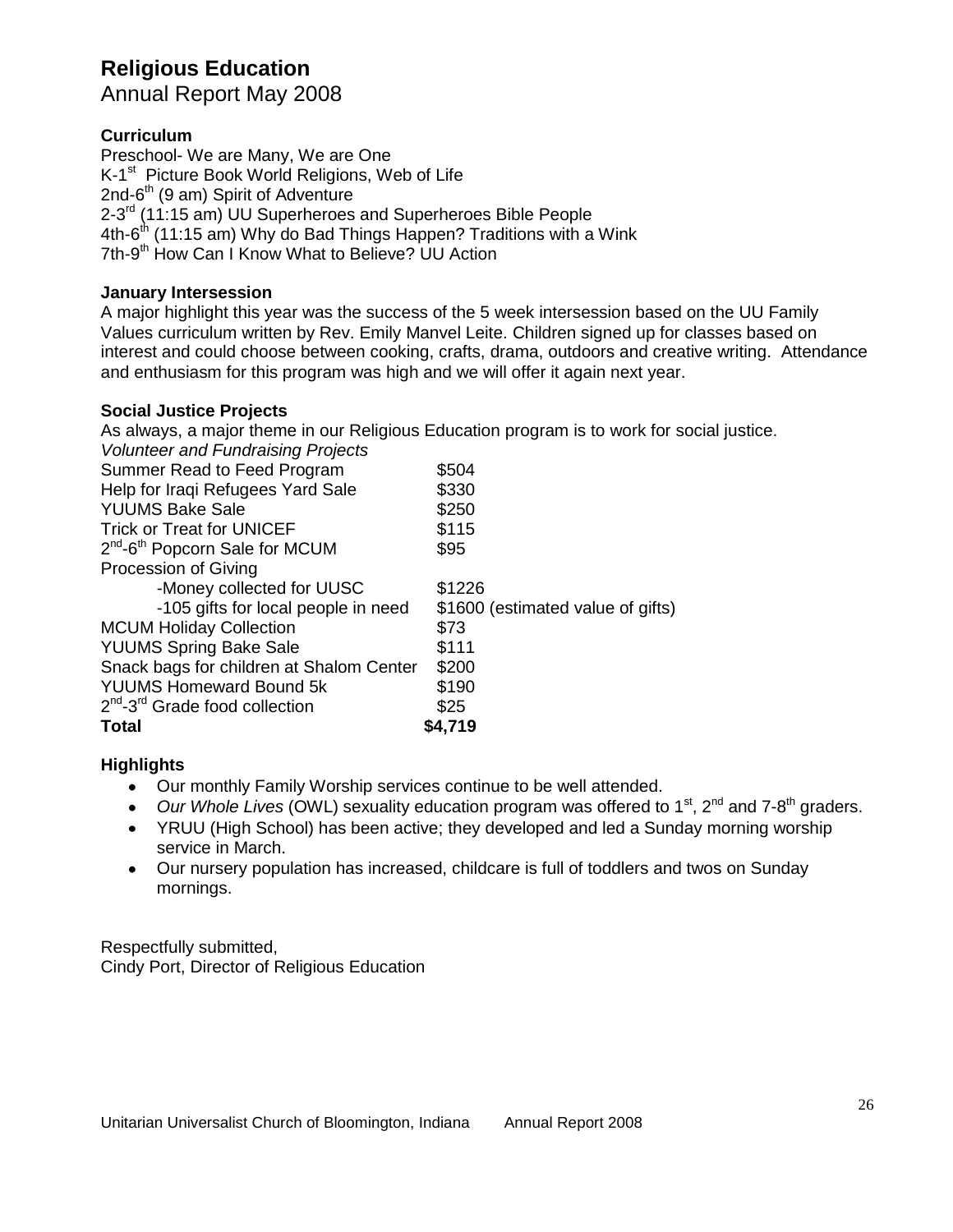# **Adult Religious Education 2007-08**

Committee Members: Bob DeVoe, Chair; Glee Noble, Rob Hongen, Kevin Woodruff, Hugo Kunoff; Ministerial Liaison: Rev. Emily Manvel Leite, Board Liaison: Karen Jewell

Meetings: The Committee met in July, September, November, December, February, and March; its final meeting will be in June. Our principal activities were

a) Soliciting, selecting, monitoring and evaluating courses covering a wide range of topics of interest to UU members.

b) Choosing and running film shows of movies with spiritual and social justice content.

### **ALL of the following Fall 2007/Spring 2008 courses listed and the spiritual film series took place (Summer 2008 courses have not yet started)**

Fall 2007 Classes (deadline for submissions was August 1)

1) Writing About Your Life: How to Get Started (or Get Unstuck); facilitated by John Woodcock (1 session)

- 2) Engaging Our Theological Diversity; facilitated by Rev. Barbara Child (5 sessions)
- 3) Christopher Hitchen's *God is not Great*; Facilitated by Hugo Kunoff (2 sessions)
- 4) The Flipside of Godspeak: Theism As Constructed Reality; facilitated by John Crosby (3 sessions)
- 5) The UU Principles: What For, and What Next; facilitated by Rev. Barbara Child (5 sessions)

6) Intergenerational Chalice Making Workshop; facilitated by Emily Manvel Leite and Cindy Port (3 sessions)

Spring 2008 Classes (deadline for submissions was December 12)

- 1) Buddhism, Meditation, and You You; facilitated by Dorian Kondas (5 sessions)
- 2) Building Your Own Theology; facilitated by Rev. Barbara Child (6 sessions)
- 3) Neighboring Faiths Series; facilitated by Karen Jewell and Kevin Woodruff (1 session so far)
- 4) Planting and Pruning Flowering Shrubs; facilitated by Allan Paton (1 session)
- 5) Living Simply With children; facilitated by Rev. Emily Manvel Leite (4 sessions)
- 6) A Year to Live; facilitated by Rev. Mary Ann Macklin (1 session)
- 7) Going Deeper; facilitated by Cherry Merritt-Darriau (4 sessions)
- 8) The Closing of the Western Mind; facilitated by Bob DeVoe (5 sessions)

9) Spring Forums: 9/11 - Pressing for the Truth; facilitated by Byron Bangert and Chris Haynes (4 sessions)

Summer 2008 Classes (deadline for submissions was April 25)

- 1) The Bhagavad Gita: exploring the Essence of Hinduism; facilitated by Chris Haynes
- 2) Creating a "Permanent Culture": An Introduction; facilitated by Rhonda Baird
- 3) Yoga from the Ages (For all Ages); facilitated by Derek Tambo

Spiritual Film Series Potluck pitch-in dinners are followed by film and discussion. The permit to show films, paid for by the ARE Committee, can be use by other church groups.

September 8: *Khatchaturian* October 10: *Rent* November 10: *Joyeux Noel* (Merry Christmas) January 12: *Jean de Florette* February 9: *Casablanca* March 8: *The Battle of Algiers*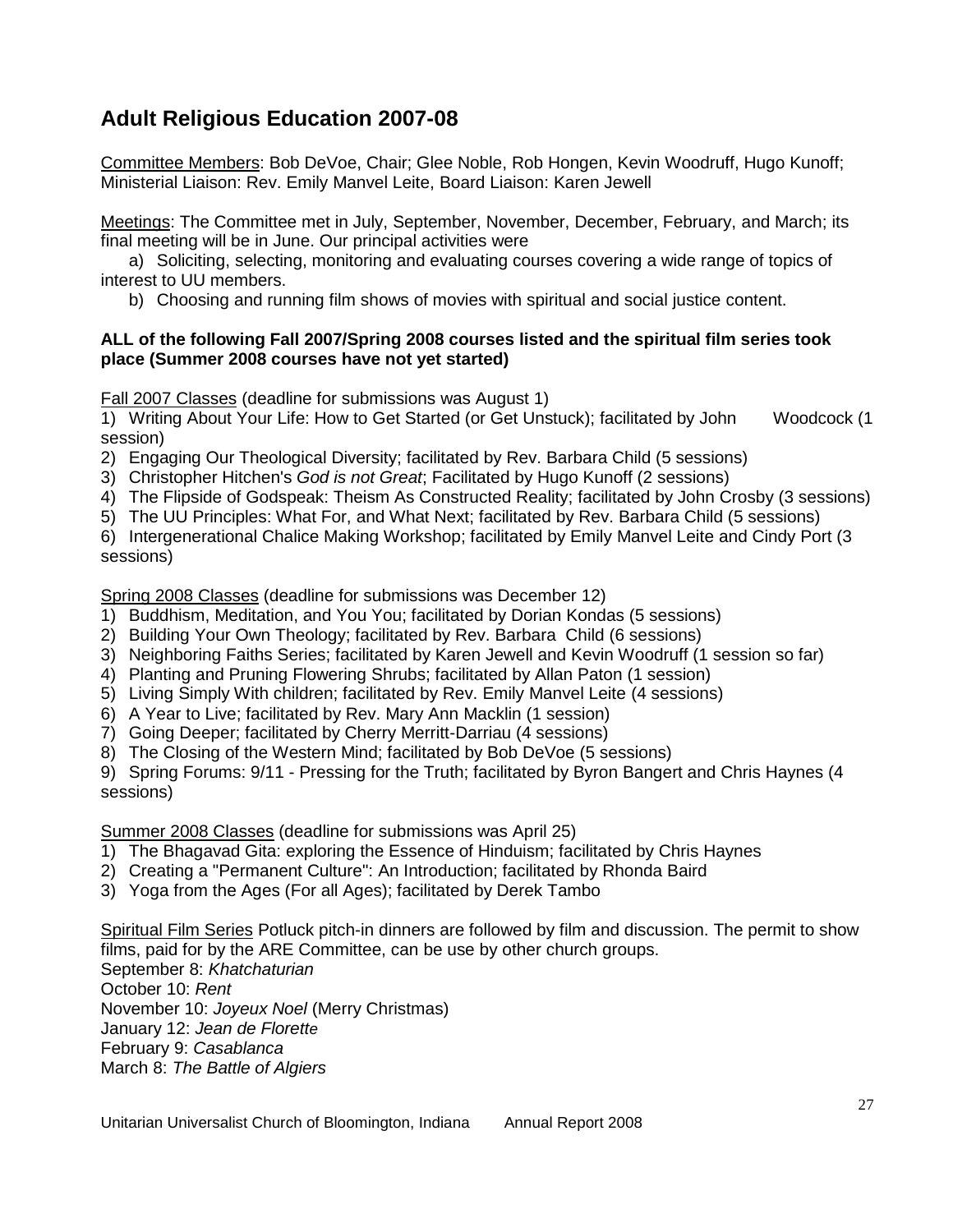# **Campus Ministry**

The 2007-08 school year started quickly when Susan Blake, the Campus Ministry Coordinator, organized the campus group's participation in Indiana University's Culture Fest and Faith Fest (for which, in order to participate, we rejoined the Campus Religious Leaders' Association). Susan kept the group busy with a mix of reflective, arts, and social activities through the year. Group activities included weekly on-campus meetings, regular Sunday lunches, the holiday church lock-in (to provide Bazaar security), building a compost bin for the church's use, and being featured in the *Indiana Daily*  Student<sup>'</sup>s Weekend section on February 28 ("Unitarian Universalism opens its doors to everyone: Faith and community strong on and off campus"). The group, which involves about 20-30 undergraduates, graduate students, and post-docs through different activities, is developing its own leadership skills, has recently elected a social justice chair and an activities chair, and looks forward to joining in with community social justice projects next year. The other committee members (Adam Leite and Bob Port) and I appreciate the church's support and Susan Blake's good work, which were especially valuable during Rev. Macklin's sabbatical. Submitted by Katie Peebles, Chair

# **Celebrations Committee**

This is the fifth year the Celebrations Committee has functioned and been funded.

The three Celebrations Committee events are Ramadan Celebration, Thanksgiving Day Dinner and Celebration of the Diversity of Music.

These three events were scheduled, planned and organized. The participation of the members of the church to plan and implement each event was outstanding. Help was asked for and the individual and group tasks were carried out with skill and warmth.

Ramadan Celebration had more than 300 people (UU and Muslim) in attendance. Thanksgiving dinner was a great success as well with 87 in attendance (20 international students) with a massive preparation of food. Leftovers were given to the attendees and also sent to help feed the needy.

The Diversity of Music, with the public invited, had the church filled to overflowing! We almost ran out of chairs for seating!

The Celebrations Committee has been dissolved. From here on, Ramadan Celebration will be coordinated by Erin Hollinden, Thanksgiving Dinner by Deanna Lahre, and the Diversity of Music Concert is seeking leadership. These three events have become threads in our tapestry of church events. The new and present chairs will ad to and enhance what was begun and carried forward.

Elizabeth M. Lion and Karen Cassidy Co-Chairs for the Celebrations Committee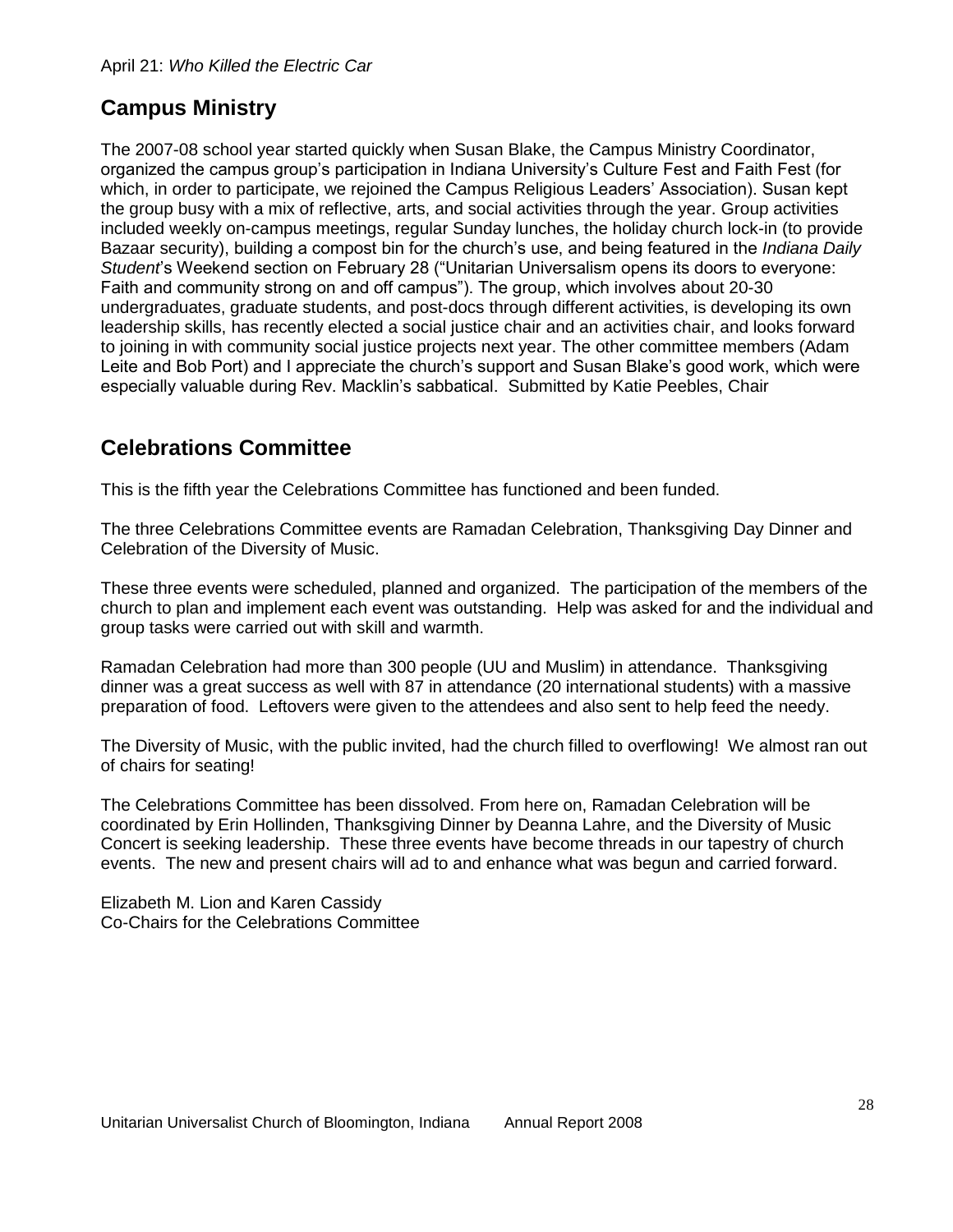# **Greeter and Welcomer Committee**

**2007-08 Members**: Chris Clothier, Mark Day, Libby DeVoe, Lee Strickholm, Jean Umiker-Sebeok, and Anna Wiley, who were recently joined by Karen Cassidy and Ann Watzel. We thank retiring members, Lee Strickholm, Jean Umiker-Sebeok and Mark Day for their years of committee service. No chair has been identified for 08-09.

**Accomplishments:** The committee recruits, trains and schedules greeters and newcomer welcomers for Sunday services and notifies the office of the month's schedule Each month one member of the committee draws from the list of trained volunteers to fill the 40-50 greeter and welcomer posts required that month. . During 2007, 460 greeter/welcomer posts were filled by 105 volunteers. We are especially grateful to those volunteers who have made a standing commitment to a regular shift one Sunday per month.

We conducted two formal training sessions during the year and supplemented that with on-the-job training on an individual basis. We have compiled an instruction manual for trainees.

**Concerns:** We need a process for recruiting potential greeters that is more systematic than the ad hoc personal contacts now in use. It would be valuable to identify a cadre of "super welcomers" who would receive in-depth training and regularly staff the Welcome Table. We need to coordinate more effectively with Membership to share information about visitors and newcomers.

# **Library Committee**

Marjorie Crosby, Ann McIntosh, and Roberta Watson serve on the U.U. Library Committee. The library contains books with information that could support and guide those wishing to know more about the history and principles of the Unitarian Universalist Church.

 New books are purchased with funds set aside for the library budget. Library users and possible donors can check the library boxes on the bottom shelf to determine current holdings. One box contains an alphabetical listing by author; another box contains alphabetical listings by the

title of the book. Information about new library books is published in The Prologue. A continuing and pressing problem is one of very overdue books that have been checked out by members and visitors. ---Submitted by Ann R. McIntosh

# **Membership Committee**

Members: Marjorie Crosby, Libby DeVoe (chair), Jackie Hall, Cyndi Nelson, Dale Nelson, Laura Smith, and for part of the year, Nancy Richman and Tim Slack.

Accomplishments:

- Welcomed 35 new members between June 2007 and May 2008
	- o Conducted Membership Book signings on the third Sunday of odd months.
	- o Collected and published new member biographies in the *Prologue*, displayed photos and biographies in the Commons and archived them in an album in the Fuchs Library.
	- o Purchased and gave the *UU Pocket Guide* to each new member household.
	- o Arranged recognition of new members in Sunday services.
- Conducted six Exploring UU classes for 70 newcomers.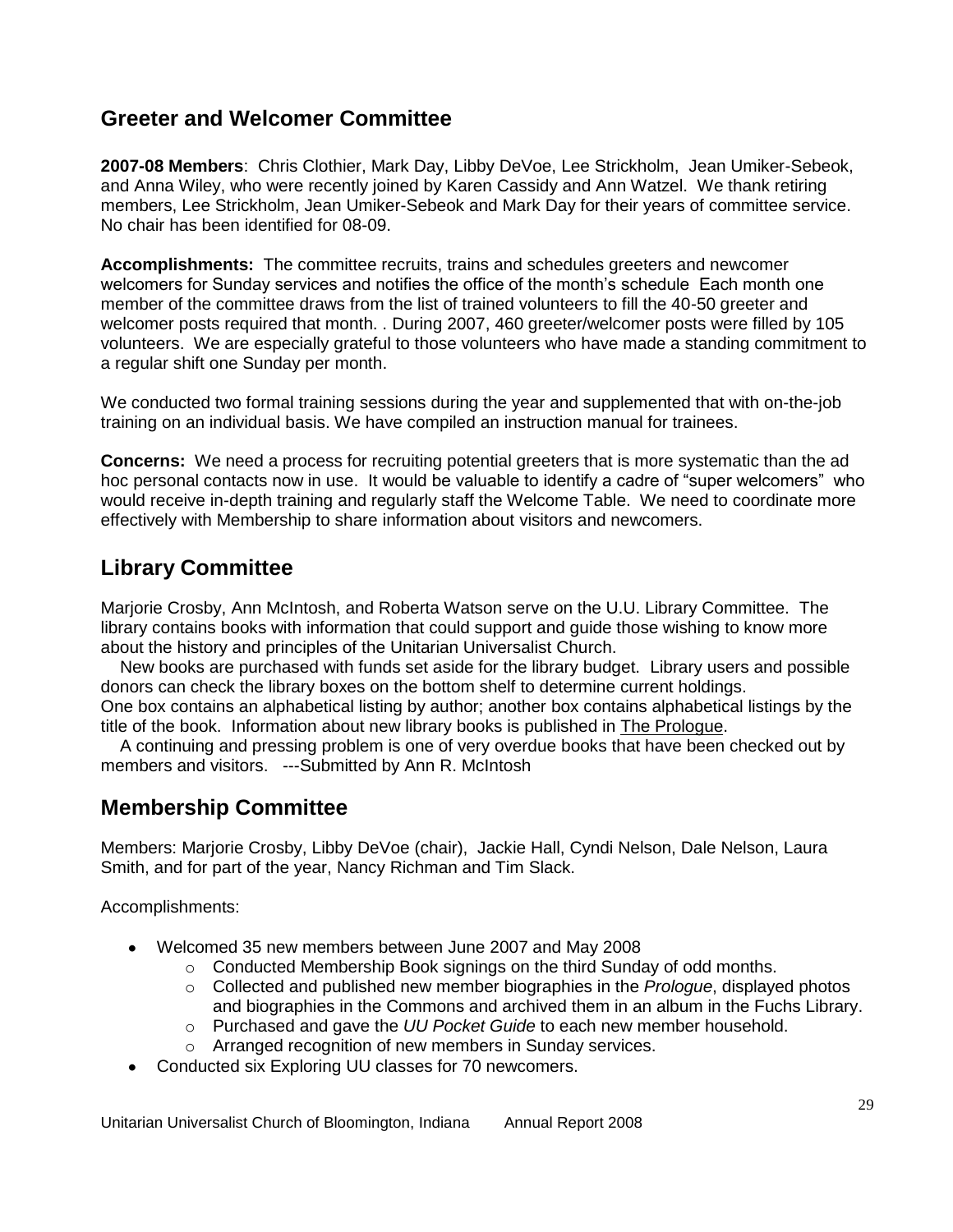- Organized the reception for Long Time and New Member Recognition in February.
- Partnering with the Shaping our Future Together Committee October and the Sabbatical Committee in February, hosted all-church potlucks to recognize new members and provide a forum for discussion of significant church issues.
- Telephoned church visitors every week to welcome them and answer questions about the congregation.
- Created Guest Registry card to replace newsletter sign up sheet.
- Will host annual New Member Picnic at Bryan Park in June. This family-friendly event gives new members an opportunity to interact with the UU Board, Staff and Ministers.
- Studied national research related to the membership journey and discussed specific applications in our congregation.
- Suggested elements for job description for professional Membership Integration Coordinator.

Challenges:

Ensuring new members are integrated into the life of the church.

# **Social Justice Steering Committee**

The Social Justice programming has been very active this year – see the task force reports for more details. This year a several task forces broadened their scope and took on new tasks and names MCUM task force became Feed Our Hungry Neighbors, the Alternative to the Death Penalty folks became Friends of Prisoners and took on support of several new programs. The Civil Marriage Task Force became the Rainbow Rights Task Force. New task forces are Katrina Relief and International Outreach. The Children's Task Force disbanded, but some of their projects were taken up by other task forces

The Social Justice Coordinating Circle is made up of representatives from each task force and any other church group that would like to participate. The Circle was chaired this year again by Martha Nord. They met three times this past year to hear updates on what each group is doing, to talk about how to best coordinate and publicize and support the social justice work of the church, to schedule the monthly social justice moments in the services and the use of the social justice bulletin board by each Task Force, and to support each other in their work.

The Social Justice Steering Committee is a small group that meets as needed and takes care of ongoing operational matters associated with Social Justice. The major accomplishments of the year have been to fine tune the growing social justice organization and to work with the SJ Funds Committee for a funding proposal for the Social Justice Grants. The Social Justice Funds Committee is a sub committee of the steering committee and administers the SJ Grants and the Sunday Plate collection for a community organization or project. Sunday forums continue to be held between the services when the library is available. Common Ground is published monthly and our bulletin board and table always are filled with Social Justice news and activities.

> *Jackie Hall, chair SJ Steering Committee*

Below are reports from the various social justice task forces, liaisons and committees: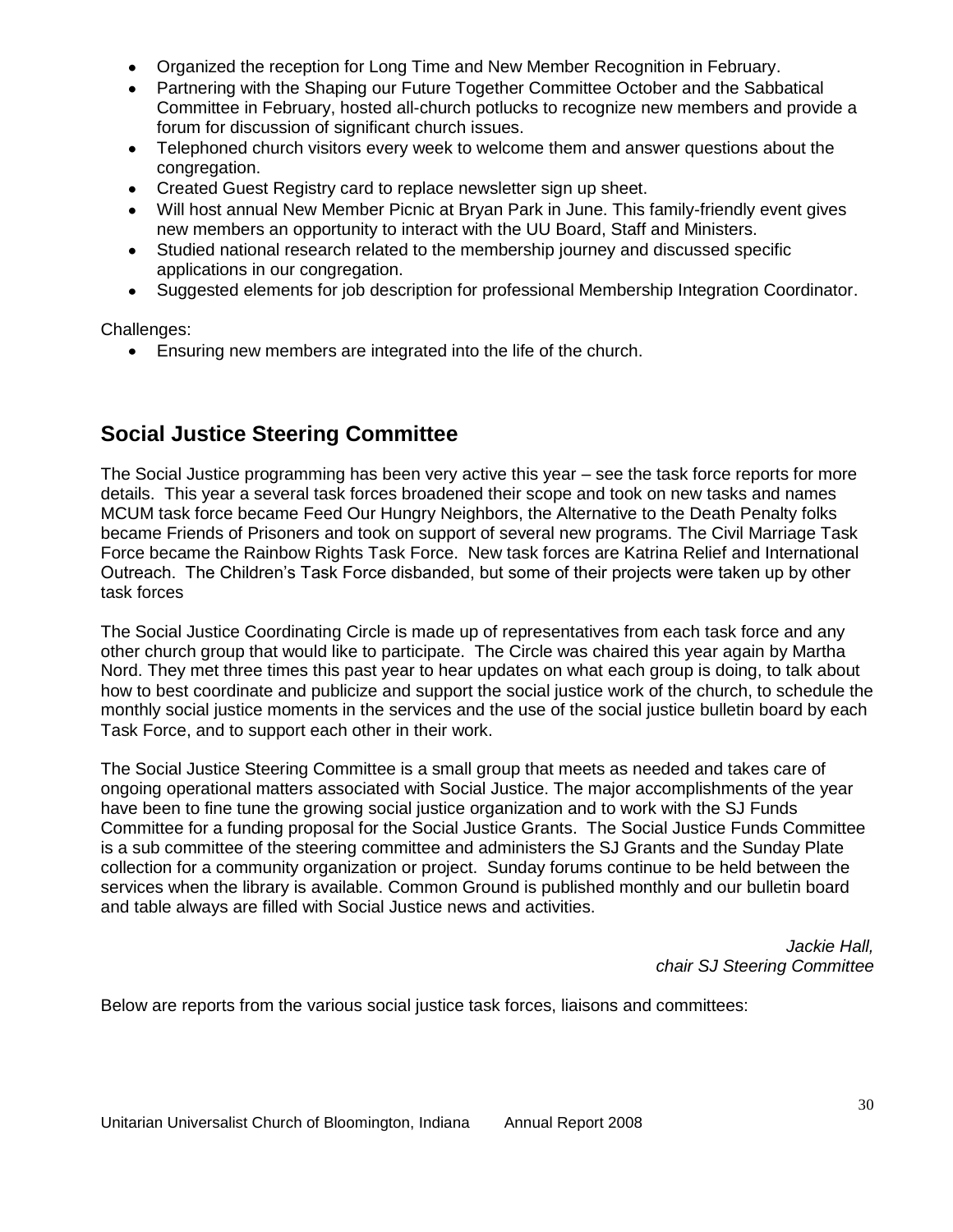# **Social Justice Funds Committee**

### **Fall Social Justice Grants program:** We received two proposals:

1. UU Habitat for Humanity Task Force requested \$4000 to help them reach their goal of support for the upcoming Habitat interfaith build. (The task force had originally applied for support in the fall of 2006, at which time the Board had asked them to reapply in 2007.)

2. The newly formed UU Friends of Prisoners Task force requested \$500 to cover transportation expenses for the church choir's prison visits (two this year) in honor of Martin Luther King, Jr. Day, since the prisons were not able to contribute as they had in previous years.

Both proposals were funded, the larger Habitat proposal following a vote at the December congregational meeting.

**Spring award of Sunday Plate funds:** In March from seven applicants we selected proposals of the following organizations to present to the congregation for a vote at the June 2008 congregational meeting

- 1. Middle Way House Emergency Shelter
- 2. People and Animals Learning Services, Inc. (PALS)
- 3. Volunteers in Medicine of Monroe County, Inc.

*The Social Justice Funds Committee John Woodcock, Stephanie Estell, Co-Chairs Joan Caulton, Bob Taylor, and Jennifer Blankenship*

# **Help Feed Our Hungry Neighbors Task Force**

The primary activity of the task force is the MCUM Emergency Food Pantry. Our monthly first Sunday BOUNTY-FULL Sunday food collection has been very successful with a total of 2,149 pounds donated July 2007-May 2008. The children in Religious Education participated in March and we collected 450 pounds that Sunday alone. The 2007 Holiday Food Baskets totaled 41 and 4,100 pounds of food. MCUM reports that we are the only congregation in Bloomington to donate at this level. This amount brings the total for the year to 6,249 pounds. Other Holiday contributions to MCUM include: Mary Blizzard's knitting booth sales, \$1564.00, and the non-pledge plate collection on Christmas Eve, \$1021.27. Other activities of the committee include: Ticket sales for the MCUM annual "Spring into Action" luncheon, and the CROP Walk sign-up. A big thank you to the congregation for your many contributions during the year.

> *Beth Hollingsworth* MCUM Committee of the HFOHN Task Force

Supporting work of Community Kitchen is another part of the Feed Our Hungry Neighbors Task Force. A dedicated subgroup of the task force works from 11:30 a.m. to 1:30 p.m. on the second Thursday of the month at the Community Kitchen helping to assemble take home-meals for supper patrons and after-school snacks for children, as well as preparing salads and vegetable dishes. We welcome fellow potato peelers and sandwich makers to join us. Bring your own sharp knife.

*Libby DeVoe edevoe@indiana.edu or 336-8688.*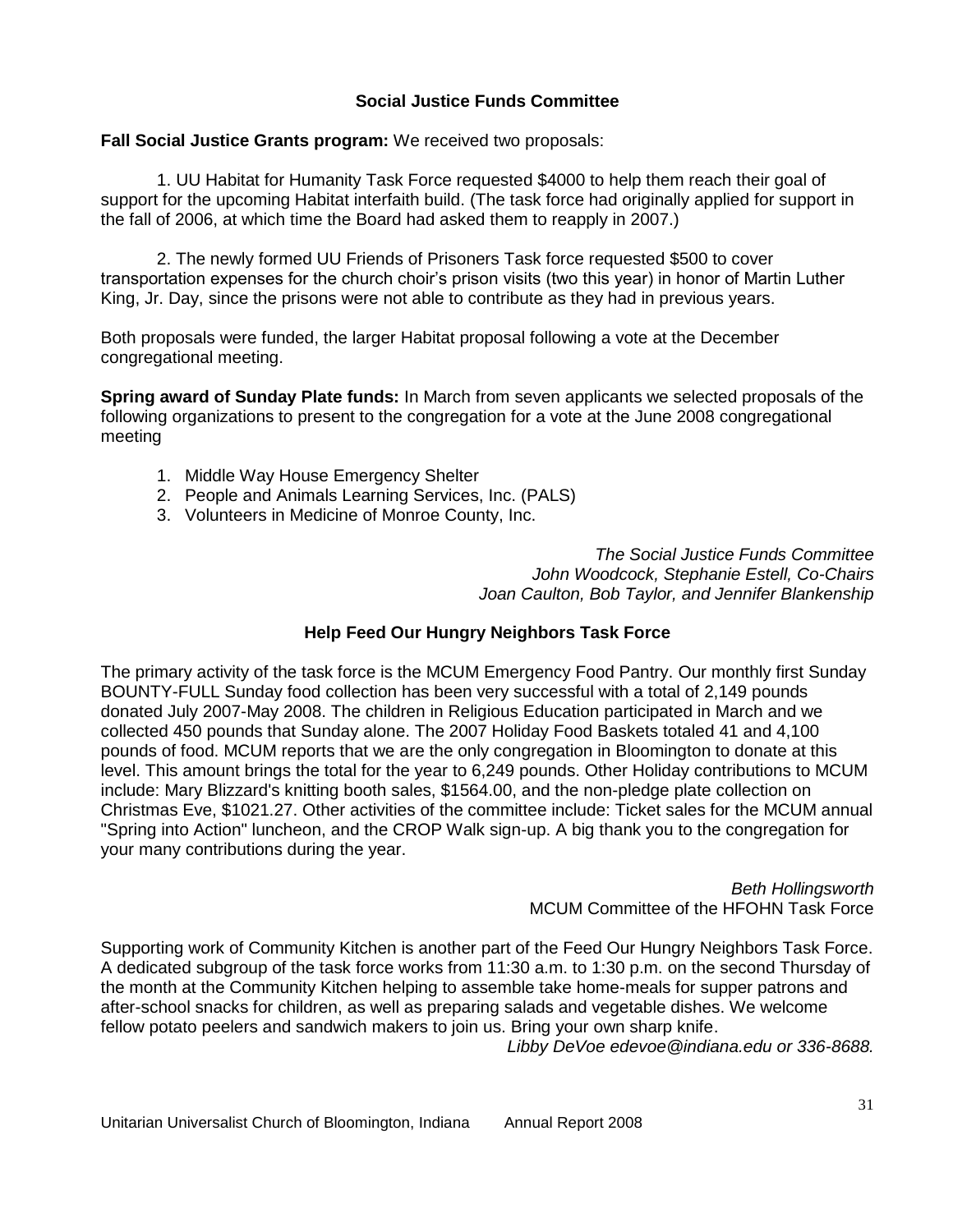## **Friends of Prisoners Task Force**

At least ten members of our task force are volunteering weekly or monthly at the Monroe County Jail (MCJ)—through Crafting Bridges, New Leaf/New Life (NL/NL), Psycho Drama, Writing classes, and other activities. One of our members engaged her chalice group in a very successful book drive more than 600 books were collected for the waiting room at the jail and for children visiting their incarcerated parents to take home with them. We are planning to add adult books to the MCJ and WVCF libraries, too. We hope to have Congregations Embracing Offenders (CEO) launched soon with our church taking a leading role in a mentoring program for inmates from MCJ. NL/NL has applied for a grant from the UUSP to facilitate CEO—the program was discussed in an SJ forum last fall. With the help of Women's Alliance, we collected quilt material and money for the P.L.U.S. Program (WCVF) Quilt Project—inmates design and make quilts for social service organizations. Many of our members and friends participated in the National Weekend for Faith in Action against the death penalty in October and purchased and sent gifts to children of death row inmates during the holidays. We are an active thriving group striving to recognize and embrace the humanity of our incarcerated brothers and sisters, and we have some great ideas for future forums, volunteer opportunities, and community outreach programs.

*Glenda Breeden bgbreeden@att.net, 812-829-3431*

# **Green Sanctuary Task Force on Global Climate Change**

The Green Sanctuary Task Force was very proud to start-off the summer of 2007 with the news that the Unitarian Universalist Church of Bloomington had been accredited as a Green Sanctuary. Upon reaching that goal, we promptly held another brainstorming session and came up with a full list of activities, some old and some new, to keep us busy over the course of the year.

Activities that we continued from previous years included our veggie potlucks, clothing swaps, Earth Fair, and the UU Retreat. We hosted five potlucks, all of which were followed by either a movie or a panel discussion. Topics of discussion included: Local Food, Natural History of Indiana, and Climate Change and Water Issues. All events were well attended. Between the Earth Day services, we again hosted the Earth Fair. This year we worked in conjunction with the Earth Kin task force to give away over 150 trees. We also provided information on upcoming GSTF events and had educational materials from local environmental groups. Over the weekend of May 9-10 we hosted our second "All Congregational, Earth Celebrational, Intergenerational, UU Retreat" at Camp Rancho Framasa in Brown County. Over 70 people registered for the retreat and joined us at the camp to celebrate our connection with the Earth.

This past year, we expanded on our distribution of Compact Fluorescent lights (CFLs). In addition to selling the bulbs at the coffee table, we donated one bulb for each of the holiday baskets that were put together by members of our church in December. In January, we took part in a Martin Luther King Jr. day event that involved working with the IU student group, Volunteers in Sustainability, to do a light bulb swap in low-income neighborhoods. We helped finance the CFLs as well as provided support on the day of the event.

Continuing with our work on environmental justice, the GSTF voted to speak out in opposition to Duke Energy's plan to build a coal gasification plant in Knox County, Indiana. A number of members attended the public field hearing in Bloomington and David Keppel spoke on behalf of the GSTF. We followed up with a letter writing campaign in January in which 55-60 letters were sent from members of our congregation expressing opposition to this plan. We also wrote a letter to the editor in the Herald Times.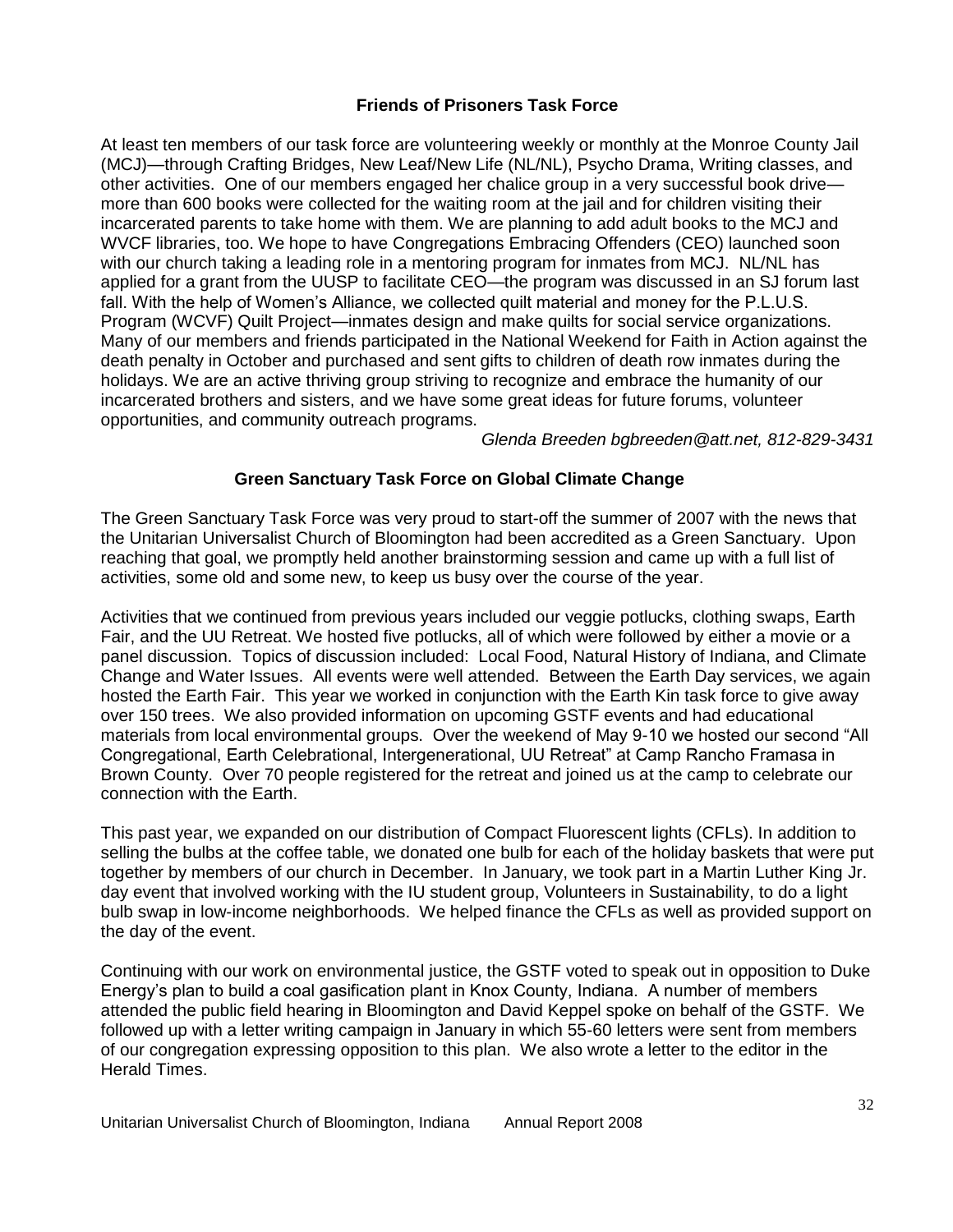In January, we hosted a forum to provide information to our fellow UUs on the two topics up for vote this June for the Study Action Issue. David Keppel spoke on Nuclear Disarmament and Marcia Feldman spoke on Ethical Eating.

Finally, the GSTF hosted the first meeting of a newly formed interfaith group in Bloomington called Earth Care. The group has met three times and has formed working groups to follow through on the action plans. Two of the activities that the GSTF has been active in promoting and carrying out are "Cycle to Service" month and "Cut Your Carbon" workshops. The GSTF is encouraging congregants at our church to bike, walk, bus or carpool to church for a month starting with May 17<sup>th</sup>. Over 25 people have signed up to participate thus far.

The first round of "Cut Your Carbon" workshops took place in February and March. One set of workshops took place at the UU Church and there was one member of the GSTF co-leading each of the workshops. A total of 75 people participated in the first round of workshops and feedback was very positive. We are currently planning the second round of workshops, and they will take place in June and July.

> *Respectfully submitted, Anne Feldman, member Green Sanctuary Task Force on Global Climate Change*

# **Habitat For Humanity Task Force**

**MEMBERSHIP:** Barb Berggoetz and Connie Nelson-Laird continued to serve as co-chairpersons of the Habitat Task Force. Other active members during the past year are: Dorothy Sowell, Joan Caulton, Emily Tenney, Mark Esch-Williams, Bev Freese and Mary Andrus-Overley. The task force meets monthly and also works together for fund-raisers and Habitat-related events.

### **ACTION PLAN:** May 2007 through April 2008

Social Justice Problem: Lack of decent, affordable housing in Monroe County. Goal: Support Habitat for Humanity's efforts to provide decent, affording housing locally and globally. Objectives: Educate the congregation about housing needs; expand UU volunteerism for Habitat; raise funds for Interfaith Build house, Women's Build and support Habitat with volunteers, food for other builds.

**ACTIVITIES:** The task force's primary goal during the past year was continuing to raise money and help organize an Interfaith Build among faith communities in the Bloomington area. Sponsorship of a house requires \$50,000 in funds, as well as 20-25 volunteers for 12 building days spread over about a three-month period.

 As of April, UU and at least seven other churches have pledged nearly that amount and Habitat for Humanity has scheduled the build to begin on July 26, 2008. The other churches that have committed to participate and contribute financially are: Beth Shalom, St. Thomas Lutheran, Trinity Episcopal, Friends Meeting, Baha'i Center, First United and First United Methodist.

 The UU church signed a commitment letter in March and made an initial contribution of \$1,500. The task force has raised about \$15,600 to contribute to the build, including a \$4,000 UU social justice grant and \$910 in existing church Habitat funds.

Fund-raising activities since last May that the task force planned and carried out were:

- Car wash with YUUMs in May in UU parking lot
- Men celebrating community event on Father's Day between services (providing food and  $\bullet$ honoring men involved in Habitat)
- $\bullet$  Ice cream social during July  $4<sup>th</sup>$  fireworks at church parking lot
- Bake sale between services late October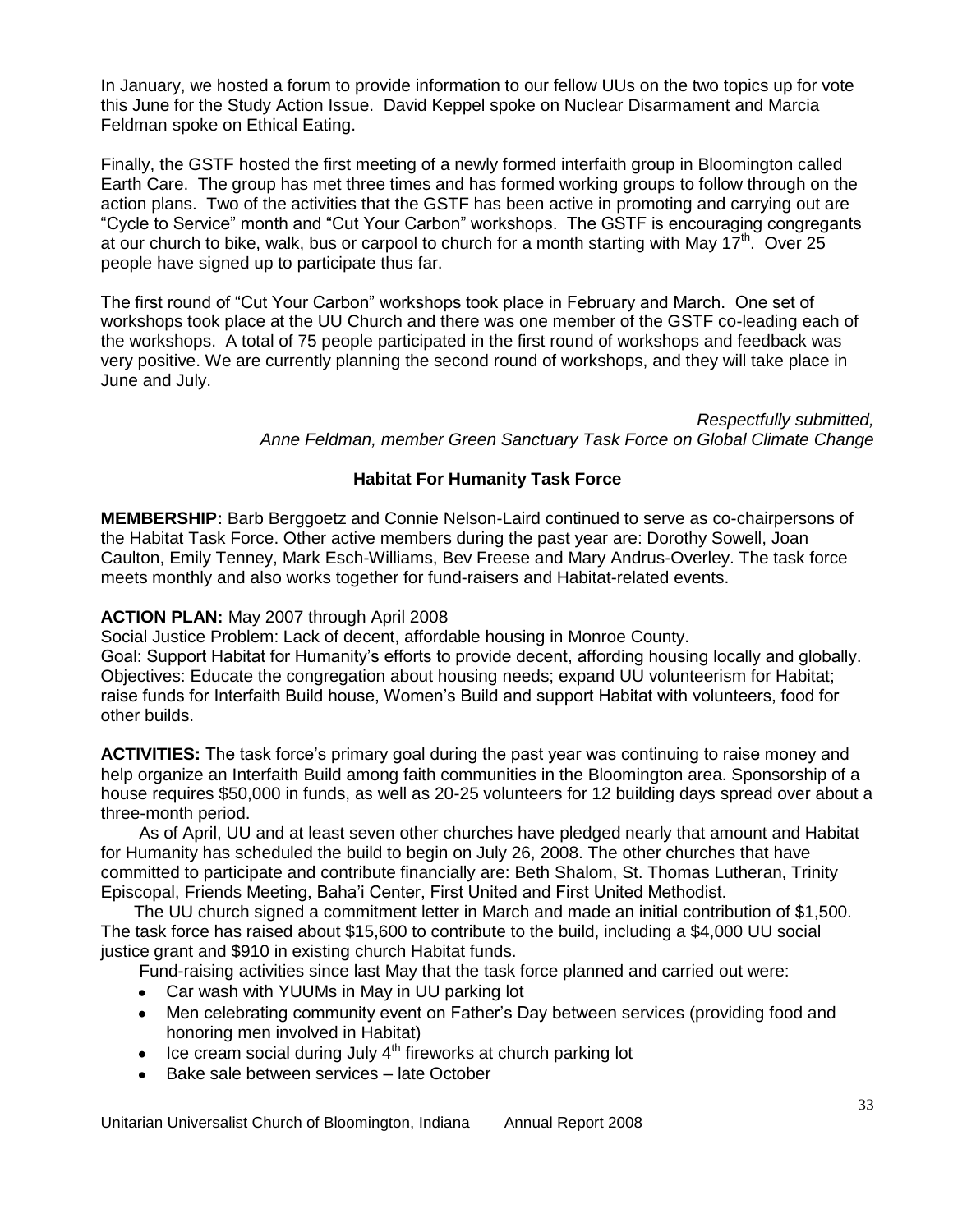- Parking cars during IU home football games from September through November
- Prepared and served dinner during Dec. 3 congregational meeting
- Sold holiday donation gifts during Holiday Bazaar and between services allowing people to  $\bullet$ "purchase" parts of the house in honor of family/friend
- Helped plan and put on musical coffeehouse at Baha'i on Nov. 17 as a joint fund-raiser and  $\bullet$ social get-together with churches involved in Interfaith Build
- Requested and received \$4,000 social justice grant from UU; \$600 donation from Women's  $\bullet$ Alliance and other large and small donations from congregation members
- Requested but did not receive \$7,000 grant from UU Veatch Program at Shelter Rock, N.Y.
- Requested a \$1,000 grant from Disney Co. for parents and children working together on social justice issues (Connie Nelson-Laird and family) – waiting to receive word

Other activities done by the task force and supporters:

- Habitat Women's Build Mary Andrus-Overley chaired a team of primarily UU women in 2007; another primarily UU women's team will build on May 14, 2008.
- Presented a social justice moment in December with several task force members and other supporters sharing what Habitat means to them; put up bulletin board.
- Planned and participated in Family Worship Service in November about housing and Habitat  $\bullet$ for Humanity; children and adults built corner pieces for a Habitat home.
- Helped sponsor two tables for the More Than Houses breakfast, Habitat's large fund-raiser in  $\bullet$ November
- Submitted regular articles to the Common Ground and Prologue detailing events and information about Habitat's work and task force activities.
- Several UU Habitat supporters participate in build in fall of 2007.

*Barb Berggoetz*

# **International Outreach Task Force**

The IOTF began meeting in January of 2008. In that 4 month window we have made good progress in attracting initial membership and forging relationships with 3 specific international development organizations/ projects. I will describe these briefly below.

- 1. Giving Back to Africa: This is a Bloomington based not for profit that is working to fund and develop service-based learning and leadership education in the Democratic Republic of Congo.
- 2. Ndethya wa Nguthethya (Kenyan Water Project): This is a project initiated by congregation member Claire Robertson that is working to fund water development projects in eastern Kenya. Up to the present this has been Claire's personal project. The IOTF is working with her to build a structure of accountability and transparency concerning the use and transfer of funds that will hopefully strengthen, if not expand, the scope of her/our current and future efforts.
- 3. Inches International: This is a not for profit organization based out of the University of Indianapolis that is working to generate tuition funds, and collect school books and other school supplies, to support education efforts in Liberia and Sierra Leone. Inches International works in conjunction with Operation Classroom of the United Methodist Church.

The IOTF is currently in the planning stages on 3 prospective fundraising events. Prospective IOTF Dinner Forum, Prospective IOTF Info and Sales Booth at 4<sup>th</sup> Street Arts Fair and Lotus Music Festival, Prospective Main Yearly IOTF Fundraiser: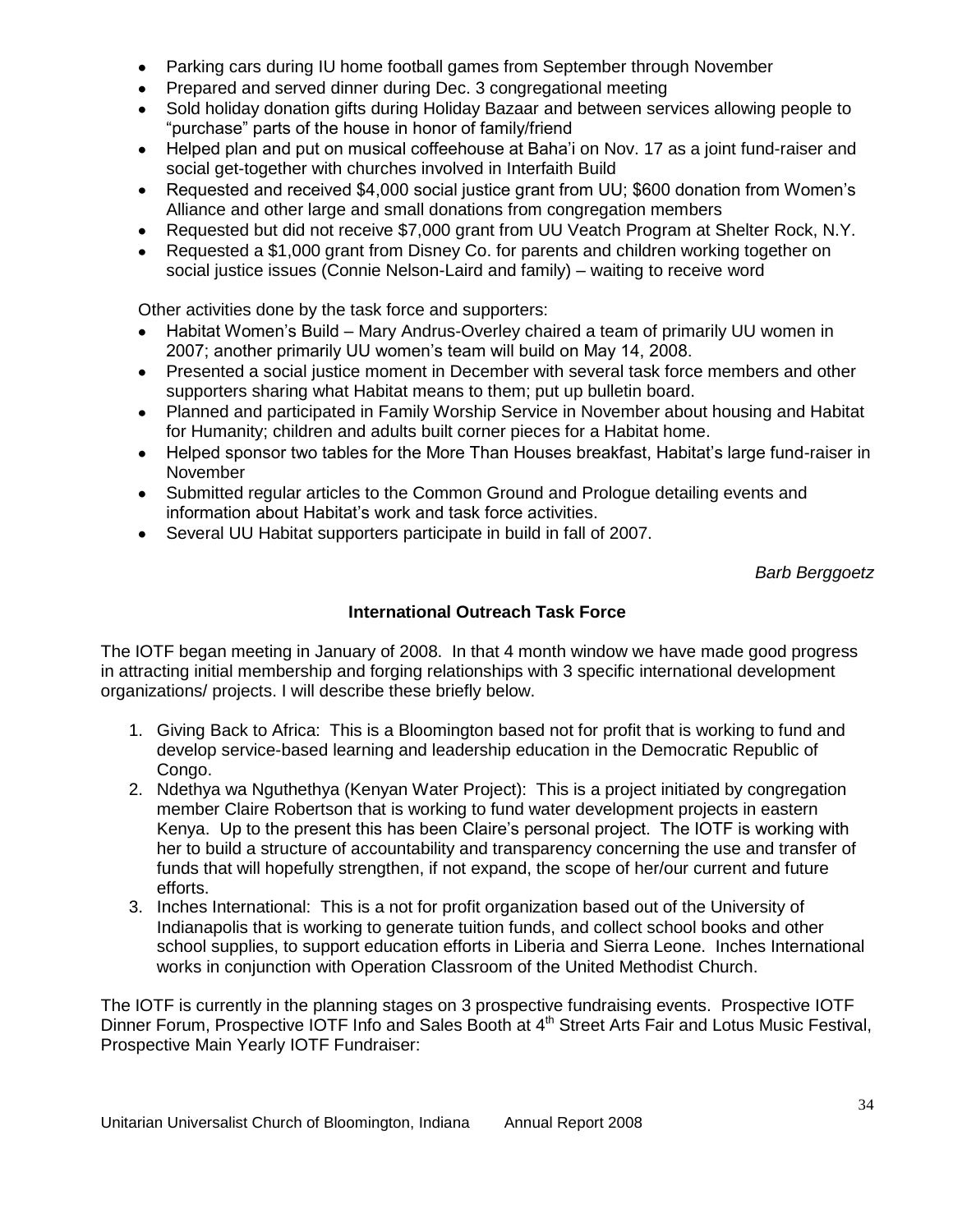Current Active Members: Jason Blankenship, Kevin Rottet, Claire Robertson, Jennifer Blankenship, Dave Crane, John Loveland.

The IOTF has already expanded outside the congregation by forging working relationships with both Giving Back to Africa and Inches International. We are working hard to build the foundation at this point. As planned events come to fruition it is hoped that involvement both within the congregation and in the larger community will grow accordingly. However, it should be noted that in our case increasing membership numbers are not a driving factor in the amount of good that can come from the work we do in affiliation with the international services projects we are associated with. The more who want to be involved the better as they bring new ideas, perspectives, experiences, and energy….all are welcome.

*Jason Blankenship*

### **Katrina Relief Task Force**

This Task Force, formed in late March, has had minimal activity so far. We are soliciting volunteers to travel to New Orleans in the week of September 14-20, 2008, to help rebuild homes. This will use the program and facilities of the Little Farms United Church of Christ. Aside from soliciting indications of interest through various newsletters and groups, our only other activity has been to submit a notice for the Common Ground insert in the Prologue. This not only asks for volunteers, but also solicits financial contributions to help support the participation of volunteers with limited funds.

To date we've received 34 still-active expressions of interest (a few possibly representing couples), and we can only accommodate 20 at the Little Farms facilities. We will soon be asking for more information about probable ability to go in September.

> *David Parkhurst (Other members are Barbara Backler and Lloyd Orr)*

#### **Rainbow Rights Task Force**

Since our last report in May 2007 the Rainbow Rights Task Force, formerly known as the Civil Marriage Is A Civil Right Task Force, has made great strides in educating our congregation as well as the larger community.

#### **On the political front:**

We organized a post card campaign in support of ENDA (Employment Non-Discrimination Act). Each person signed 3 cards (Lugar, Bayh and Hill or the appropriate Congressman). Due to our efforts over 400 postcards were sent. Unfortunately, ENDA still has not been passed into law.

We also conducted a post card campaign in support of national Hate Crimes legislation. Unfortunately, this legislation did not pass into law.

#### **On Fundraising efforts:**

We sold \$155 worth of T-shirts at the Indy PRIDE festival in June. We also gave out many brochures about the church as well as 47 copies of GLBT children's books bibliographies. We raised \$21 at the Spencer PFLAG PRIDE festival after donating \$25 to Spencer PFLAG.

At our annual Valentine's Day fundraiser breakfast we raised \$512. Half the proceeds went to the Interfaith Coalition On Non-Discrimination (ICON) and the other half to Indiana Equality (IE). The Executive Director of ICON and John Clower from IE were at the breakfast to answer questions and encourage members of the congregation to join ICON and IE.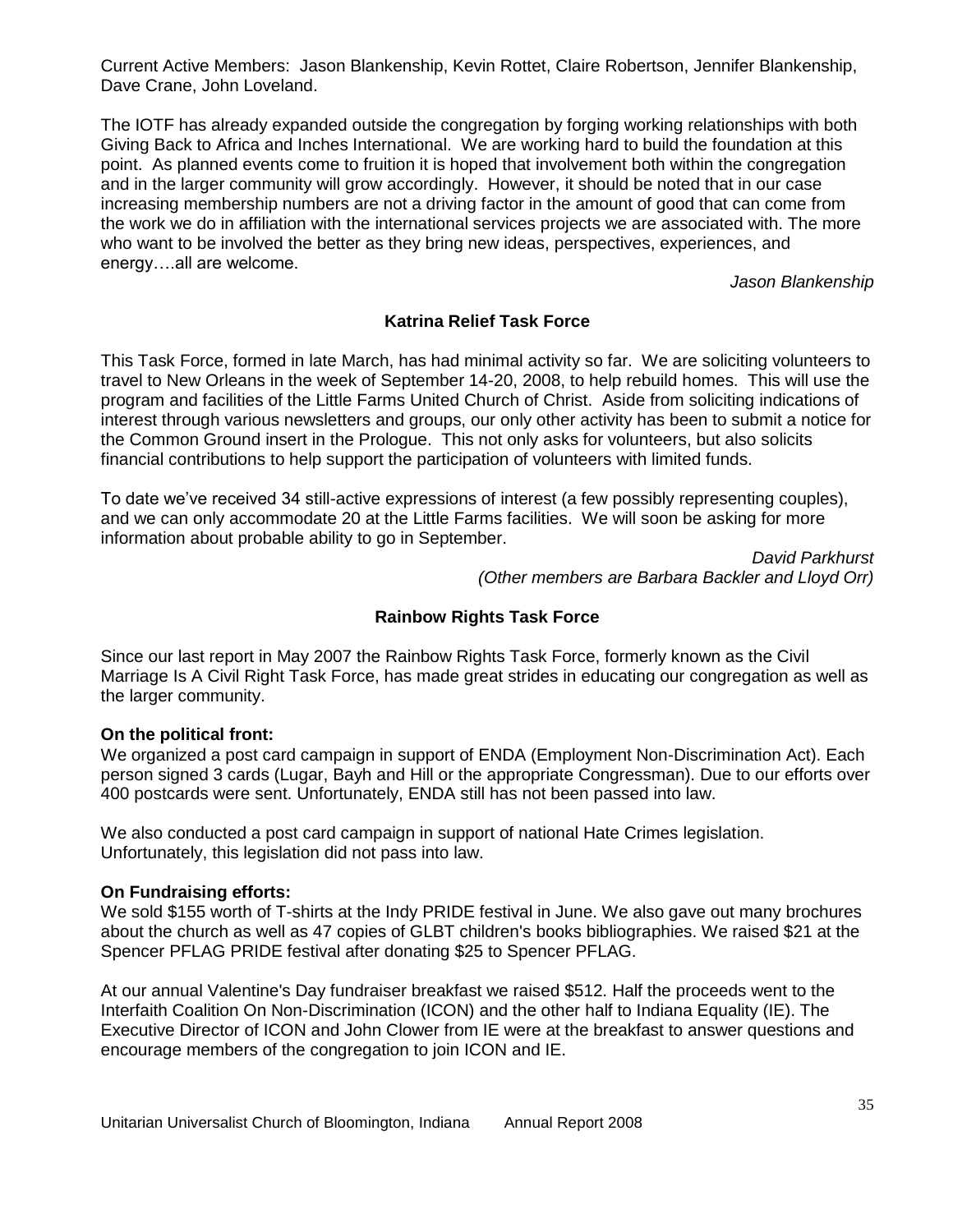### **On participation in the community:**

In addition to participating in community PRIDE events, we organized and co-hosted a film showing of Inlaws & Outlaws for ICON. This film weaves together a series of stories from couples and singles, gay and straight. This event was held in conjunction with other churches in the area at the Monroe County Library in Bloomington. This showing was open to the public and advertised extensively.

We joined INTRAA, an organization for the advancement of transgender rights.

Our annual donation to ICON from our fundraiser breakfast pays our congregational membership dues for the year. This year one of our task force members joined the board of ICON.

#### **On issues affecting the larger congregation:**

We changed our name to Rainbow Rights Task Force to reflect our expanded role in working toward full equality for the GLBTQ community. We updated the church website to reflect our expanded role.

We used our SJ Moments to educate the congregation about ENDA, (Employment Non-Discrimination Act), Gender Issues and Marriage Issues.

In continuing the Welcoming Congregation activities, we conducted SJ Forums on Transgender Issues and Gender/Labeling.

We participated in the Getting Involved Fairs in September and January.

#### **On Future Plans:**

Under the Welcoming Congregation umbrella, we're planning;

- 1. an SJ Forum on Marriage vs Civil Unions
- 2. t-shirt design contest
- 3. speakers to Women's Alliance, YUMMS, etc.
- 4. activities with the wider religious community in Bloomington

We will participate in Indy Gay PRIDE and Spencer PRIDE in June. We will also monitor activities at the Indiana Statehouse for LGTBQ legislation.

> *Judi Epp Co-Chair, Civil Marriage Is A Civil Right Task Force*

### **Task Force for a Just Peace**

In the past year, the Just Peace Task Force has supported those in the congregation working to end the war in Iraq and to prevent a war on Iran.

Last summer, DRE Cindy Port led a Religious Education project where children explored the human meaning of the Iraq war. They made paper dolls, which were delivered to a representative of Ninth District Congressman Baron Hill, and raised funds by selling their own toys; these funds went to Iraqi refugees.

Members of the task force (Rev. Breeden and David Keppel) were part of a small meeting with Congressman Hill in July On October 27, many members of the congregation joined a bus trip to Chicago for a demonstration to end the war. The task force co-sponsored a large vigil and rally in Bloomington on March 19, 2008 to mark the fifth anniversary of the U.S. invasion of Iraq. Members of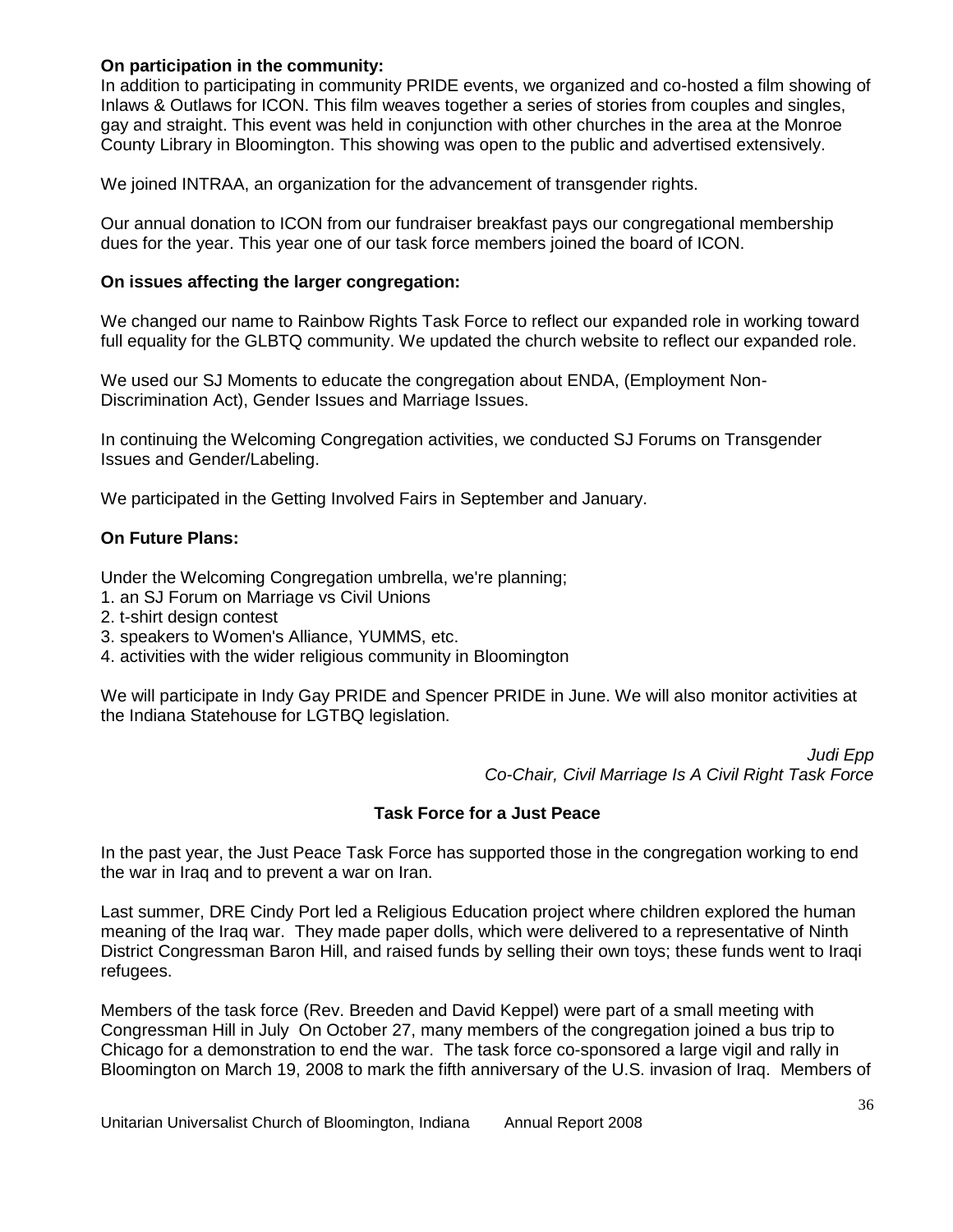the task force were involved in all aspects of this event, which drew attendance from many members of the congregation.

Rev. Bill Breeden and Rev. Mary Ann Macklin supported the concerns of the task force with frequent sermons on the war as well as on torture and abuse of detainees. Task force members and other members of the congregation wrote letters published in The Bloomington Herald-Times and The New York Times and aired commentaries on WFIU's "Speak Your Mind."

*David Keppel*